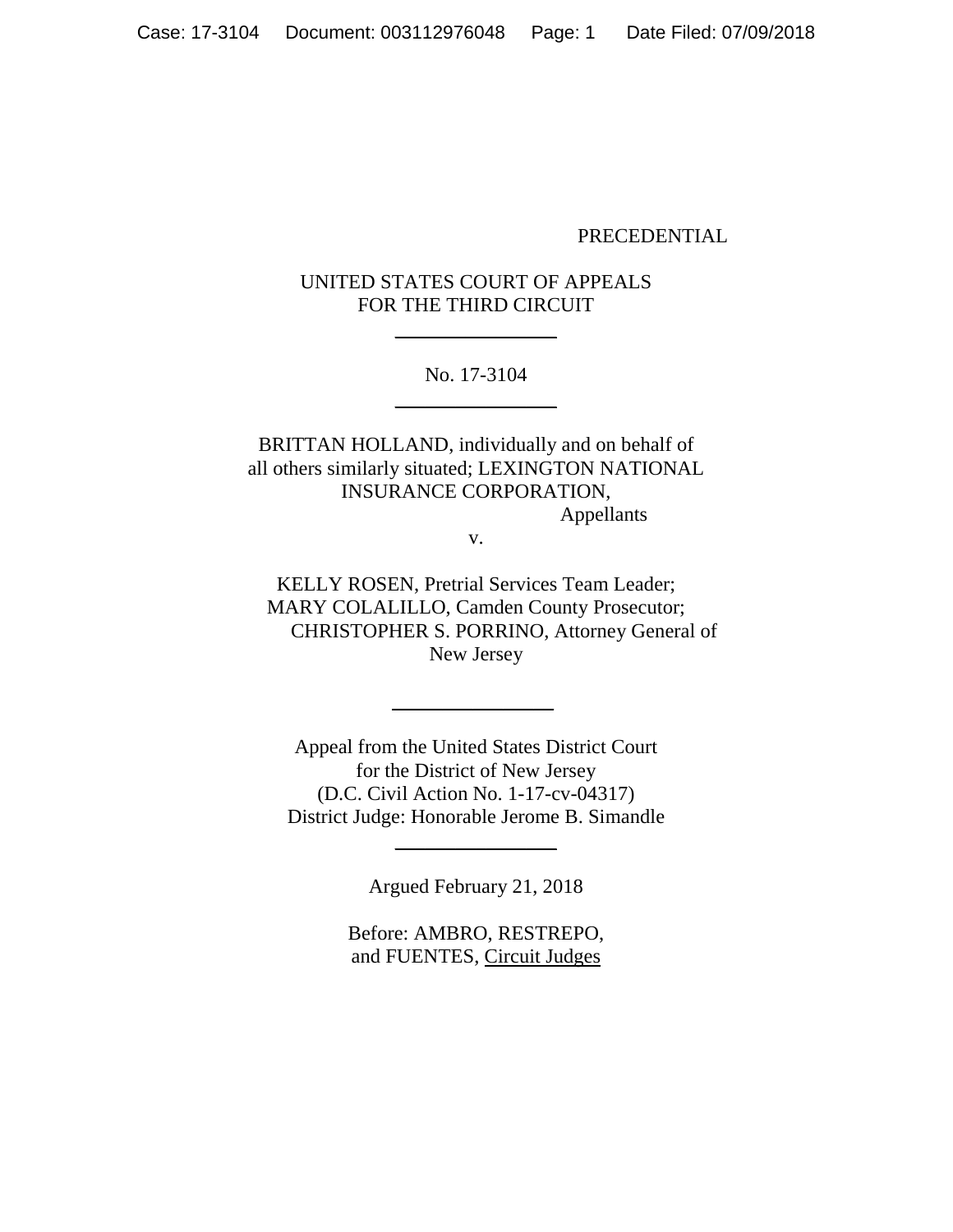### (Opinion filed: July 9, 2018)

Paul D. Clement, Esquire (Argued) Robert M. Bernstein, Esquire Edmund G. LaCour, Jr., Esquire Andrew C. Lawrence, Esquire Michael F. Williams, Esquire Kirkland & Ellis 655 15th Street, N.W. Washington, DC 20005

Justin T. Quinn, Esquire Robinson Miller One Newark Center, 19th Floor Newark, NJ 07102

Counsel for Appellants

Christopher S. Porrino Attorney General of New Jersey Stuart M. Feinblatt, Esquire (Argued) Christopher J. Riggs, Esquire Office of Attorney General of New Jersey 25 Market Street Richard J. Hughes Justice Complex Trenton, NJ 08625

Counsel for Appellees

Alexander R. Shalom, Esquire (Argued) Tess Borden, Esquire Edward Barocas, Esquire Jeanne LoCicero, Esquire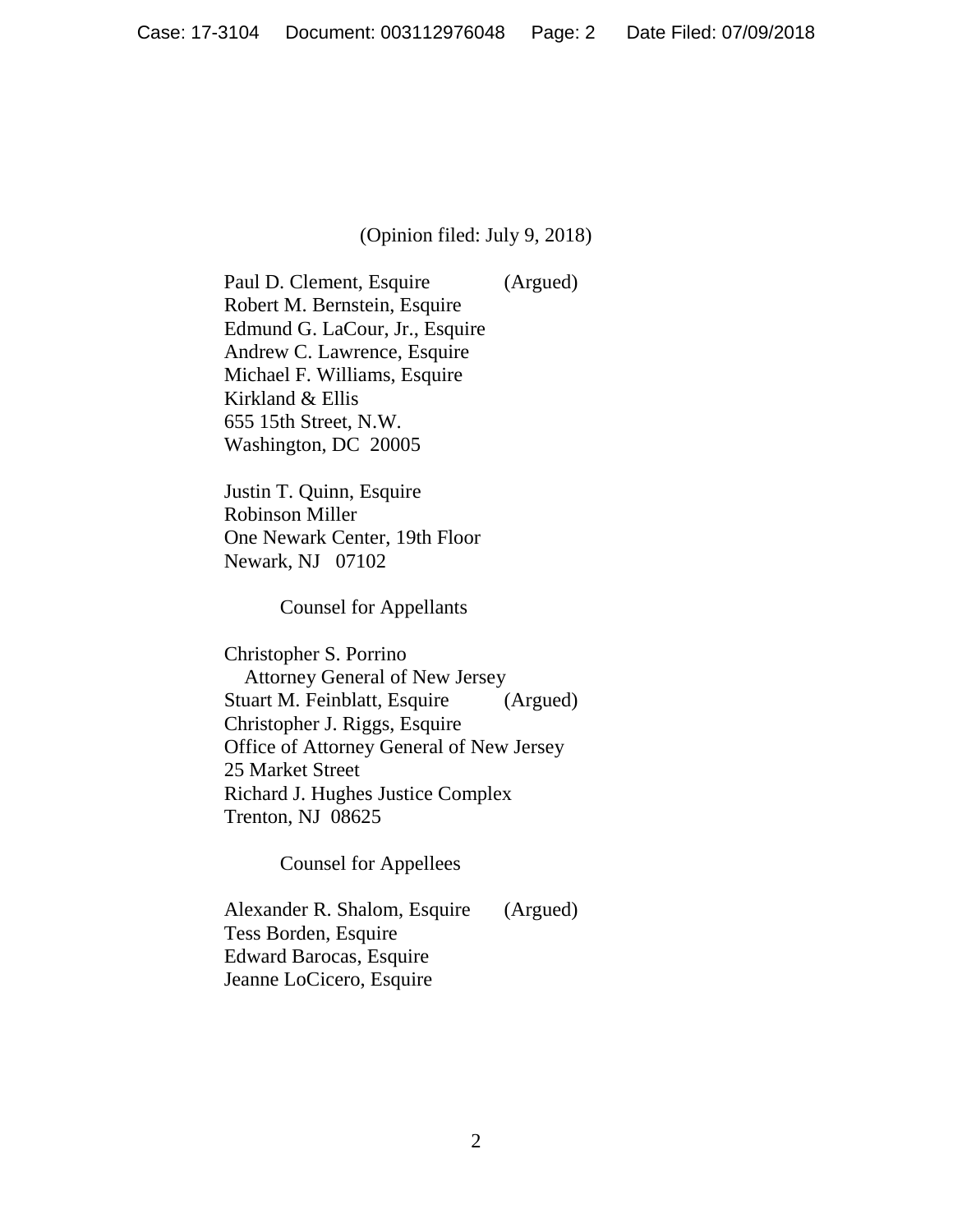American Civil Liberties Union of New Jersey Foundation 89 Market Street P.O. Box 32159 Newark, NJ 07102

Alan E. Schoenfeld, Esquire Ryan M. Chabot, Esquire WilmerHale 7 World Trade Center 250 Greenwich Street New York, NY 10007

Seth P. Waxman, Esquire David M. Lehn, Esquire Tiffany R. Wright, Esquire WilmerHale 1875 Pennsylvania Avenue, N.W. Washington, DC 20006

Counsel for Amici Appellees

# OPINION OF THE COURT \_\_\_\_\_\_\_\_\_\_\_\_\_\_\_\_

\_\_\_\_\_\_\_\_\_\_\_\_\_\_\_\_

## AMBRO, Circuit Judge

New Jersey's system of pretrial release has long relied on monetary bail to ensure the presence of an accused person at trial. *State v. Robinson*, 160 A.3d 1, 5 (N.J. 2017). But in 2017, following an amendment to its Constitution, the New Jersey Criminal Justice Reform Act took effect. It replaced New Jersey's former monetary bail system with a new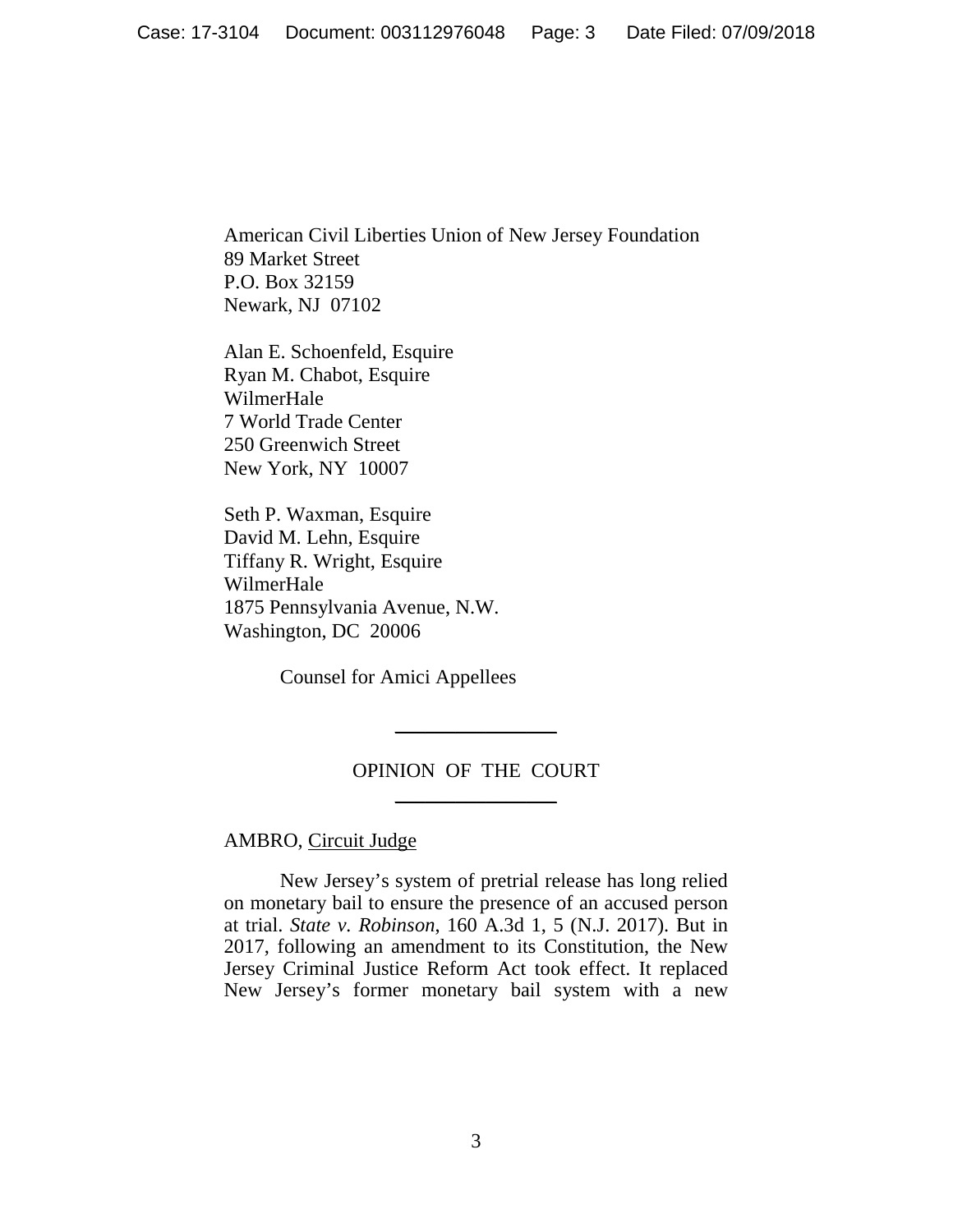framework that prioritizes the use of non-monetary conditions of release over monetary bail to secure a criminal defendant's pretrial liberty.

Brittan Holland and Lexington National Insurance Corporation challenge this feature of the Reform Act as a violation of the Eighth Amendment, the Due Process Clause of the Fourteenth Amendment, and the Fourth Amendment of the United States Constitution. They seek a preliminary injunction enjoining Kelly Rosen, the Team Leader for Pretrial Services in the Criminal Division of the Superior Court of New Jersey, Mary E. Colalillo, the Camden County Prosecutor, and Christopher S. Porrino, the Attorney General of New Jersey, and their agents (for convenience we refer to the named officials and their agents collectively as the "State"), "from taking any actions to enforce statutory provisions [of the Reform Act] . . . that allow imposition of severe restrictions on the pre-trial liberty of presumptively innocent criminal defendants without offering the option of monetary bail." Proposed Order of Plaintiffs Granting Motion for a Temporary Restraining Order and a Preliminary Injunction at 2, *Holland v. Rosen*, 277 F. Supp. 3d 707 (2017) (No. 17–4317).

After considering the standing of Holland and Lexington to bring suit, we conclude, as did the District Court (per Judge Simandle), that only the former may make the challenge here. On the merits, the question key to Holland's contentions is whether there is a federal constitutional right to deposit money or obtain a corporate surety bond to ensure a criminal defendant's future appearance in court as an equal alternative to non-monetary conditions of pretrial release. Our answer is no. Thus we affirm the District Court's comprehensive and well-reasoned ruling.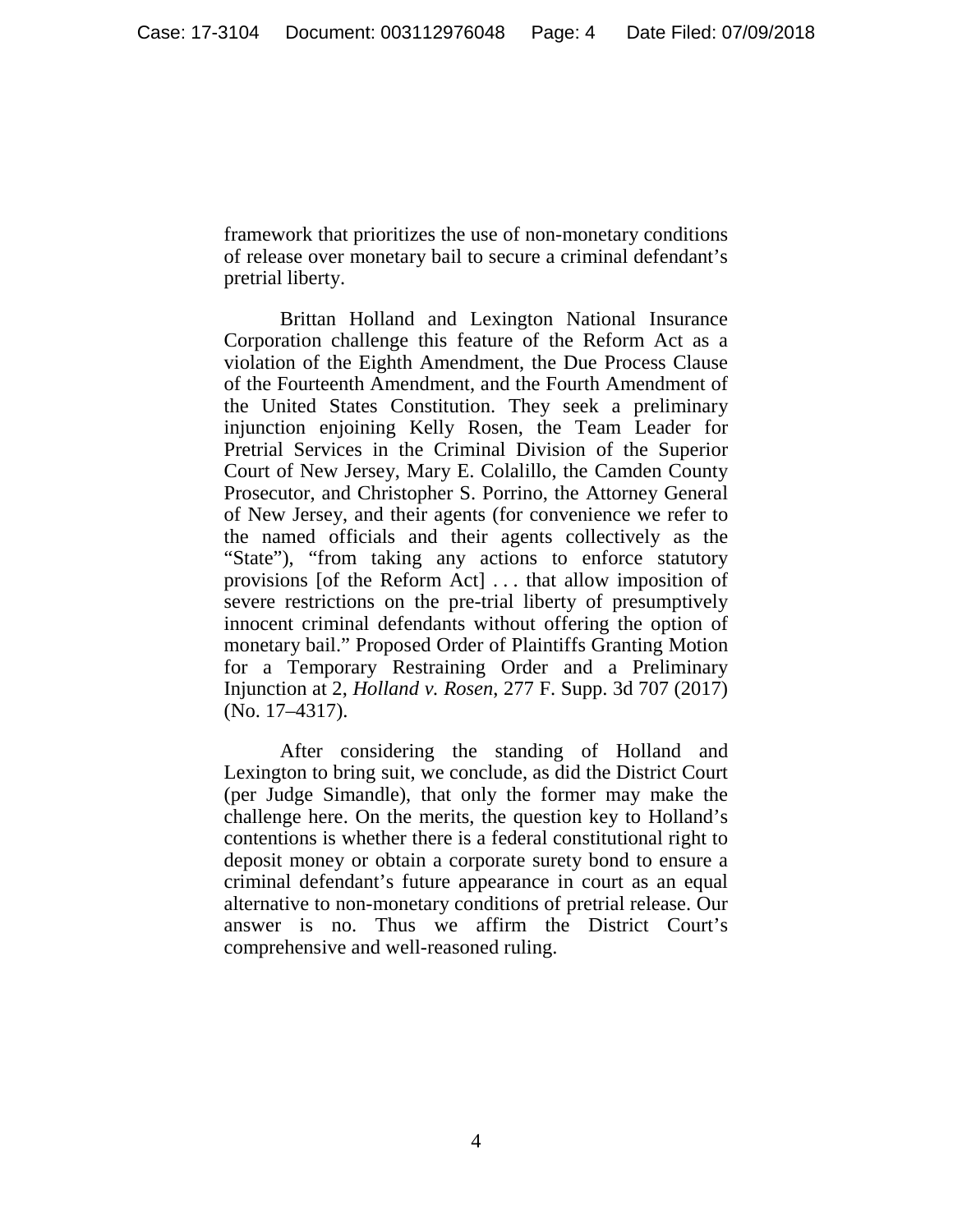### **I. Background**

#### **A. New Jersey Pretrial Release and Detention Prior to the Criminal Justice Reform Act**

Prior to the Reform Act, New Jersey's system of pretrial release relied heavily on the use of monetary bail, requiring defendants to post either cash or arrange with a third party a bond for their release. *Robinson*, 160 A.3d at 5; N.J. Att'y Gen. Law Enf't Dir. 2016–6, at 9 (2016) ("AG Dir. 2016–6"); Chief Justice Stuart Rabner *et al.*, Report of the Joint Committee on Criminal Justice 26 (2014) ("JCCJ Report"). Some defendants were released on personal recognizance (that is, undertaking a personal obligation to appear) or unsecured appearance bond (making a personal promise to pay, and sometimes obtaining a co-signor's promise to pay, a sum of money in the event of flight). *See State v. Rice*, 350 A.2d 95, 99 (N.J. Super. Ct. Law Div. 1975). For most, however, release on bail required the security of cash deposited with the court equal to the full amount of bail set, ten-percent cash bail, corporate surety bond, or property bond. JCCJ Report at 21–22. There was a presumption in favor of full cash bail for certain bailrestricted offenses. For most other offenses defendants were presumed to have a ten-percent cash bail option, *id.* at 22, which allowed them to deposit ten percent of the sum with the court and undertake a personal recognizance for the remainder. *State v. Moncrieffe*, 386 A.2d 886, 887 (N.J. Super. Ct. App. Div. 1978). Alternatively, defendants could post a corporate surety bond from an insurance company, which, after collecting a non-refundable fee from them and sometimes requiring collateral, executed a contract with the court and became responsible for the full amount of bail if the defendants failed to appear in court. JCCJ Report at 22. A final option was to post a property bond, for which defendants or their surety pledged real property, such as a deed to a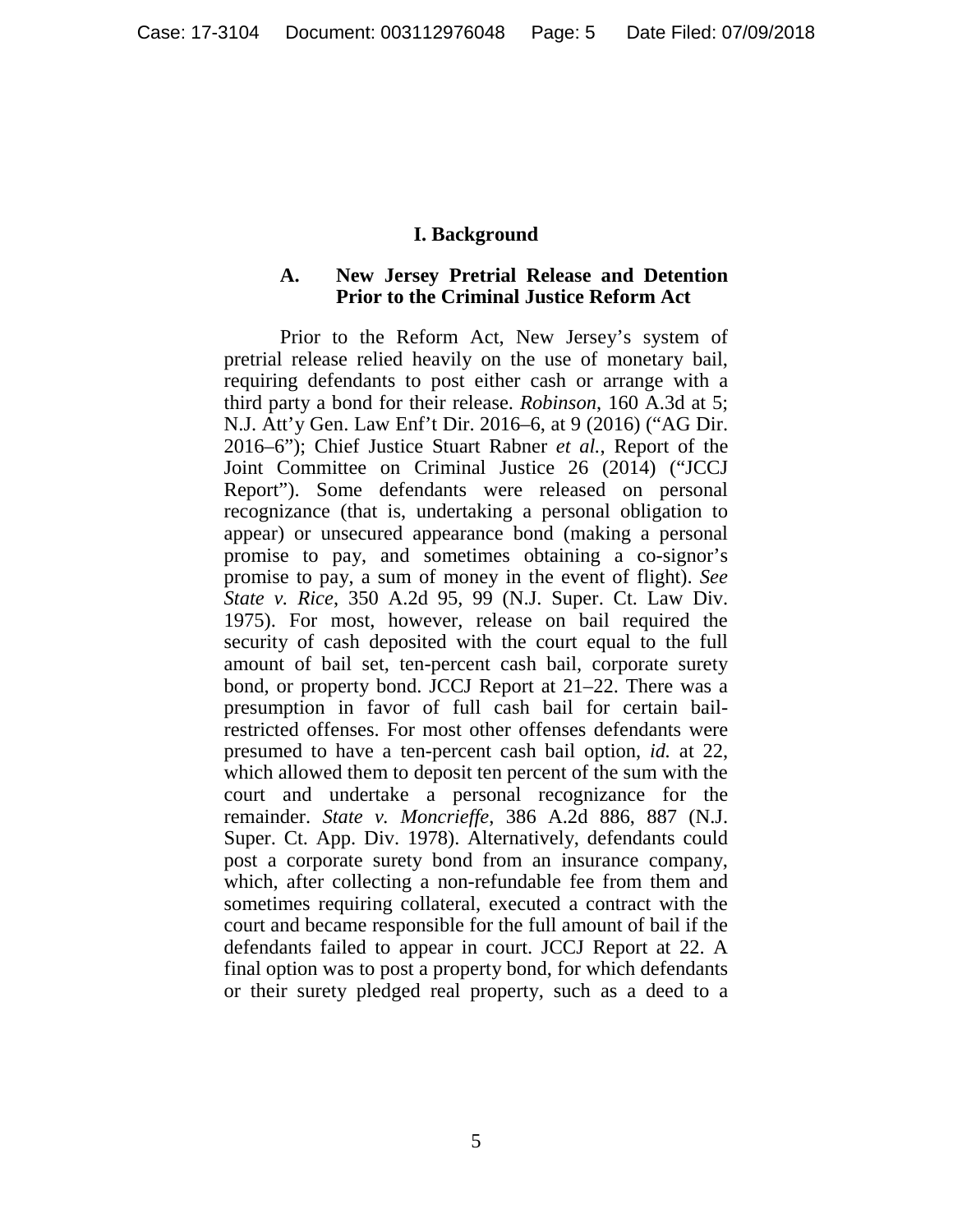house. *Id.* The court in setting bail was only authorized to consider the risk of flight of defendants and was not authorized to consider any danger they may have presented. AG Dir. 2016–6, at 9; JCCJ Report at 19.

In 2012 two organizations—the Drug Policy Alliance and Luminosity—studied New Jersey's county jails and found that 73.3% of those held in custody were awaiting trial, and 38.5% of the total jail population had the option to post bail but were in custody due only to their inability to meet the terms of bail. Marie VanNostrand, New Jersey Jail Population Analysis 11, 13 (2013) ("VanNostrand Report"). One in eight inmates—12% of the total population—was in custody because he or she could not pay \$2,500 or less.[1](#page-5-0) *Id.* at 13. The median length of stay for pretrial detainees was 314 days. *Id.* at 12.

The State took steps to address these inequities. Governor Christie called in 2012 for a constitutional amendment to allow for pretrial detention in serious cases. *See* Office of the Courts, Criminal Justice Reform: Annual Report to the Governor & Legislature 1 (2016). And in 2013 Chief Justice Rabner established the Joint Committee on Criminal Justice, "comprised of judges, prosecutors, public defenders, private counsel, court administrators[,] and staff from the Legislature and [the] Governor's office." JCCJ Report at 1.

In a March 2014 report the Committee examined the consequences of the State's then-current bail system and recommended a major change to its approach. *Id.* In practice, the State's reliance on monetary bail resulted in the release of

<span id="page-5-0"></span><sup>&</sup>lt;sup>1</sup> This statistic represents those defendants for whom bail was set at \$250,000 or less, with the assumption they had a tenpercent cash bail option. *See* VanNostrand Report at 13.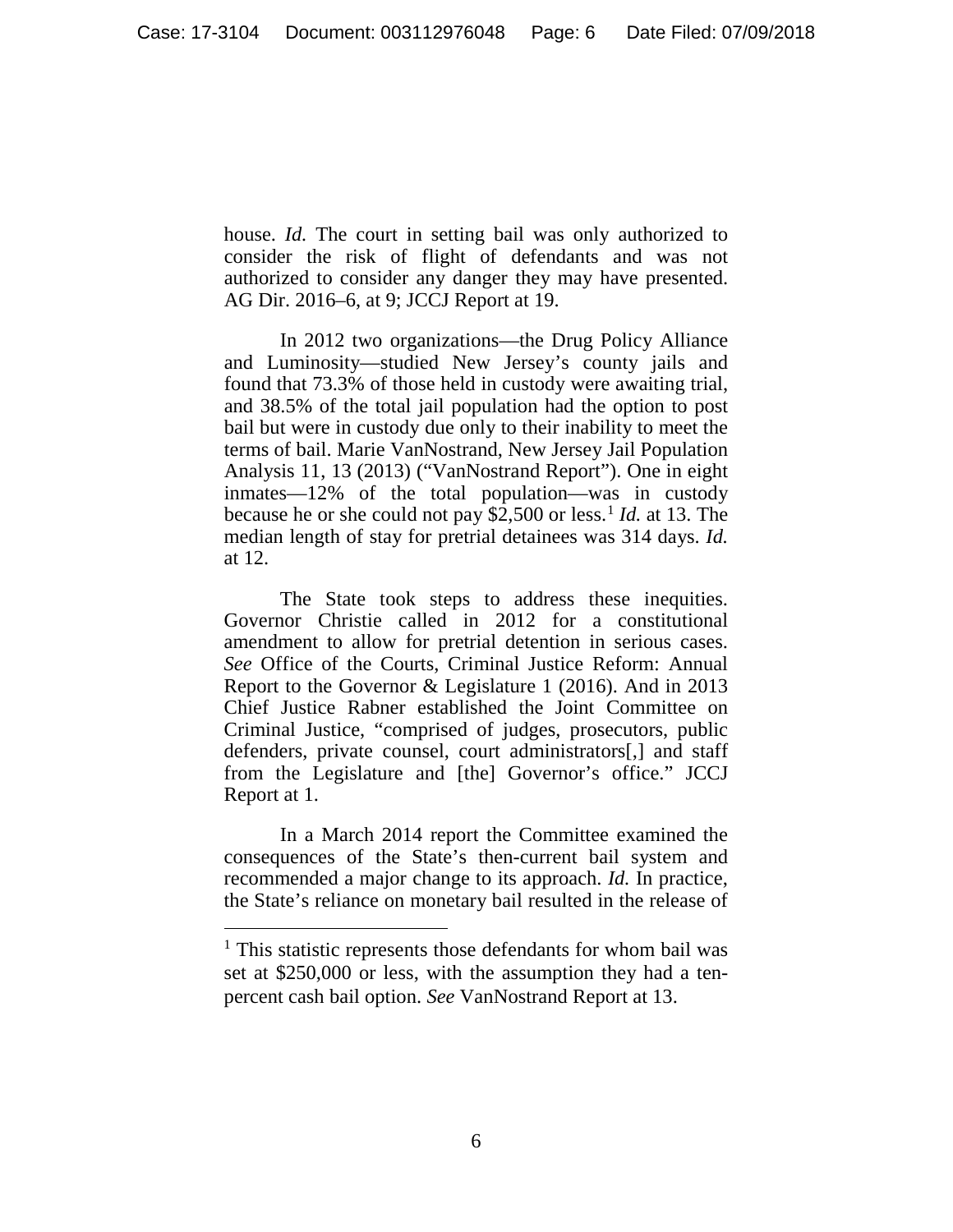defendants who could afford to pay for their release, even if they posed a substantial risk of flight or danger to others, and the pretrial detention of poorer defendants who presented minimal risk and were accused of less serious crimes. *Id.* at 1–2. The report, supported by extensive research, found significant consequences to pretrial custody: defendants detained in jail while awaiting trial pled guilty more often, were convicted more often, were sentenced to prison more often, and received harsher prison sentences, than those released before trial. *Id.* The Committee sought to promote defendants' liberty interests by shifting from a "resourcebased" to a "risk-based" system of bail that relies heavily on release (with non-monetary conditions to address defendants' particular risks) rather than pretrial detention. *Id.* at 2–3. The Committee did not recommend the abolition of monetary bail, though it did expect that relying on particular, and often nuanced, conditions would result in monetary bail being set with far less frequency. *Id.* at 61.

The Legislature ultimately adopted a proposal to amend the State Constitution as follows:

> All persons shall, before conviction, be eligible for pretrial release. Pretrial release may be denied to a person if the court finds that no amount of monetary bail, non-monetary conditions of pretrial release, or combination of monetary bail and non-monetary conditions would reasonably assure the person's appearance in court when required, or protect the safety of any other person or the community, or prevent the person from obstructing or attempting to obstruct the criminal justice process. It shall be lawful for the Legislature to establish by law procedures, terms, and conditions applicable to pretrial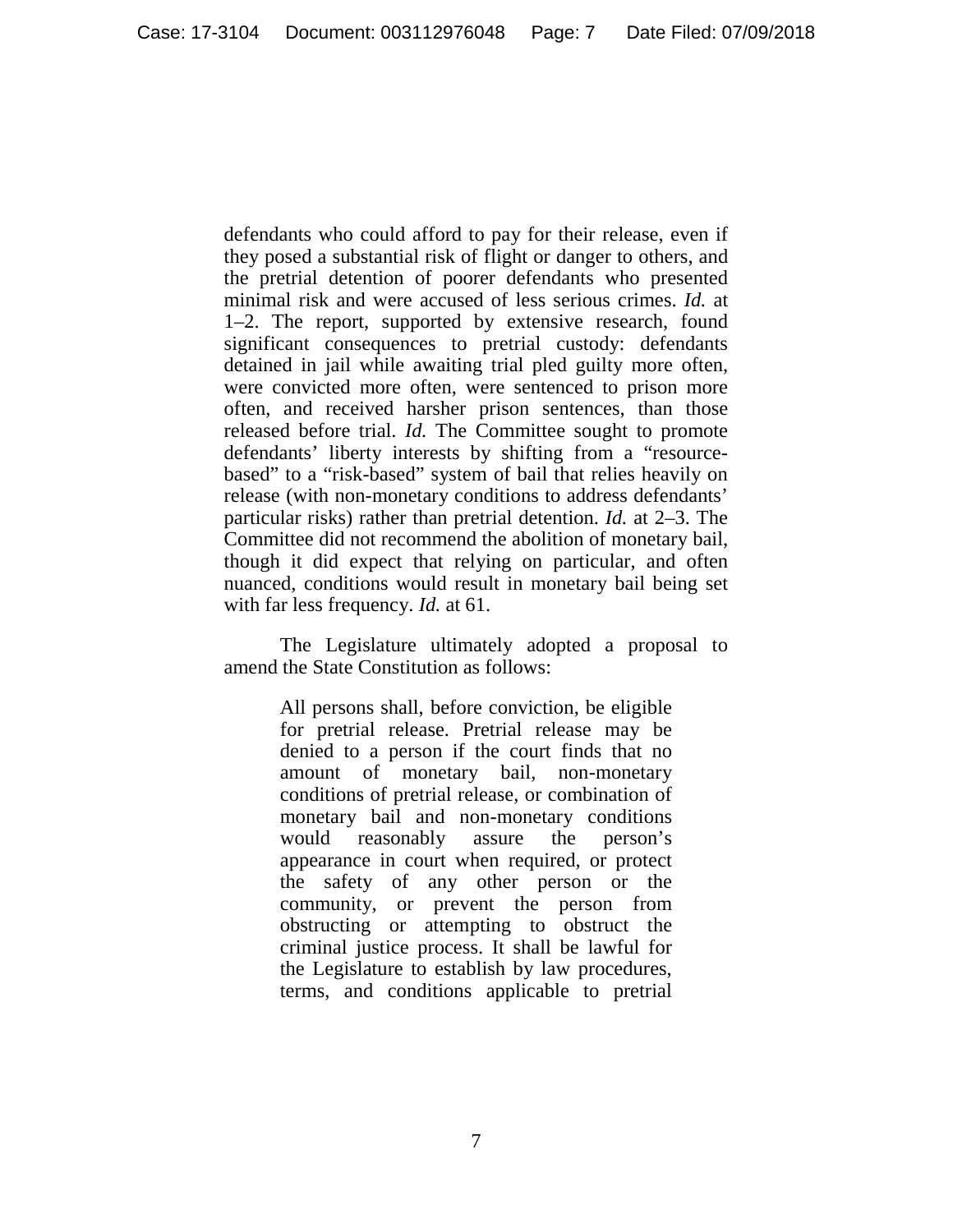release and the denial thereof authorized under this provision.

N.J. Const. art. I, ¶ 11 (2017). The Legislature also drafted the Criminal Justice Reform Act to implement changes to the State's bail system and provide for more timely trials.[2](#page-7-0) The Act, described in greater detail below, stemmed from the passage of the proposed constitutional amendment, which voters approved by a margin of 61.8% to 38.2% in November 2014. *See* Div. of Elections, Dep't of State, Official List: Public Question Results for 11/04/2014 General Election Public Question No. 1, at 1 (Dec. 2, 2014). Both the amendment and the Act took effect on January 1, 2017.

# **B. The Reform Act**

The Reform Act's three goals are "primarily [to] rely[] upon pretrial release by non-monetary means to reasonably assure an eligible defendant's appearance in court when required, the protection of the safety of any other person or the community, [and] that the eligible defendant will not obstruct or attempt to obstruct the criminal justice process."[3](#page-7-1) N.J. Stat. Ann. § 2A:162–15 (2017). Importantly, the Act applies only to "eligible defendants"—those issued "a

<span id="page-7-0"></span><sup>&</sup>lt;sup>2</sup> The speedy trial reforms are not implicated by this appeal. They can be found at N.J. Stat. Ann. § 2A:162–22 (2017).

<span id="page-7-1"></span><sup>&</sup>lt;sup>3</sup> The Act presumes there is a reasonable assurance the eligible defendant will not obstruct or attempt to obstruct the criminal justice process unless the prosecutor provides the court with contrary information relevant to that risk. *Id.*  $§$  2A:162–17(e). As such, it is mentioned below only generally and not with respect to Holland personally.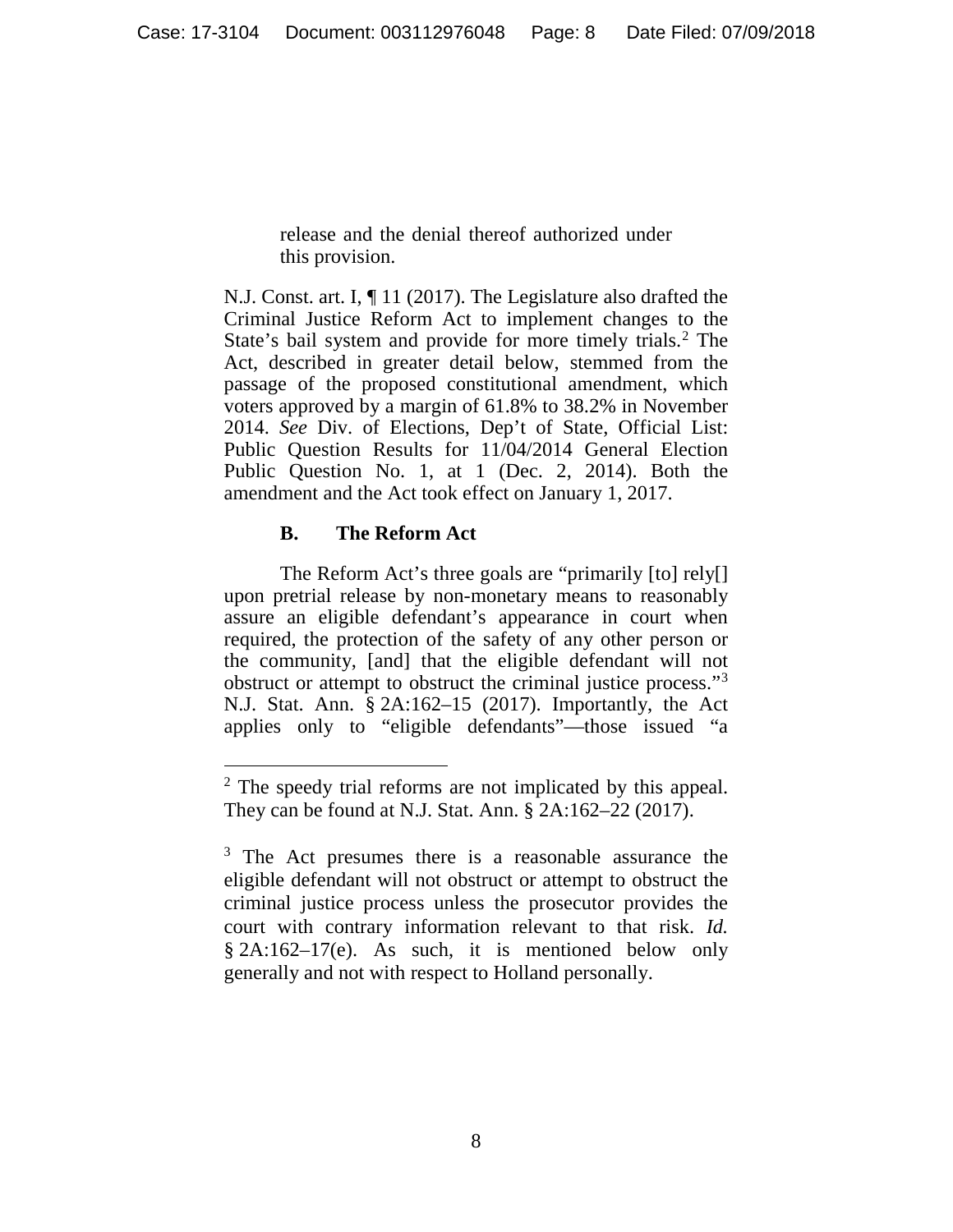complaint-warrant . . . for an initial charge involving an indictable offense or a disorderly persons offense." *Id.* A defendant charged by a complaint-summons will be released from custody and is not subject to the Act. *Id.* § 2A:162–  $16(d)(1)$ .

The Reform Act establishes a multi-step process the court must follow when deciding to release or detain an eligible defendant. First, he or she is temporarily detained to allow the Pretrial Services Program ("Pretrial Services") to prepare a Public Safety Assessment and recommendation for release conditions and for the court to issue a pretrial release decision. *Id.* § 2A:162–16(a).

The Public Safety Assessment model, developed by the Laura and John Arnold Foundation, considers nine factors to measure the risk an eligible defendant will fail to appear in court and the risk he or she will engage in new criminal activity while on release. *See* American Civil Liberties Union of New Jersey *et al.*, New Jersey Pretrial Justice Manual 7, 8 (2016) ("ACLU Pretrial Justice Manual"). The Assessment for each eligible defendant is based on relevant information gathered from his or her electronic court records. AG Dir. 2016–6, at 27. The eligible defendant's risks for failure to appear and for new criminal activity are graded on a scale of one to six, with six being the greatest risk. He or she may also be flagged for new violent criminal activity. *Id.* These scores map onto a Decision-Making Framework that recommends a pretrial monitoring level based on the intersection of failure to appear and new criminal activity scores, the new violent criminal activity flag (should there be one), and other factors. *Id.*; *see also* Pretrial Release Recommendation Decision Making Framework (DMF) (March 2018).

Level 1 recommends eligible defendants report once a month by phone. Level 2 recommends monthly telephonic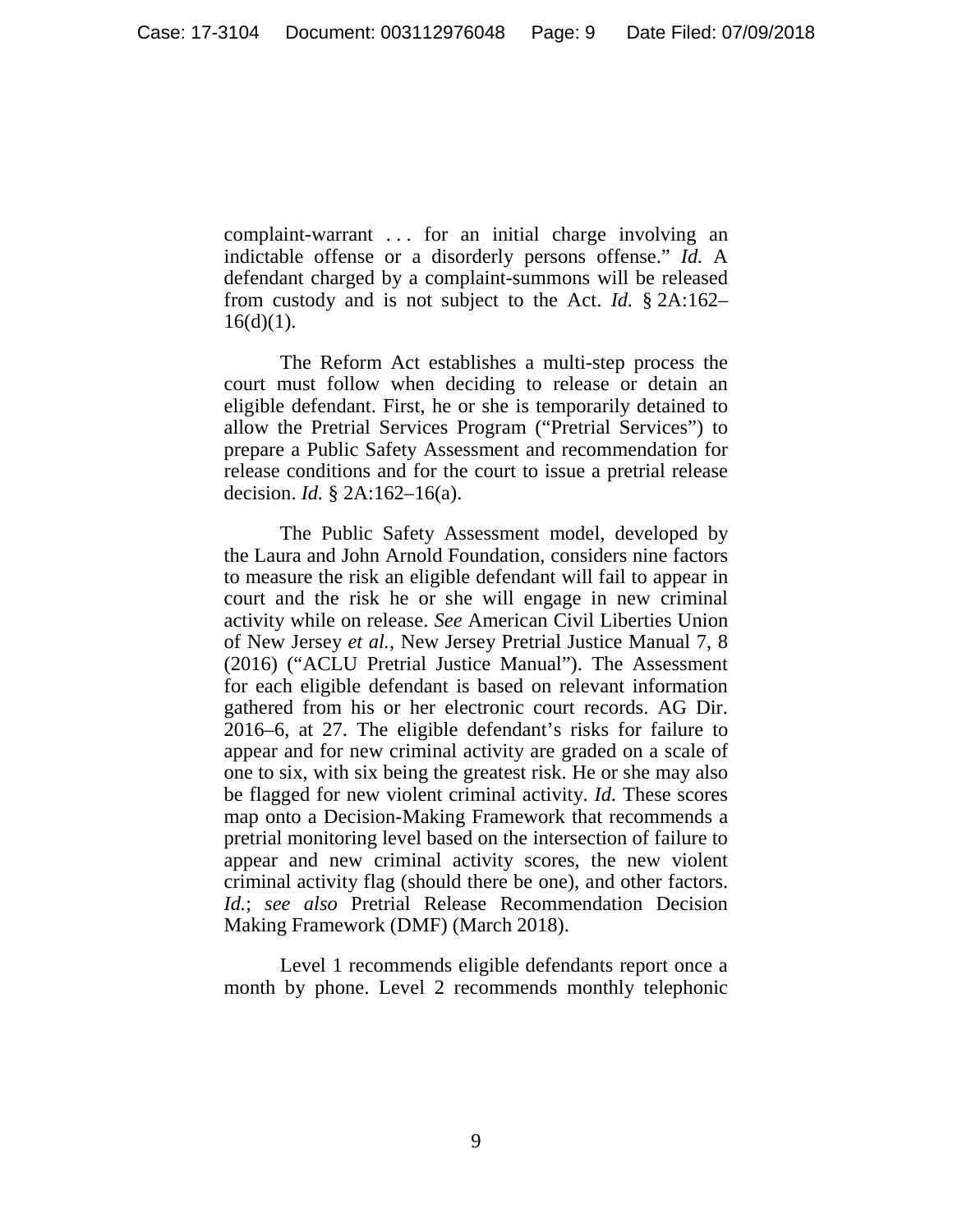reporting, monthly in-person reporting, and some monitored conditions (*e.g.*, a curfew). Level 3 recommends weekly telephonic or in-person monitoring and monitored conditions. Level 3+ recommends all the same conditions as level 3 plus electronic monitoring and/or home detention. If release is not recommended, the matrix suggests the eligible defendant be detained pretrial or, if released, ordered to comply with level 3+ conditions. ACLU Pretrial Justice Manual at 10.

The eligible defendant's first appearance must occur no later than 48 hours after his or her commitment to jail, subject to certain exceptions. N.J. Stat. Ann. § 2A:162–  $16(b)(1)$ . At the first appearance the court must make a pretrial release decision unless the prosecutor files a motion for detention, in which case it will hold a separate pretrial detention hearing. *Id.* §§ 2A:162–17, 2A:162–18(a)(1). In general, that hearing must occur no later than the eligible defendant's first appearance, or three working days from the date the motion for detention was filed, unless the eligible defendant or prosecutor seeks a continuance. *Id.* § 2A:162–  $19(d)(1)$ .

Not all eligible defendants may be detained pretrial. Rather, a prosecutor may only move to detain an eligible defendant charged with certain crimes, and the court must find clear and convincing evidence that no condition, or combination of monetary and non-monetary conditions, of release can reasonably assure the Act's goals. *Id.* §§ 2A:162– 15, 2A:162–18(a)(1), 2A:162–19(a), (e)(3).

At the pretrial detention hearing, the eligible defendant has the right to counsel and to have counsel appointed if he or she is financially unable to obtain representation. He or she is also afforded the opportunity to testify, present witnesses, cross-examine witnesses, and present information by proffer or otherwise. *Id.* § 2A:162–19(e)(1). The eligible defendant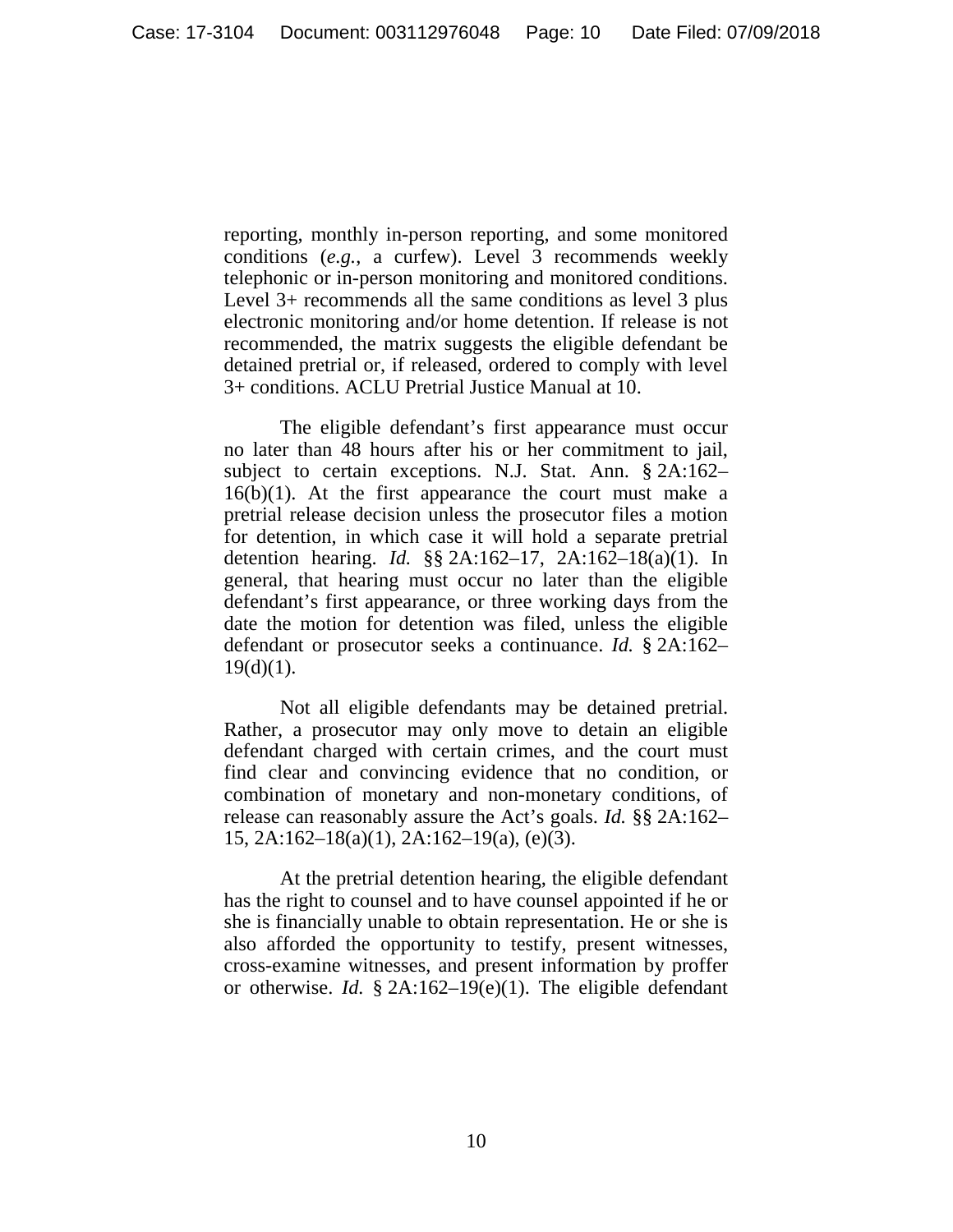may also subpoena and call the State's witnesses. ACLU Pretrial Justice Manual at 42. Rules concerning admissibility of evidence in criminal trials do not apply to this hearing. N.J. Stat. Ann. § 2A:162–19(e)(1). Further, the eligible defendant is entitled to significant discovery for the detention hearing, including that the prosecutor's office shall provide "any available preliminary law enforcement incident report concerning the offense and the affidavit of probable cause," along with all statements or reports relating to the affidavit, evidence the State relies on to establish probable cause at the hearing, and the risk factors that the State advances at the hearing. N.J. Ct. R.  $3:4-2(c)(1)$  (2017). The prosecutor's office must also provide all exculpatory evidence. *Id.* If there is no indictment, the prosecutor must establish probable cause that the eligible defendant committed the predicate offense. N.J. Stat. Ann. § 2A:162–19(e)(2).

The court may take into account numerous factors to determine whether to detain the eligible defendant. They include, for example, the nature of the offense charged, the history and characteristics of the eligible defendant, the nature and seriousness of his or her risk of danger, and the release recommendation of Pretrial Services. *Id.* § 2A:162–20. If the court orders detention, it must include written findings of fact (along with a statement of the reasons for detention) and direct that the eligible defendant be afforded a reasonable opportunity for private consultation with counsel. *Id.* § 2A:162–21(a). An eligible defendant ordered detained is entitled to appeal that decision in an expedited manner. *Id.* § 2A:162–18(c). Additionally, the hearing may be reopened at any time before trial if the court finds information that was not known to the prosecutor or the eligible defendant at the time of the hearing and that has a material bearing on whether there are conditions of release that will reasonably assure the Act's goals. *Id.* § 2A:162–19(f).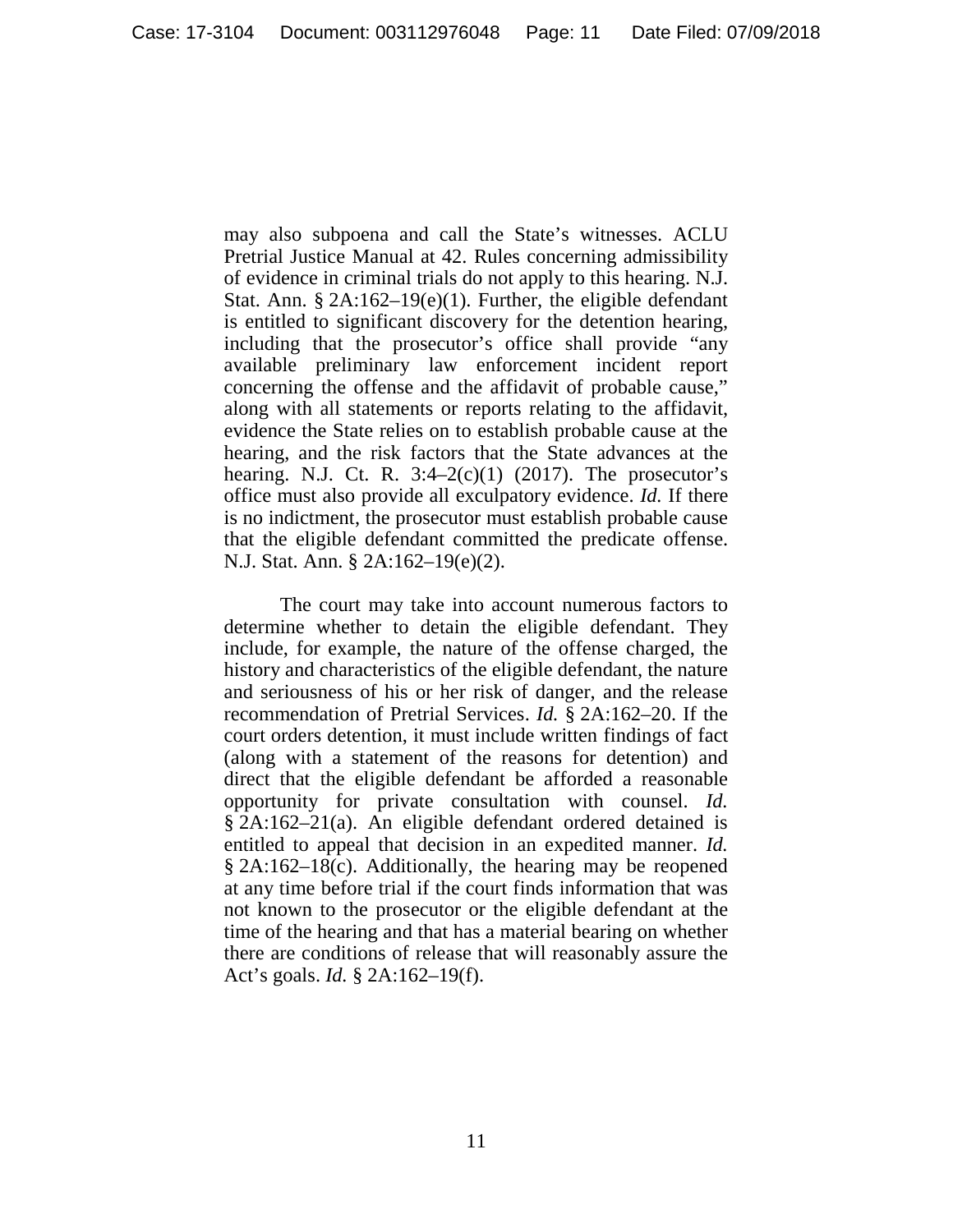If the court does not order detention, it must determine what release conditions, if any, should be imposed on the eligible defendant. *Id.* § 2A:162–18(d). It needs to consider all the circumstances, the Public Safety Assessment and recommendation for release conditions, plus any information provided by a prosecutor or the eligible defendant. *Id.*  $\S\S 2A:162-16(b)(2)$ ,  $2A:162-17(a)$ . Based on this information, the court shall order him or her to be released on personal recognizance or on execution of an unsecured appearance bond if either option would reasonably assure the Act's goals. *Id.* §§ 2A:162–16(b)(2)(a), 2A:162–17(a). If not, the court may order him or her released on a non-monetary condition or combination of conditions, "with the condition or conditions being the least restrictive . . . that the court determines will reasonably assure" the Act's goals. *Id.* § 2A:162–16(b)(2)(b); *see also id.* § 2A:162–17(b). If none of the above will reasonably assure those goals, the court may order the eligible defendant released on monetary bail, other than unsecured appearance bond, to assure his or her appearance in court (but not to assure a person or the community's safety), or a combination of monetary bail and non-monetary conditions to assure the goals that apply. *Id.* §§ 2A:162–16(b)(2)(c), 2A:162–17(c)(1), (d)(1), 2A:162–  $18(a)(2)$ .

The release conditions imposed may require, at the minimum, that the eligible defendant refrain from committing any offense during release, avoid all communication with an alleged victim of the crime, avoid communication with specified witnesses who may testify concerning the charged offense, and comply with "any one or more non-monetary conditions" in the statute. *Id.* § 2A:162–17(b)(1). These nonmonetary conditions include that the eligible defendant:

(a) remain in the custody of a designated person . . . ;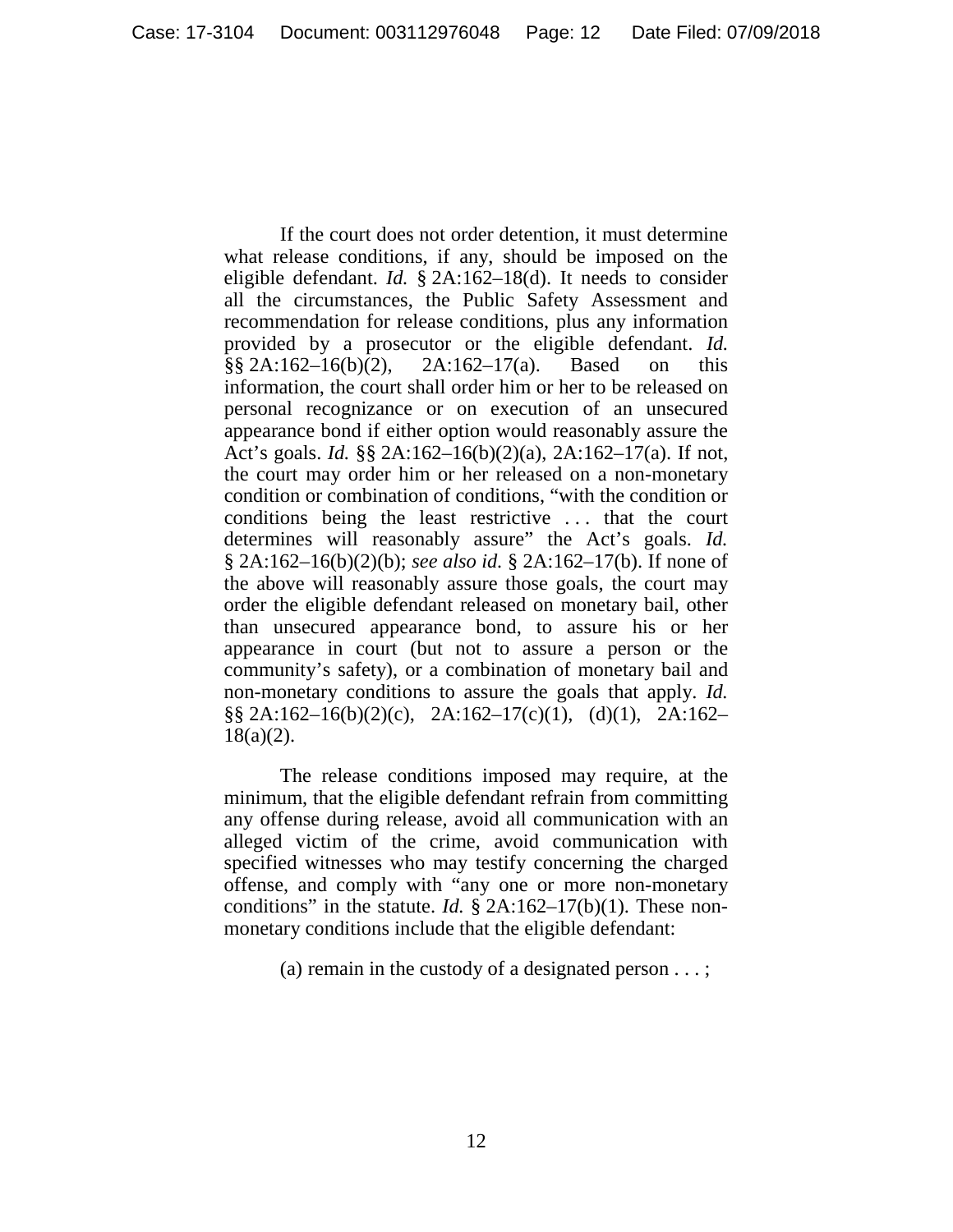- (b) maintain employment, or, if unemployed, actively seek employment;
- (c) maintain or commence an educational program;
- (d) abide by specified restrictions on personal associations, place of abode, or travel;
- (e) report on a regular basis to a designated law enforcement agency, or other agency, or pretrial services program;
- (f) comply with a specified curfew;
- (g) refrain from possessing a firearm, destructive device, or other dangerous weapon;
- (h) refrain from excessive use of alcohol, or any use of a narcotic drug or other controlled substance without a prescription . . . ;
- (i) undergo available medical, psychological, or psychiatric treatment, including treatment for drug or alcohol dependency, and remain in a specified institution if required for that purpose;
- (j) return to custody for specified hours following release for employment, schooling, or other limited purposes;
- (k) be placed in a pretrial home supervision capacity with or without the use of an approved electronic monitoring device . . . ; or
- (l) satisfy any other condition that is necessary to reasonably assure [the Act's goals].

*Id.* § 2A:162–17(b)(2). If the court orders conditions contrary to the Public Safety Assessment's recommendation, it must provide an explanation for its decision in the document that authorizes the eligible defendant's release. *Id.* § 2A:162– 23(a)(2). Additionally, the State Superior Court may later review conditions of release on its own motion, or a motion by the prosecutor or the eligible defendant, alleging there has been a "material change in circumstance that justifies a change in conditions." N.J. Ct. R.  $3:26-2(c)(2)$ . Any review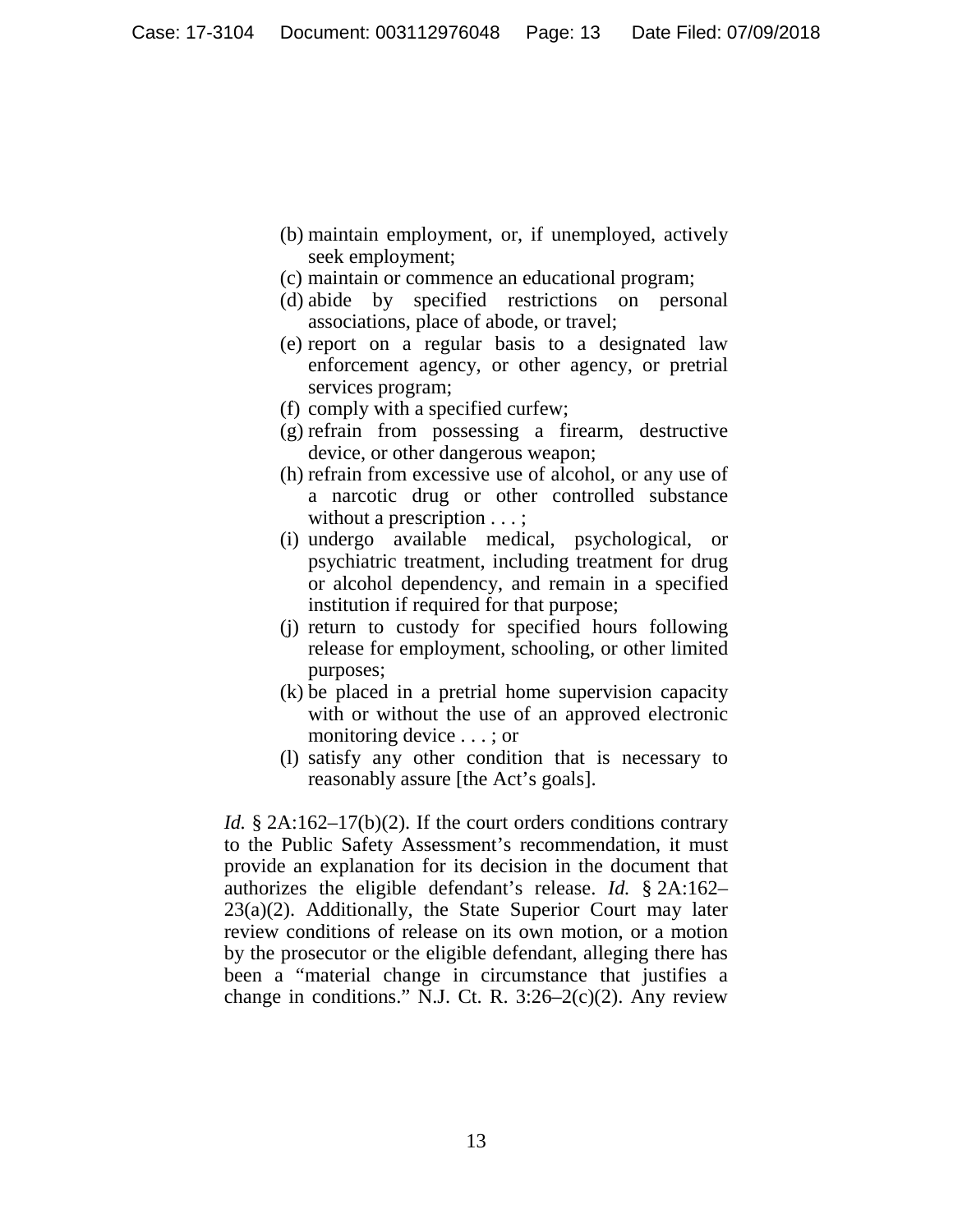of conditions under this rule must be decided within 30 days of the date the motion was filed and the judge may set new conditions of release on a finding that there has been a material change in circumstances. *Id.* 

The State has released statistics on pretrial release and detention for the year following the Reform Act's implementation. In 2017 142,663 defendants were charged by either a complaint-warrant or a complaint-summons. Of those, 44,319 defendants were issued a complaint-warrant. Prosecutors filed 19,366 motions for pretrial detention, and courts ordered 8,043 eligible defendants detained. The pretrial detention rate for all eligible defendants was 18.1%, and the overall pretrial detention rate (considering complaint-warrants and complaint-summonses) was 5.6%. *See* Office of the Courts, Criminal Justice Reform: Annual Report to the Governor & Legislature 4 (2017) ("CJR Report 2017"). Pretrial monitoring level 3+ was ordered for 8.3% of eligible defendants. *See* Initial Release Decisions for Criminal Justice Reform Eligible Defendants (January 1 – December 31, 2017) ("Initial Release Decisions 2017"). Additionally, judges ordered only 44 eligible defendants to post monetary bail in 2017. Overall, the State's pretrial jail population was reduced by 20%. CJR Report 2017, at 4.

## **C. The Parties**

Holland was arrested in April 2017 for his alleged involvement in a bar fight, and he was charged with seconddegree aggravated assault. The Affidavit of Probable Cause in support of the criminal complaint noted Holland struck the victim in the face in the parking lot outside a bar, then continued to strike the victim in the head and face after he fell to the ground, causing serious bodily harm. Holland then fled the scene and was apprehended at his home with his clothing covered in fresh blood.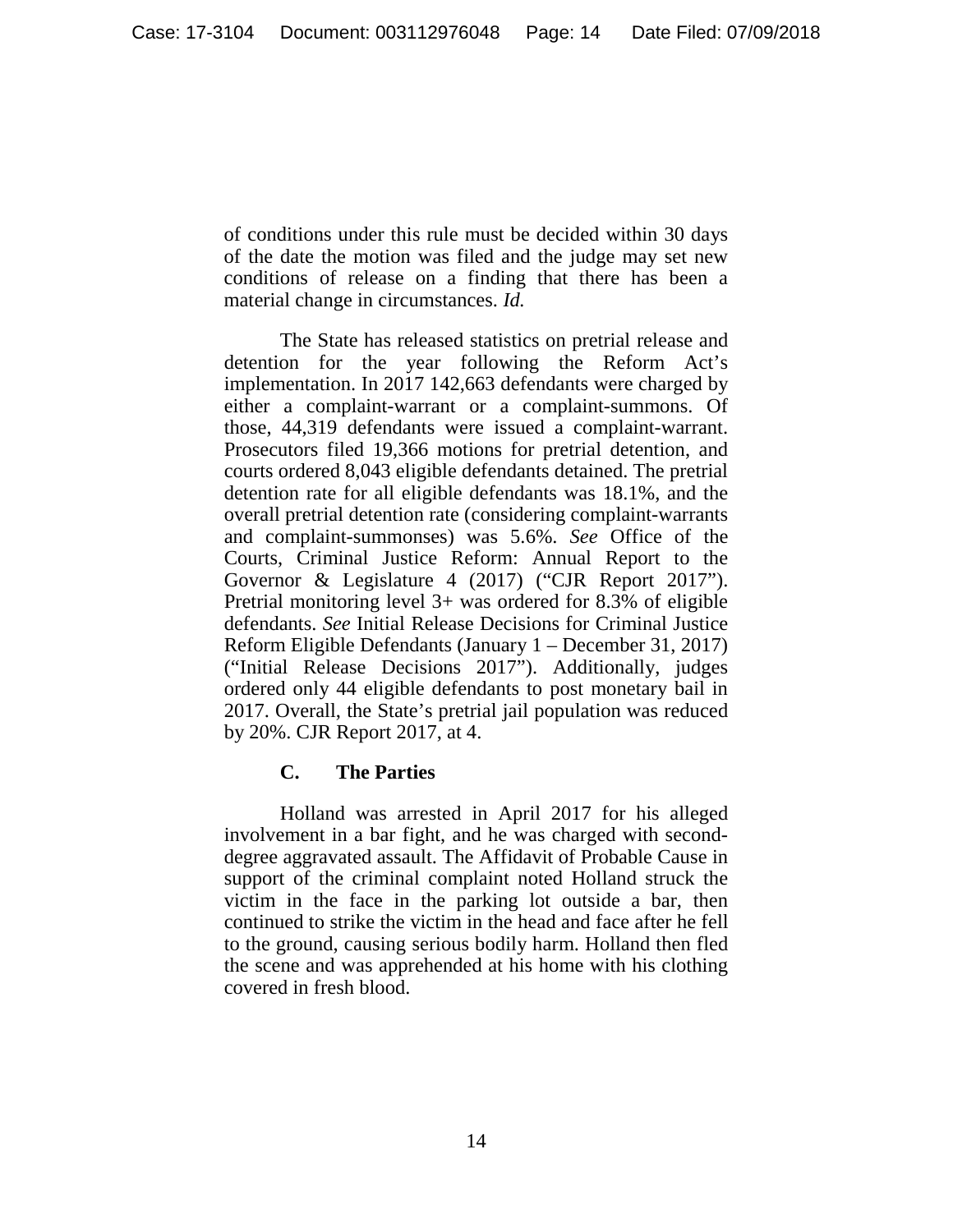The Camden County Prosecutor's Office filed a motion for pretrial detention due to the severity of Holland's alleged offense and his prior conviction for simple assault. The Decision-Making Framework recommended pretrial detention in part because the Public Safety Assessment flagged Holland for a risk of new violent criminal activity. Represented by a Public Defender, Holland negotiated for level 3+ non-monetary pretrial release conditions in exchange for the prosecutor's withdrawal of the motion. He appeared in court and accepted the negotiated agreement, which included home detention and electronic monitoring, and he declined to proceed with a pretrial detention hearing. Holland is currently on pretrial release with conditions including home detention (except for employment) and electronic monitoring. He has not sought a judicial determination of his conditions of release or any modification of the agreed conditions.

Lexington is a Florida corporation based in Maryland. It operates through independent bail bondsmen who are licensed by the New Jersey Department of Banking and Insurance and registered with the Superior Court clerk. It primarily underwrites bail bonds and acts as a corporate surety of bail bonds.

# **D. Procedural History**

Holland and Lexington filed a class action Complaint and a Motion for a Preliminary Injunction on June 14, 2017. The State then filed an opposition to the injunction motion, to which Holland and Lexington replied. The American Civil Liberties Union filed a motion for leave to appear as *amicus curiae* on behalf of itself and the ACLU of New Jersey, Drug Policy Alliance, Latino Action Network, and National Association for the Advancement of Colored People – New Jersey Conference. The District Court granted the request of the national ACLU, which then submitted a brief and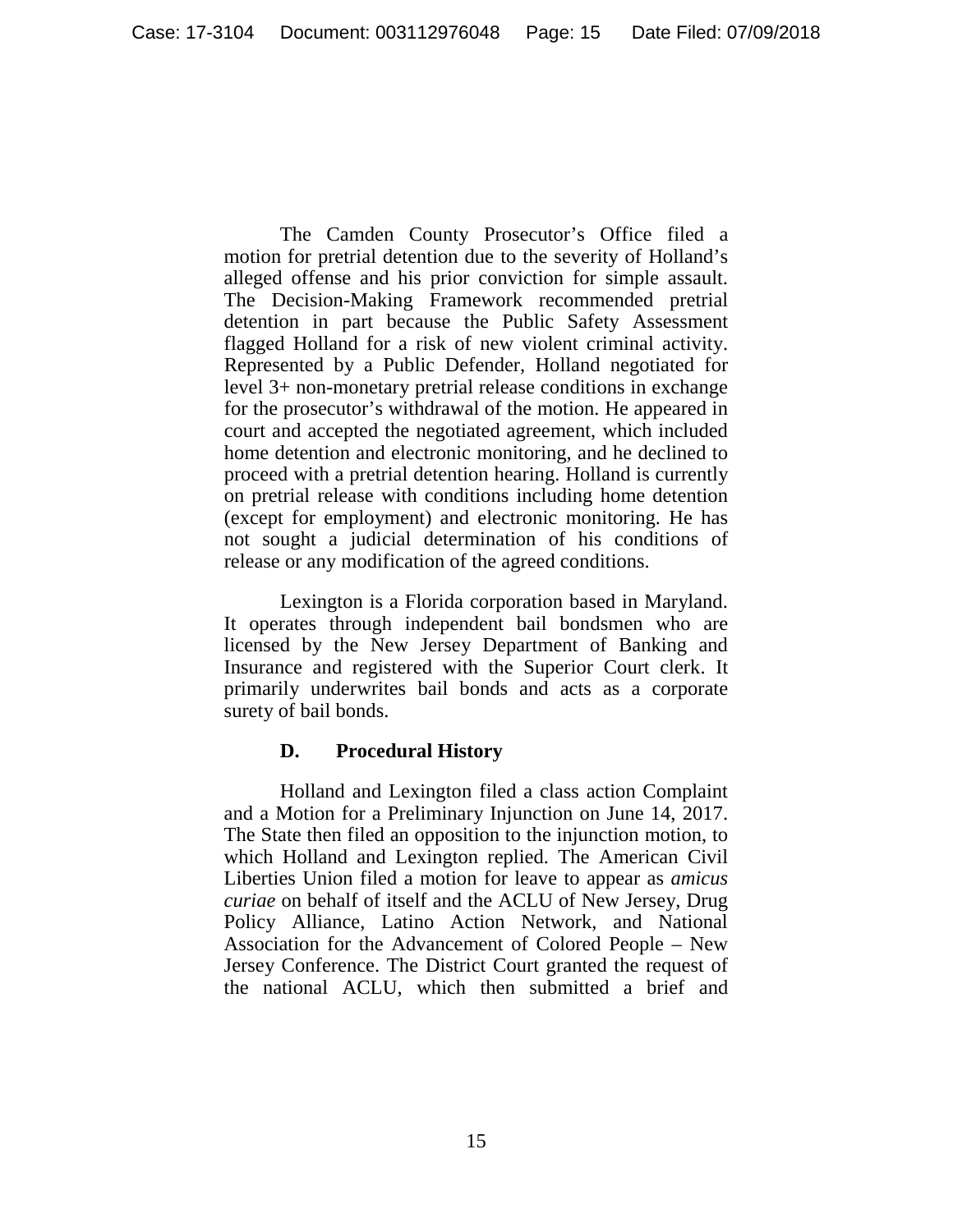participated in oral argument in support of the State. The Court convened a preliminary injunction hearing; after hearing oral argument, it denied the motion.

First, the Court considered Holland and Lexington's standing to raise their claims. It held Holland has standing on his own (called first-party standing) because his alleged injury would be redressed by a favorable judicial decision. However, it held that Lexington lacks first-party and thirdparty standing, the latter allowing a litigant to assert in certain circumstances claims of other parties. The Court reached its conclusion about third-party standing after finding Lexington had sufficiently alleged injury, but even assuming it has a close relationship with criminal defendants, it did not sufficiently allege criminal defendants face obstacles to pursuing their own claims that only Lexington can address adequately. The Court did not opine on whether Lexington's alleged injury fell outside the "zone-of-interests" of the Eighth, Fourteenth, and Fourth Amendments.

Second, in response to the State's argument that the Court must abstain from interfering with Holland's ongoing state criminal prosecution per *Younger v. Harris*, 401 U.S. 37 (1971), it applied *Gerstein v. Pugh*, 420 U.S. 103 (1975) (narrowing the scope of *Younger* abstention), and held abstention is not warranted.

Third, the Court addressed the merits of Holland's motion for a preliminary injunction. It examined the history of the Eighth Amendment's Excessive Bail Clause and held the argument for the right to monetary bail was unlikely to succeed on the merits. The Court then reviewed the procedures provided by the Reform Act and concluded the statute did not violate procedural due process and, in any event, Holland waived the process available to him by agreeing to level 3+ conditions. It also held the statute's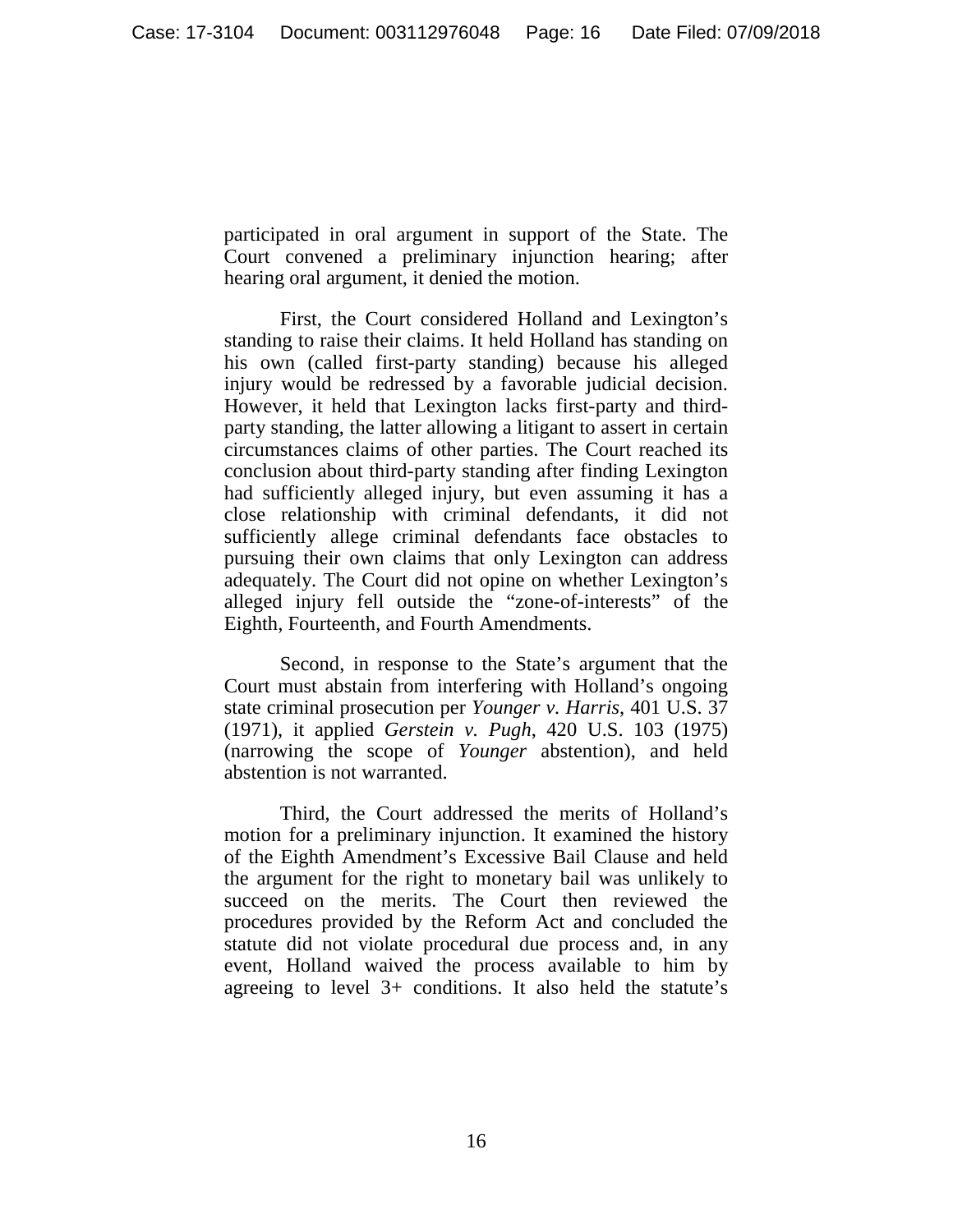subordination of monetary bail did not violate substantive due process because Holland did not present any grounds for finding an option to obtain monetary bail is a fundamental right or is implicit in the concept of ordered liberty. Finally, it held the conditions imposed on Holland were not an unreasonable search under the Fourth Amendment because the prosecutor had to show there was probable cause for his charged offense, and Holland waived the opportunity to have a full pretrial detention hearing.

The Court turned to the likelihood Holland will suffer irreparable harm. It held there was scant likelihood of that occurring if an injunction were denied because Holland's suggested harm was the deprivation of his constitutional right to the option, alongside non-monetary bail, of monetary bail, which would have required the Court to hold there was such a right. Moreover, it noted Holland still has the ability to seek a modification of his conditions of release in the New Jersey court.

The balance of harms weighed against granting the requested injunction. The Court noted that such an injunction mandating consideration of monetary bail risked reinstalling the system of financial requirements that previously relegated to pretrial detention those unable to meet modest monetary bail requirements. It found the harm to Holland of denying the injunction was minimal because, even if monetary bail were set for him, he would likely have to pay a nonrefundable bail bond premium.

Finally, the Court determined the public interest disfavors an injunction. It found the reforms implemented by the State support the public interest, particularly in light of the well-documented shortcomings of the prior monetary bail system.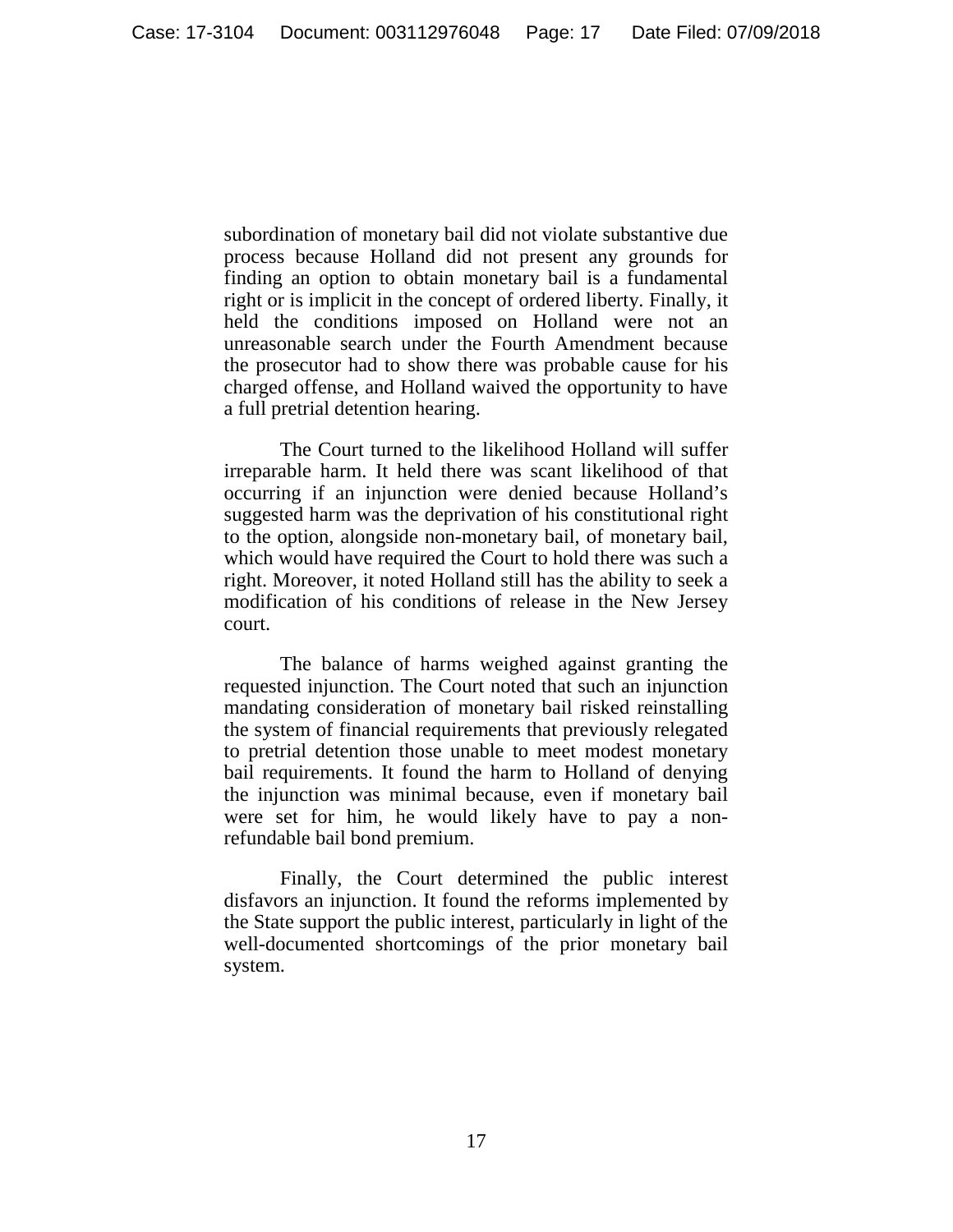### **II. Jurisdiction and Standard of Review**

The District Court had federal question jurisdiction, 28 U.S.C. § 1331, and we have jurisdiction over final orders of the Court under 28 U.S.C. § 1291. We exercise plenary review over challenges to the constitutionality of statutes. *United States v. Pendleton*, 636 F.3d 78, 82 (3d Cir. 2011). With respect to the denial of a preliminary injunction, we review findings of fact for clear error, legal conclusions *de novo*, and the decision to grant or deny the injunction for an abuse of discretion. *Del. Strong Families v. Att'y Gen. of Del.*, 793 F.3d 304, 308 (3d Cir. 2015).

A preliminary injunction "is an extraordinary remedy . . . which should be granted only in limited circumstances." *Am. Tel. & Tel. Co. v. Winback & Conserve Program, Inc.*, 42 F.3d 1421, 1426–27 (3d Cir. 1994) (citation omitted). We do not issue that relief "unless the movant, by a clear showing, carries the burden of persuasion." *Mazurek v. Armstrong*, 520 U.S. 968, 972 (1997) (per curiam) (citation omitted) (emphasis omitted). That burden typically involves four factors: (1) a reasonable likelihood of success on the merits; (2) irreparable harm to the applicant; (3) whether the denial of a preliminary injunction would injure the moving party more than the issuance of an injunction would harm the non-moving party; and (4) whether the grant of relief would serve the public interest. *Del. Strong Families*, 793 F.3d at 308.

The first two factors are prerequisites for a movant to prevail. *Cf. In re Revel AC, Inc.*, 802 F.3d 558, 568 (3d Cir. 2015) (citing *Roland Mach. Co. v. Dresser Indus.*, 749 F.2d 380, 386 (7th Cir. 1984) (Posner, J.)) (reasoning, in the analogous context of a stay pending appeal, the movant must demonstrate both of the first two factors). The former requires Holland to "demonstrate that [he] can win on the merits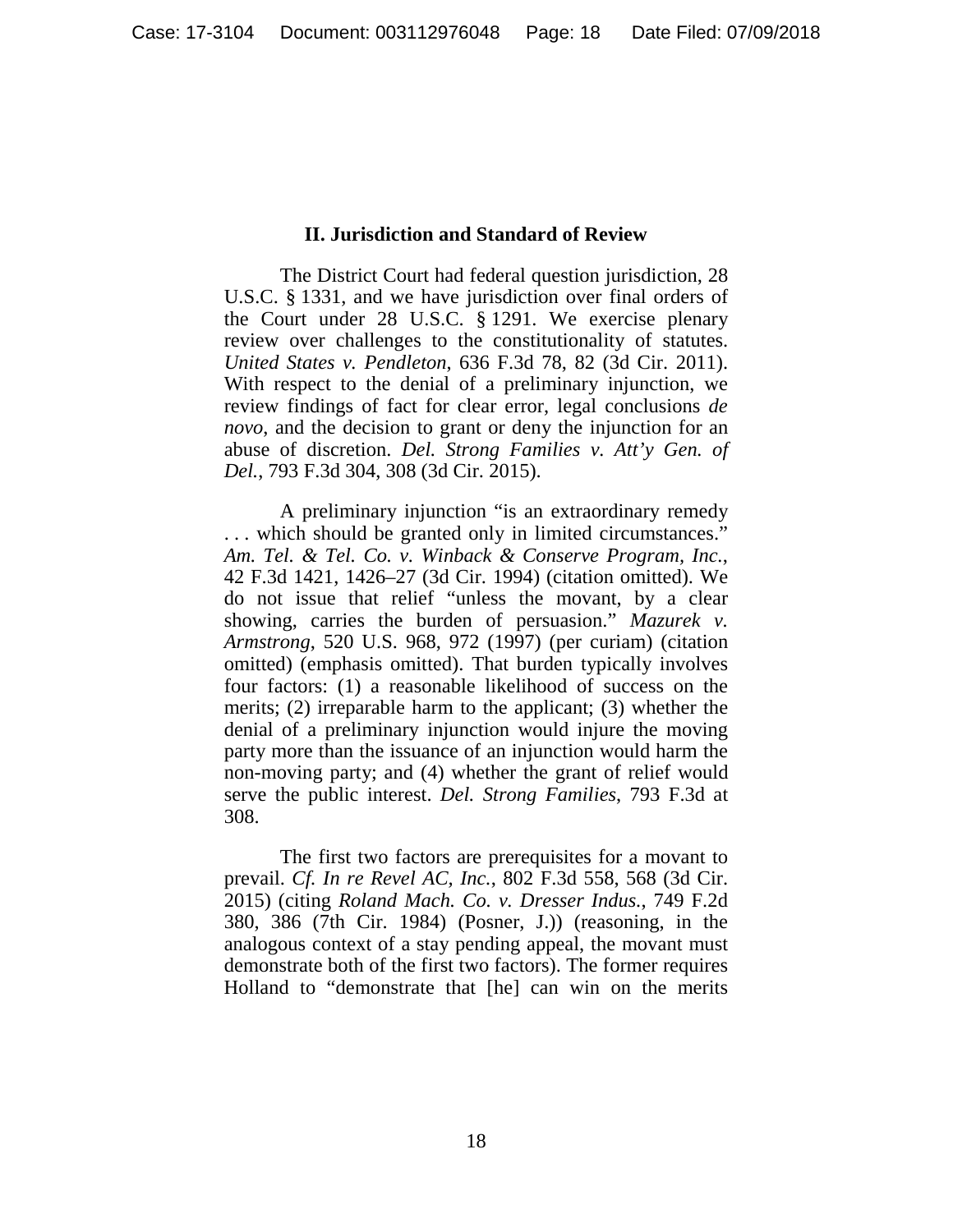(which requires a showing significantly better than negligible but not necessarily more likely than not)." *Reilly v. City of Harrisburg*, 858 F.3d 173, 179 (3d Cir. 2017). Because we hold Holland has not made that demonstration, we do not delve deeply into the second factor, which would require Holland to show "that [he] is more likely than not to suffer irreparable harm in the absence of preliminary relief." *Id.* Though Holland argues irreparable harm exists because he is "subjected to severe restrictions of liberty without being offered the constitutionally required alternative of monetary bail," Appellants' Br. at 51–52, we discern in the Eighth, Fourteenth, and Fourth Amendments no constitutional requirement of monetary bail on the same priority level as non-monetary bail. Hence Holland is unlikely to suffer irreparable harm absent a preliminary injunction. (And, as the District Court noted, he may seek to modify his conditions of release in the New Jersey court.)

As Holland has not made the threshold showing on both of the prerequisite factors, we do not consider and balance the third and fourth factors—"the possibility of harm to other interested persons from the grant or denial of the injunction[] and . . . the public interest." *Reilly*, 858 F.3d at 176 (citation omitted).

## **III. Standing**

Before we reach the constitutional questions raised in this appeal, we address the parties' standing. The State argues the District Court erred in holding Holland has first-party standing because he did not suffer an injury-in-fact and because his alleged injury is not redressable by a court. Lexington asserts the Court also erred in holding it lacks third-party standing because it has a common interest with criminal defendants and they face obstacles to appealing their pretrial release decisions.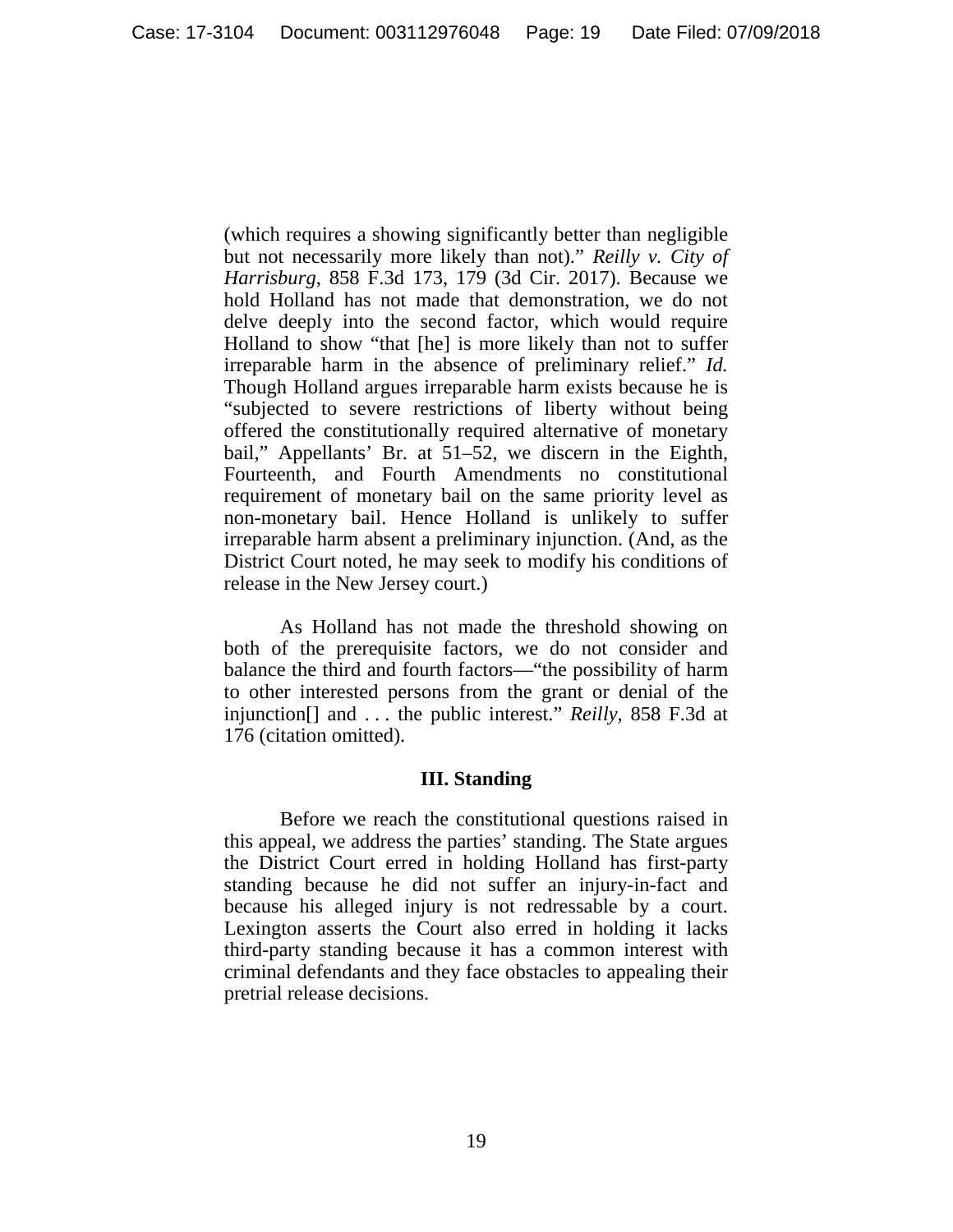For Holland to have standing, he must "have (1) suffered an injury in fact, (2) that is fairly traceable to the challenged conduct of the defendant, and (3) that is likely to be redressed by a favorable judicial decision." *Spokeo, Inc. v. Robins*, 136 S. Ct. 1540, 1547 (2016). The parties do not contest that Holland's alleged injury is traceable to the State's conduct. Rather, the State raises three arguments contesting Holland's standing. It argues before us that Holland did not allege in his Complaint that the "unconstitutional process" injured him, but rather it was the imposition of non-monetary conditions of pretrial release without considering monetary bail as a non-subordinated option. Additionally, it contends that, even if monetary bail were considered alongside nonmonetary release conditions, Holland would still be subject to restrictive conditions to address his risk to the community or other persons. Finally, it asserts Holland failed to carry the burden of demonstrating he has an injury-in-fact (*i.e.*, one that is real and particular to him, called in constitutional argot "concrete and particularized") in part because he opted out of the pretrial detention hearing.

Each of the State's arguments fails. First, the State reads Holland's Complaint too narrowly. His prayer for relief—a preliminary injunction against imposing "severe restrictions on ... pre-trial liberty ... without offering the option of non-excessive monetary bail"—could fairly be read to mean the State court must offer (or have the option to offer) monetary bail when setting release conditions. Second, even assuming the Act's process is unconstitutional, the District Court correctly determined that if monetary bail were required to be considered on equal footing with non-monetary release conditions, Holland's injury—the "unconstitutional process"—would be redressed regardless what release conditions would be imposed. *Cf. Stehney v. Perry*, 101 F.3d 925, 931 (3d Cir. 1996) (holding plaintiff's injury would be redressed by a new employment review). Third, if the Act's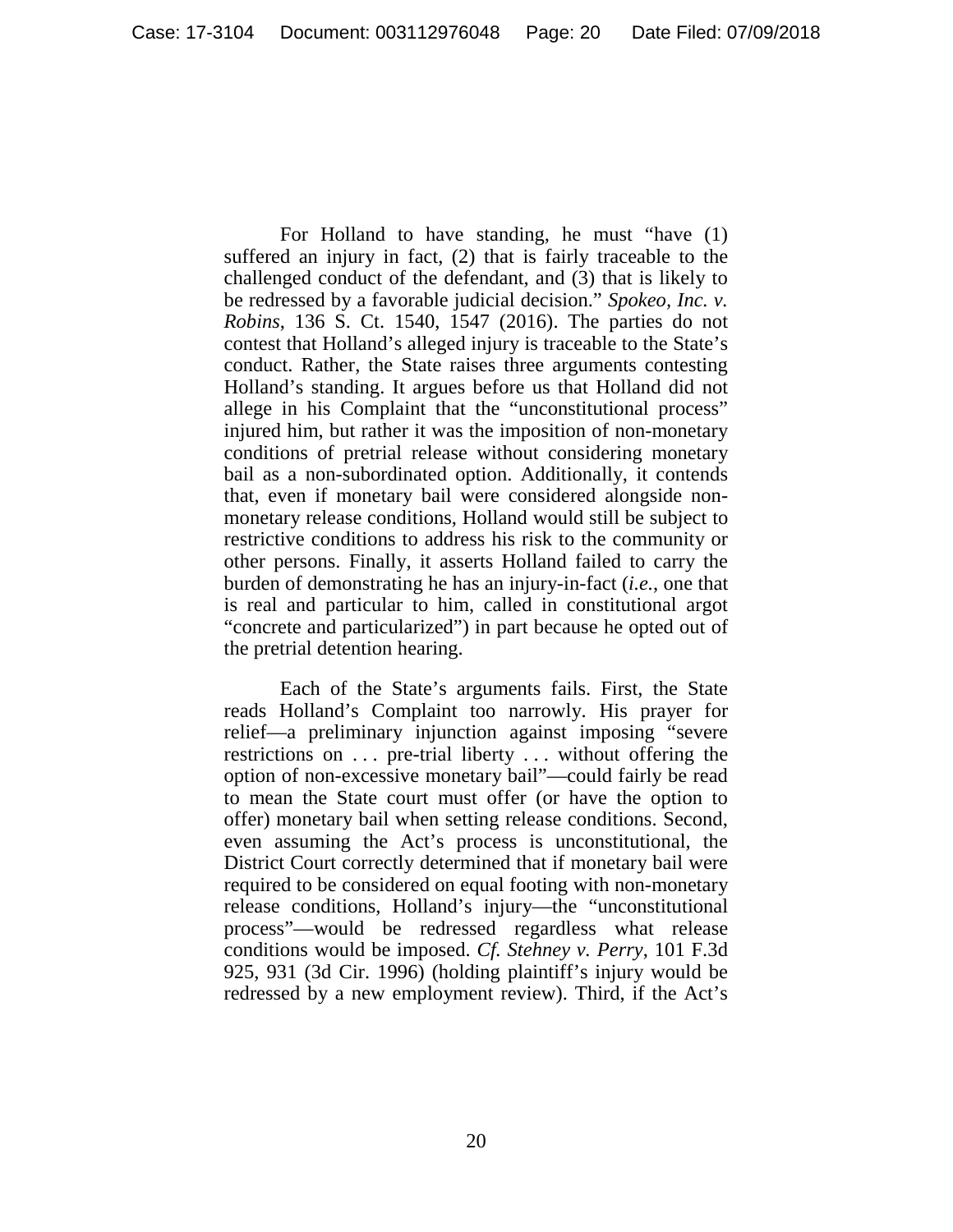process deprived Holland of a constitutional right, his injury would be both concrete and particularized even though he opted out of the hearing. Holland contends he did not have access to a constitutionally compliant process. If so, this affected him personally and in a real way by disallowing him the opportunity to have monetary bail set even if he had agreed to participate in the process provided.

Lexington does not challenge the District Court's holding that it lacks first-party standing, and instead argues on appeal that the Court erred in holding it lacks third-party standing. We have recognized the prudential doctrine of thirdparty standing, which, to repeat, allows in limited circumstances litigants to assert claims based on the rights of third parties. *See Pa. Psychiatric Soc'y v. Green Spring Health Servs., Inc.*, 280 F.3d 278, 287–88 (3d Cir. 2002). It may be appropriate "if a course of conduct prevents a thirdparty from entering into a relationship with the litigant (typically a contractual relationship), to which relationship the third party has a legal entitlement." *Id.* at 288 (citation omitted) (quotation marks omitted). A plaintiff asserting a third-party claim needs to meet three conditions: "[(]1) the plaintiff must suffer injury; [(]2) the plaintiff and the third party must have a 'close relationship'; and [(]3) the third party must face some obstacles that prevent it from pursuing its own claims." *Id.* at 288–89. Lexington, as the plaintiff, asserts it satisfies each of these conditions: it suffered an injury because the Reform Act "all but eliminated" the use of monetary bail and bail bonds; it has a common interest with criminal defendants like Holland in courts considering monetary bail alongside restrictive release conditions; and criminal defendants subject to home detention and electronic monitoring face obstacles to pursuing litigation themselves because of the nature and cost of challenges to pretrial-release decisions.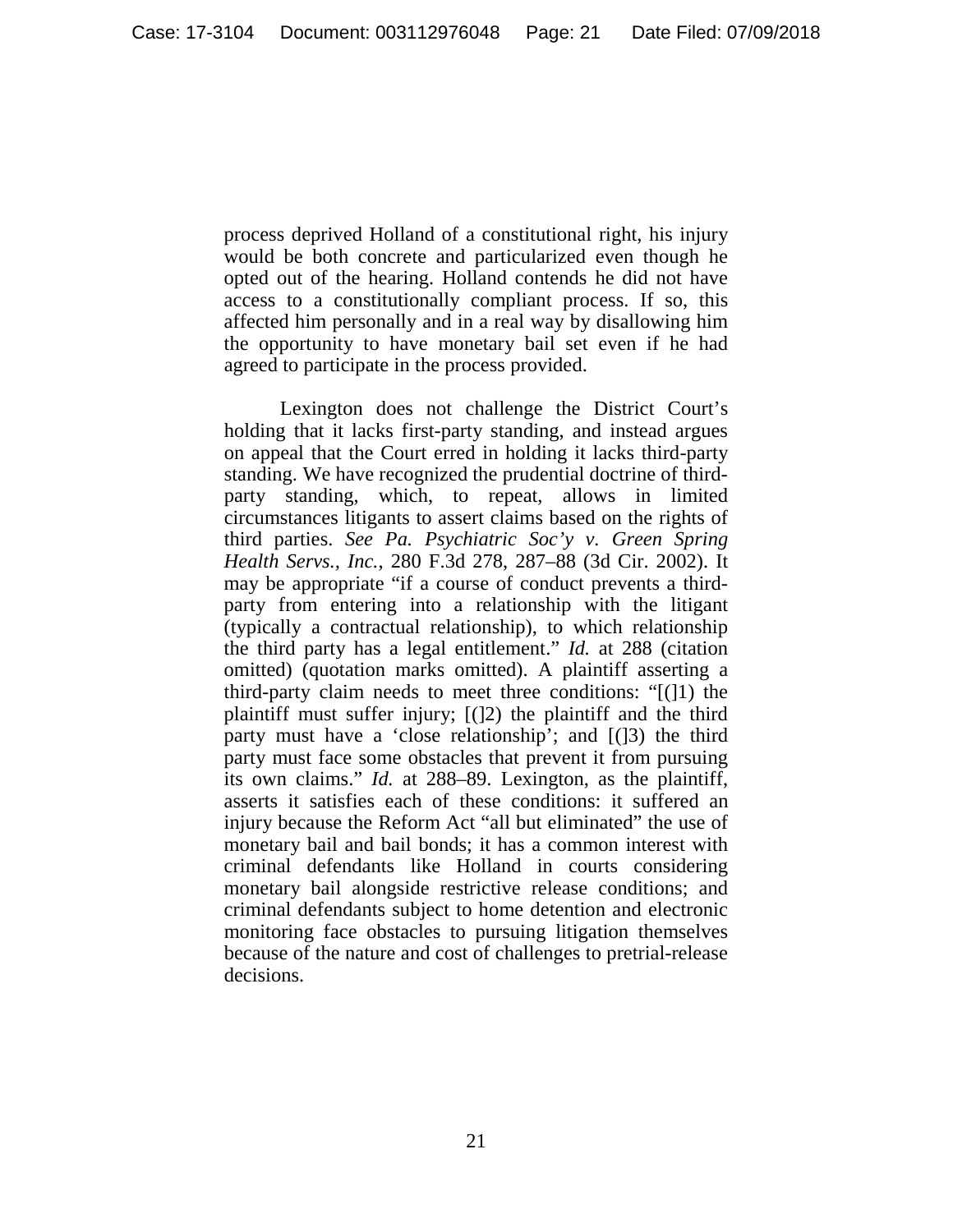The State does not challenge that Lexington has sufficiently alleged injury due to its loss of business by the Act's shift away from monetary bail. Even assuming this factor is met, Lexington fails to satisfy the second and third conditions required for third-party standing—it has no relationship, let alone a close relationship, with potential criminal defendant-customers. In *Kowalski v. Tesmer*, the Supreme Court considered whether a "future attorney-client relationship with as yet unascertained Michigan criminal defendants who will request, but be denied, the appointment of appellate counsel" based on the operation of a state statute met the "close relationship" factor. 543 U.S. 125, 130 (2004) (citation omitted) (quotation marks omitted). It held the hypothetical relationship was not a "close" one; indeed, "they have no relationship at all." *Id.* at 131. The closeness of Lexington's hypothetical relationship with potential customers closely mirrors that of attorneys with potential clients.

We also follow *Kowalski* to hold Lexington has not demonstrated that potential criminal defendant-customers face obstacles to pursuing their own claims. The attorneys in *Kowalski* argued indigent defendants are hindered in advancing their own constitutional rights because "unsophisticated, *pro se* criminal defendants could not satisfy the necessary procedural requirements, and, if they did, they would be unable to coherently advance the substance of their constitutional claim." *Id.* at 132. The Supreme Court rejected this "hypothesis" by pointing to examples of *pro se* criminal defendants challenging the denial of appellate counsel. *Id.* We similarly reject Lexington's hypothesis that criminal defendants under home detention and electronic monitoring face obstacles to pursuing litigation when Holland appears to have the unfettered ability to do so.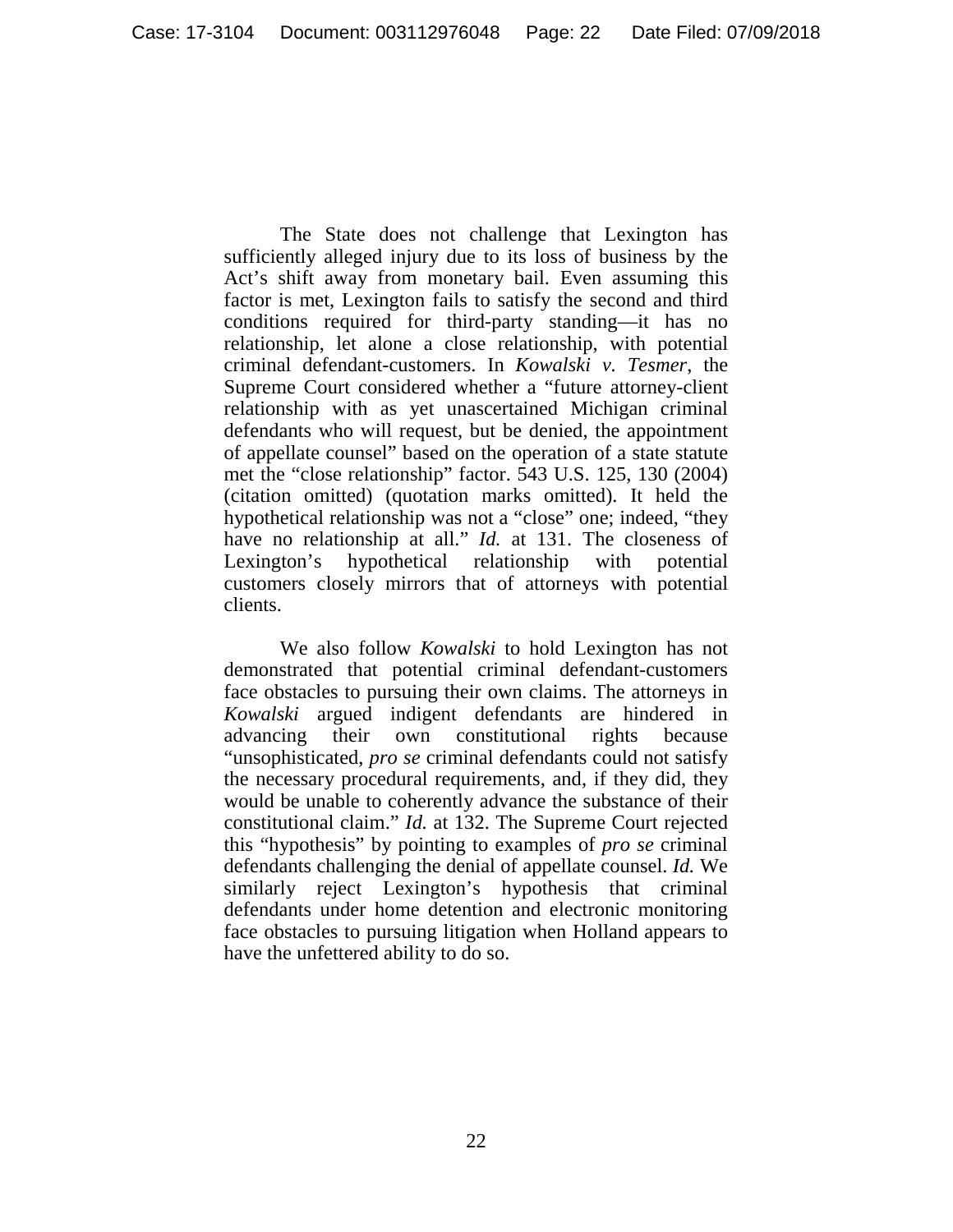In this context, Holland has standing to bring his constitutional claims. Lexington does not.

## **IV. Likelihood of Success on the Merits**

Holland challenges the Reform Act on the ground there is a constitutional right to have the option of posting monetary bail to secure pretrial release. [4](#page-22-0) We address the likelihood of success for each constitutional argument in turn.

## **A. Eighth Amendment**

The Eighth Amendment to our Constitution provides in part that "[e]xcessive bail shall not be required." U.S. Const. amend. VIII. It applies to the State of New Jersey through the Fourteenth Amendment. *See Baker v. McCollan*, 443 U.S. 137, 144 n.3 (1979) (internal citation omitted); *Sistrunk v. Lyons*, 646 F.2d 64, 66 (3d Cir. 1981). Though there persists a rigorous debate whether the Excessive Bail Clause incorporates a "right to bail" inherent in its proscription of excessive bail, that is not the question we answer today. Even assuming the Eighth Amendment provides a "right to bail," we must determine whether that right requires *monetary* bail (*i.e.*, cash bail or a corporate

<span id="page-22-0"></span><sup>&</sup>lt;sup>4</sup> We understand "monetary bail," as Holland uses the term, to refer to only cash bail and corporate surety bonds, Appellants' Br. at 1, 2, 6, 15–16, because he does not mention or allude to property bonds and because the Reform Act retains unsecured appearance bonds (also a form of monetary bail) for those eligible defendants who pose little risk of flight and danger. *See* N.J. Stat. Ann. §§ 2A:162–16(b)(2)(a), 2A:162–17(a); *see also Rice*, 350 A.2d at 99.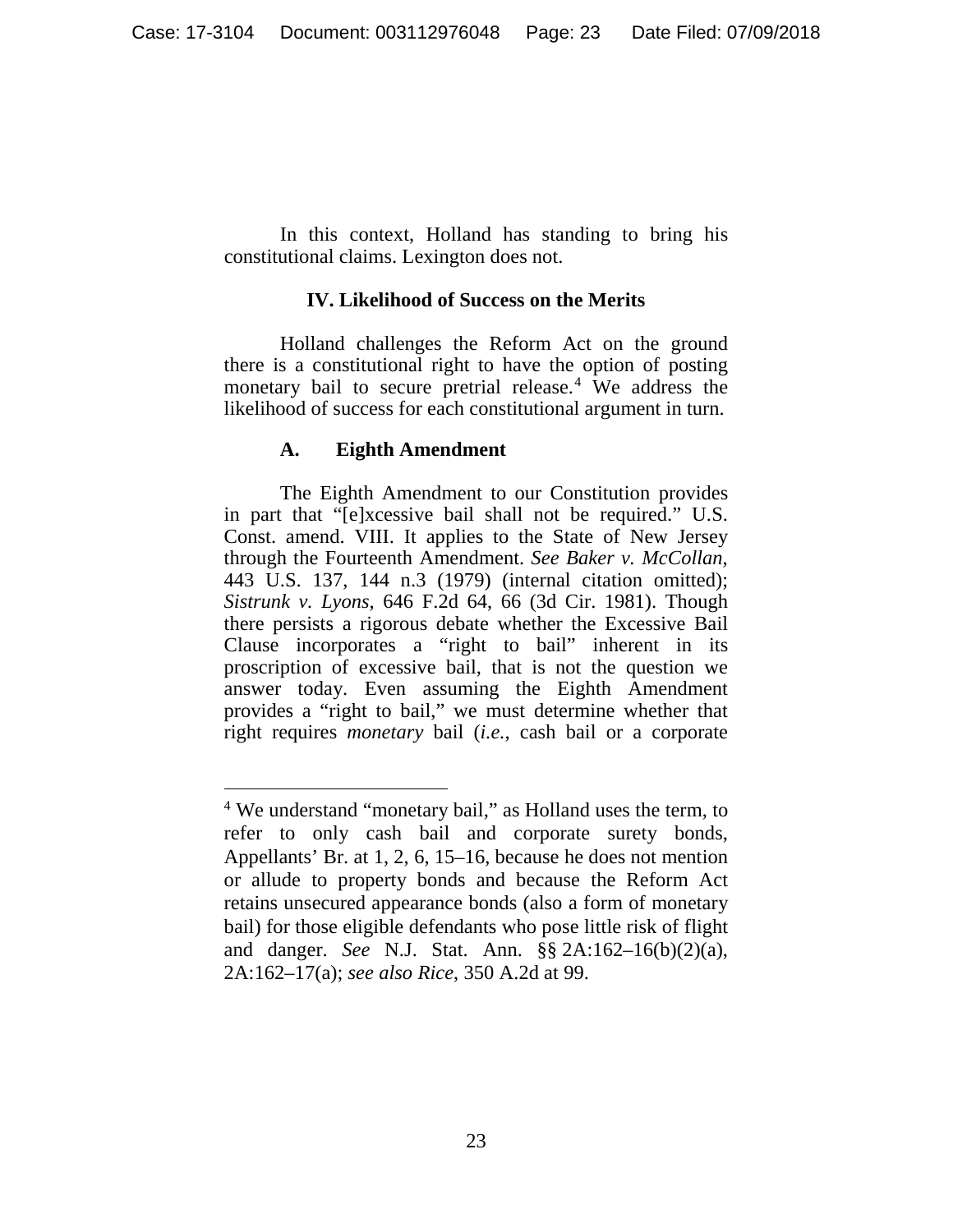surety bond) to be considered in line with non-monetary release conditions.

At time of the Constitution, "bail" in criminal cases relied on personal sureties—a criminal defendant was delivered into the custody of his surety, $5$  who provided a pledge to guarantee the defendant's appearance at trial and, in the event of nonappearance, a sum of money.[6](#page-23-1) Anthony Highmore, *A Digest of the Doctrine of Bail; In Civil and Criminal Cases*, v–vi, 197 (1783). In the English tradition of bail that influenced early American practice, the pledge did not require any upfront payment to secure the conditional promise to pay, and producing the defendant for trial voided any later-arising obligation to pay. June Carbone, *Seeing Through the Emperor's New Clothes: Rediscovery of Basic Principles in the Administration of Bail*, 34 Syracuse L. Rev. 517, 520–21 (1983); F.E. Devine, *Commercial Bail Bonding* 5 (1991) (citing William Blackstone, *Commentaries on the Laws of England* 340–42 (Chitty Ed. 1857)); *see also* Lord

<span id="page-23-0"></span> <sup>5</sup> A defendant in a surety's custody is not physically confined by him; rather, the surety is legally responsible for producing the defendant at trial. *See* Jonathan Drimmer, *When Man Hunts Man: The Rights and Duties of Bounty Hunters in the American Criminal Justice System*, 33 Hous. L. Rev. 731, 746–47 (1996).

<span id="page-23-1"></span><sup>6</sup> In his Commentaries, William Blackstone mentions defendants sometimes giving a pledge on their own behalf in criminal cases (akin to what is now known as an unsecured appearance bond), but it appears this practice was less common as compared to personal suretyship. F.E. Devine, *Commercial Bail Bonding* 4 (1991) (citing William Blackstone, *Commentaries on the Laws of England* 297 (Chitty Ed. 1857)).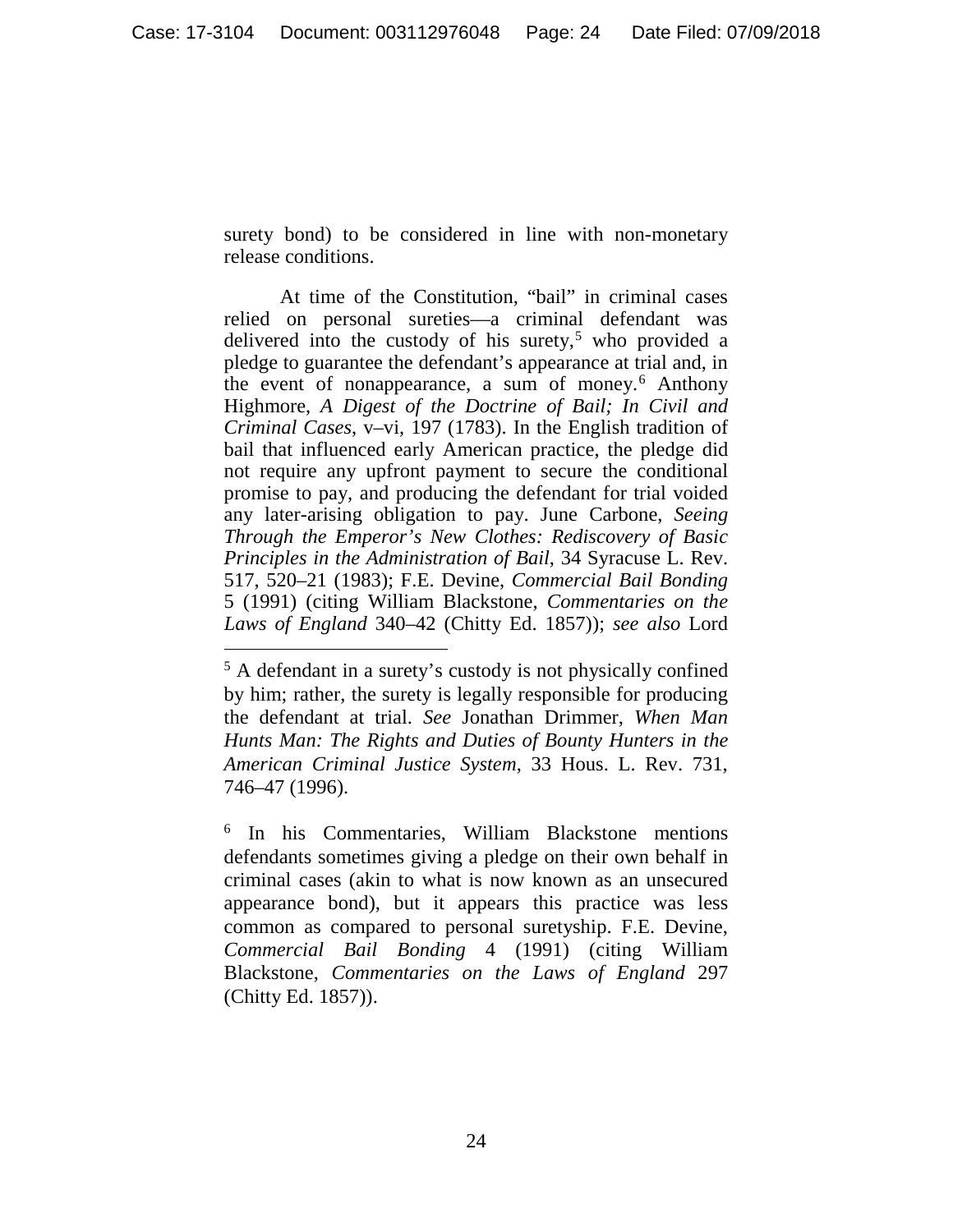Edward Coke, *A Treatise of Bail and Mainprize* (1635), *reprinted in* Lord Edward Coke & William Hawkins, *Three Law Tracts* 279 (1764) (explaining "bail" derived from the French word *bailer*, meaning "to deliver," "because he that is bailed, is as it were delivered into the hands and custody of those that are his pledges and sureties."). Additionally, unlike corporate sureties of today, personal sureties did not receive any compensation for making a pledge on behalf of the criminal defendant. Devine at 6–7; Peggy M. Tobolowsky & James F. Quinn, *Pretrial Release in the 1990s: Texas Takes Another Look at Nonfinancial Release Conditions*, 19 New Eng. J. on Crim. & Civ. Confinement 267, 274 (1993).

The early adoption of a personal surety system is reflected in a number of American colonies' laws. New Jersey's colonial predecessor, for example, provided "[t]hat all persons arrested shall be bailable by sufficient sureties, unless for capital offences, where the proof is evident or presumption great." Aaron Leaming & Jacob Spicer, *The Grants, Concessions, and Original Constitutions of the Province of New Jersey* 235 (2d ed. 1881); *see also Sistrunk*, 646 F.2d at 68 n.13. It is in this context numerous colonies prohibited excessive bail. *See, e.g.*, *Cobb v. Aytch*, 643 F.2d 946, 958–60 n.7 (3d Cir. 1981) (en banc) (citing Virginia Bill of Rights § 9 (1776); Massachusetts Bill of Rights art. XXVI (1780)).

Prior to the ratification of the United States Constitution, the Northwest Ordinance created a federal statutory right to bail that replicated that of New Jersey. *See*  Northwest Ordinance, 1 Stat. at Large 52, art. 2 (1787) ("All persons shall be bailable, unless for capital offences where the proof shall be evident or the presumption great."). After its ratification, the Judiciary Act of 1789 did largely the same. *See* Judiciary Act of 1789, ch. 20, § 33, 1 Stat. 73, 91 ("[B]ail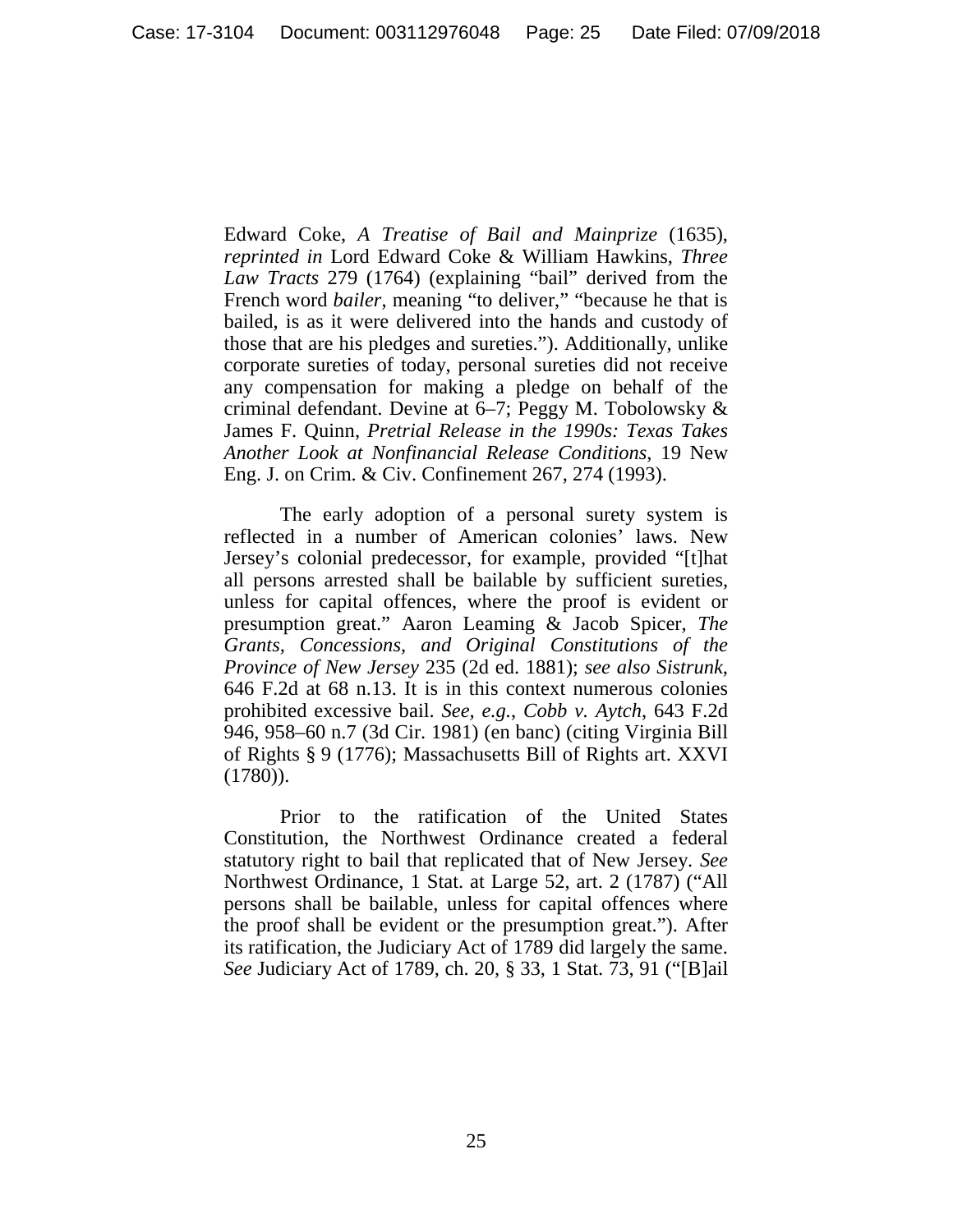shall be admitted, except where the punishment may be death  $\ldots$ .").

By contrast, the Constitution's Bill of Rights, through the Eighth Amendment, prohibited excessive bail. The Amendment was taken, with minimal alteration, from the English Bill of Rights of 1689. In England that clause was not thought to afford a right to bail in all cases, "but merely to provide that bail shall not be excessive in those cases where it is proper to grant bail." *United States v. Perry*, 788 F.2d 100, 111 (3d Cir. 1986) (quoting *Carlson v. Landon*, 342 U.S. 524, 545 (1952)); *see also* Bill of Rights, 1 W. & M. st. 2, c. 2, preamble, cl. 10 (1689). In a similar vein, many states' constitutions, including that of New Jersey, separately guaranteed bail by sufficient sureties for non-capital offenses and prohibited excessive bail.[7](#page-25-0) N.J Const. of 1844, art. I, ¶¶ 10, 15 (1844); *see also* Caleb Foote, *Coming Constitutional Crisis in Bail*, 113 U. Pa. L. Rev. 959, 975 (1965).

In the context of the early personal surety bail system, the Eighth Amendment prohibited the demand that a surety pledge an excessive sum of money to secure the defendant's release. *See United States v. Burr*, 25 F. Cas. 55, 62 (Va. Cir. Ct. 1807). Thus personal surety bail may be characterized as a form of monetary bail, in that the surety agreed to pay a sum of money if the defendant failed to appear. But Holland does not argue the Amendment provides a right to personal surety bail; rather, he asserts the Amendment provides a right to pretrial release secured by cash bail or corporate surety bond.

<span id="page-25-0"></span> <sup>7</sup> As in England, courts sometimes allowed defendants to make a pledge on their own behalf (alone or with third parties as co-signors). *See Respublica v. Burns*, 1 Yeates 370, 370 (Pa. 1794).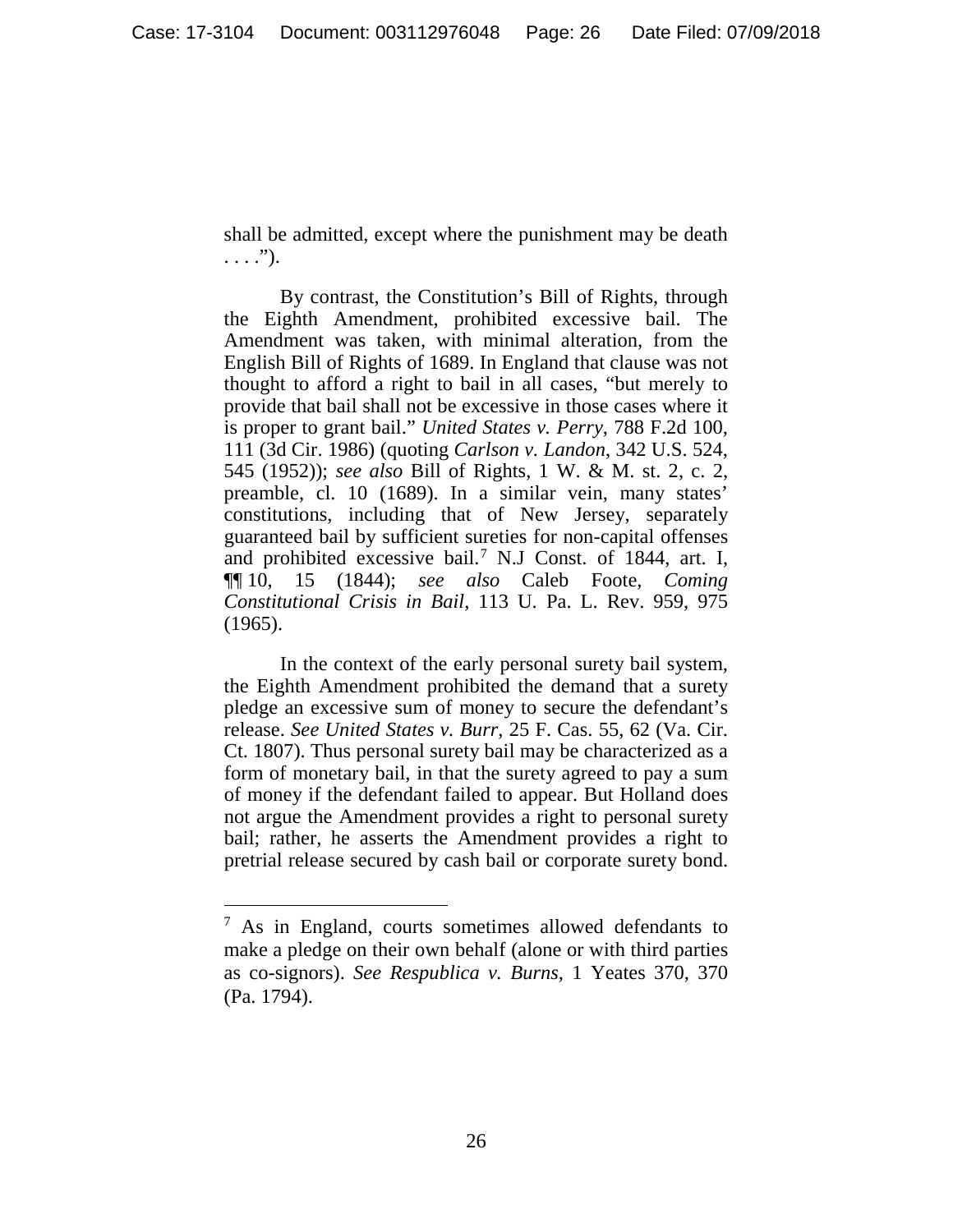He has not shown, however, that "bail" at the time of the Constitution's ratification contemplated either of these two forms of monetary bail, and we find no evidence that they were in practice at that time. Hence, even if the Eighth Amendment provides a "right to bail," we do not construe its original meaning to include a right to make a cash deposit or to obtain a corporate surety bond to secure pretrial release.

Contemporary definitions of "bail" reflect its early form and a broader meaning that has taken hold over time. "Bail," in the criminal justice context, is defined variously as: (1) "the custody of a prisoner or one under arrest by one who procures the release of the prisoner or arrested individual by giving surety for his due appearance;" (2) "the security or obligation given for the due appearance of a prisoner in order to obtain his release from imprisonment;" (3) "the temporary delivery or release of a prisoner upon security for his due appearance;" (4) "one that agrees to assume legal liability for a money forfeit or damages if a prisoner released on bail fails to make his due appearance in court;" and (5) "the process by which a person is released from custody." *Bail*, Webster's Third New Int'l Dictionary 163 (1971). The last iteration is how we often think of bail colloquially: a means of achieving pretrial release from custody conditioned on adequate assurances.

The Supreme Court's use of "bail" since the middle of the Twentieth Century points to this broader definition. In *Stack v. Boyle*, the Court described a statutory "right to bail" as the "traditional right to freedom before conviction," and "[t]he right to release before trial . . . conditioned upon the accused's giving adequate assurance that he will stand trial and submit to sentence if found guilty." 342 U.S. 1, 4 (1951). The early practice of bail was the "securing [of] oaths of responsible persons to stand as sureties for the accused," whereas the practice in the 1950s was "requiring a bail bond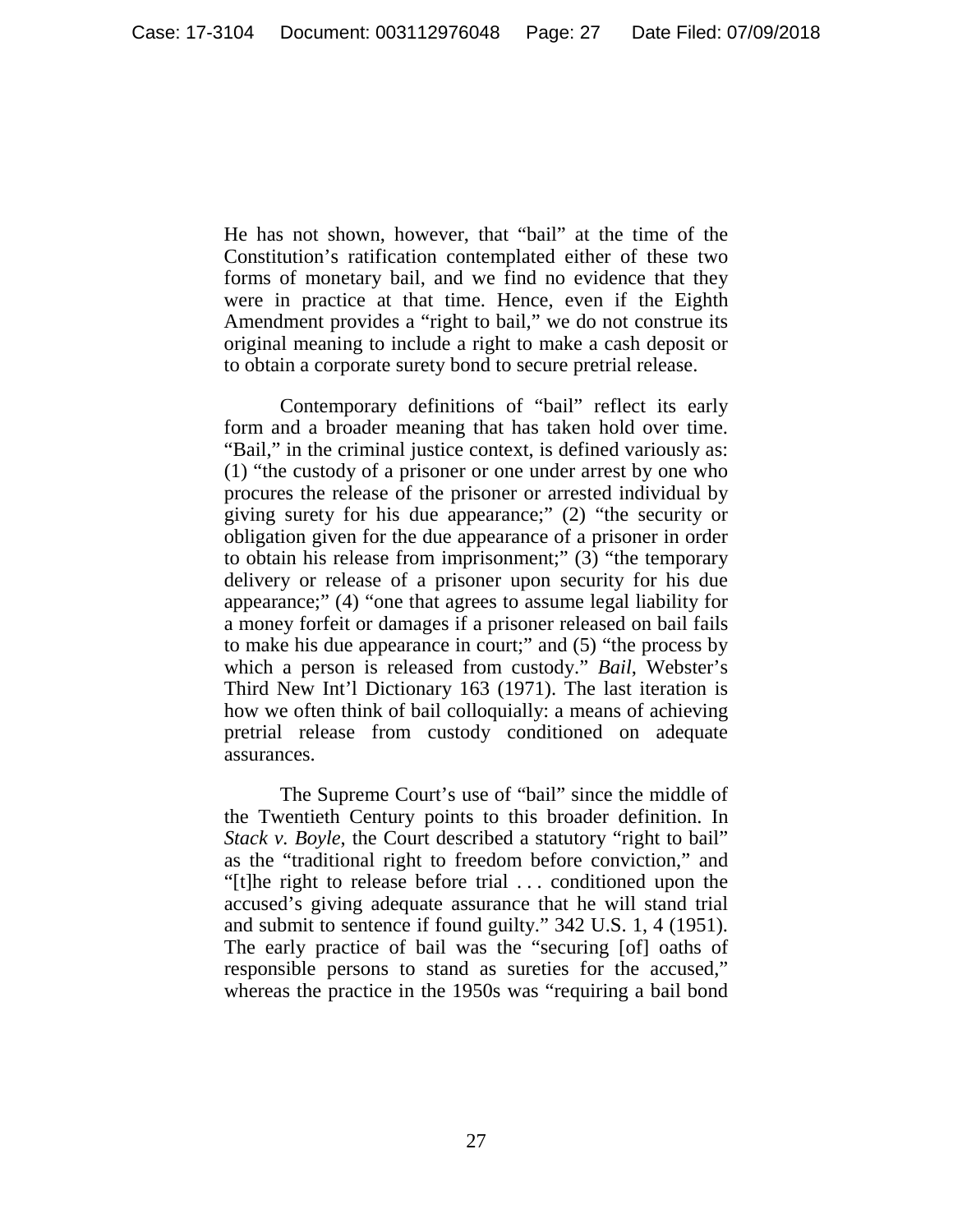or a deposit of a sum of money subject to forfeiture [to] serve[] as additional assurance of the presence of an accused." *Id.* at 5. Bail is a "conditional privilege" that enables accused persons "to stay out of jail until a trial has found them guilty." *Id.* at 8 (Jackson, J., concurring).

In *United States v. Salerno*, the Supreme Court addressed a constitutional challenge to the Bail Reform Act of 1984, 18 U.S.C. §§ 3141–3150, contending that it violates the Excessive Bail Clause because it allows a court to set bail and order detention for reasons not related to risk of flight. 481 U.S. 739, 752–53 (1987). The Court held the Act did not violate the Eighth Amendment because "[t]he only arguable substantive limitation of the [Excessive] Bail Clause is that the Government's proposed conditions of release or detention not be 'excessive' in light of the perceived evil." *Id.* at 754. The Court's reasoning treats "bail" not narrowly, but broadly as "release before trial . . . conditioned upon the accused's giving adequate assurance[s]." *Stack*, 342 U.S. at 4. (Similarly, we have previously described bail as reconciling "pretrial liberty with the need to assure the defendant's presence at trial," *Sistrunk*, 646 F.2d at 68, and the Excessive Bail Clause as "applicable solely to . . . conditions of release or detention designed to assure a criminal defendant's appearance at trial . . . ," *Perry*, 788 F.2d at 112.)

With this understanding, we consider Holland's argument that the Reform Act violates the Eighth Amendment because it bars a New Jersey court from considering or offering criminal defendants monetary bail alongside restrictive conditions such as home detention and electronic monitoring. Under an original meaning, even assuming there is a "right to bail," we have already noted it did not contemplate monetary bail as Holland describes it, *i.e.*, cash bail or corporate surety bond. Neither does a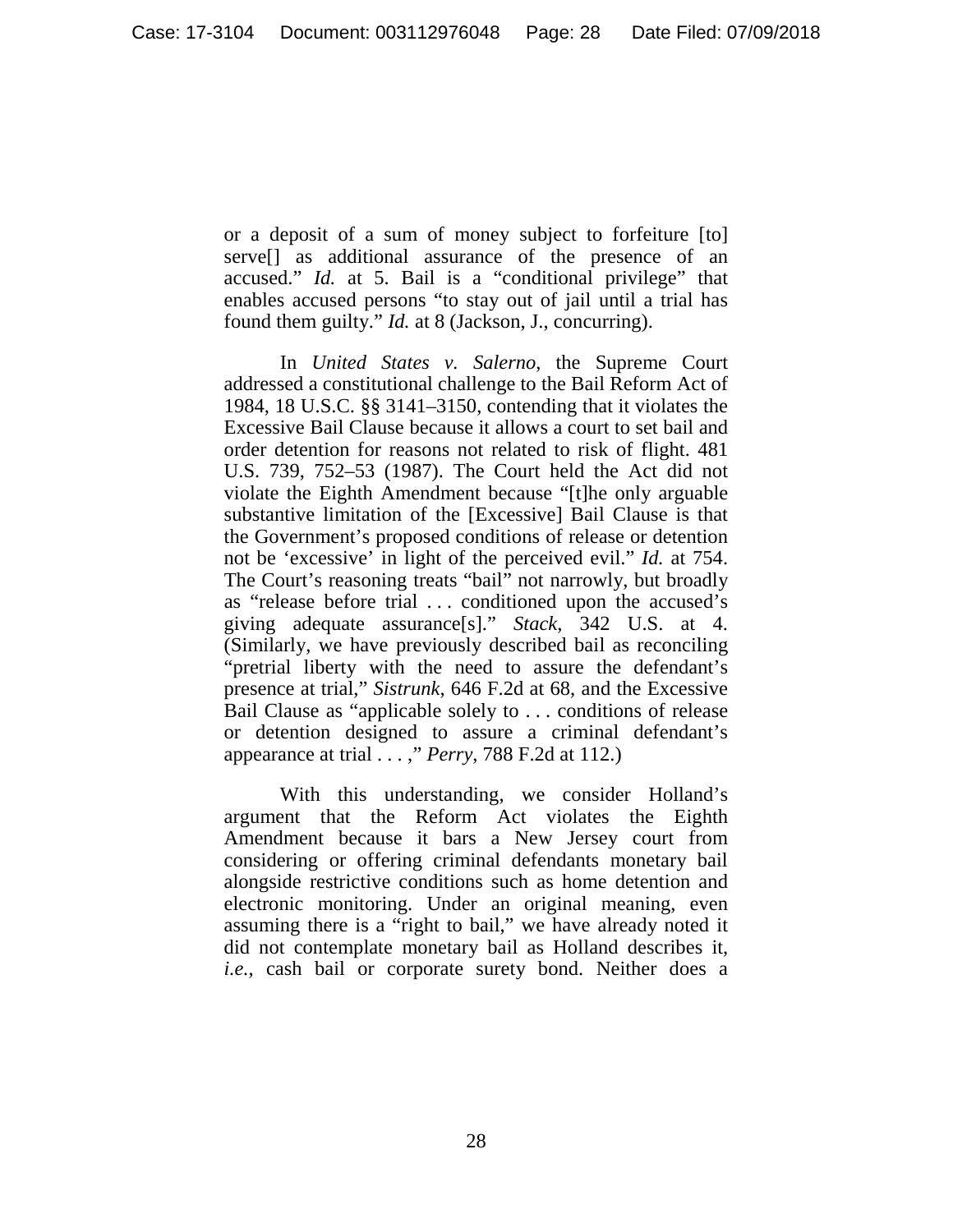contemporary definition of bail mean exclusively monetary bail; non-monetary conditions of release are also "bail."

Holland further argues that, under a broad definition of "bail," the Reform Act would violate the Eighth Amendment by subjecting defendants to home detention and electronic monitoring "when monetary bail would suffice." Appellants' Br. at 39 n.1. In effect, he asserts the Eighth Amendment's prohibition of excessive bail is violated when there is a less restrictive alternative to the conditions of release ordered by a court. But that is not the test articulated by *Salerno*; for those conditions, however restrictive, to violate the Eighth Amendment, they must be "excessive in light of the perceived evil." *Salerno*, 481 U.S. at 754 (quotation marks omitted); *see also United States v. Gardner*, 523 F. Supp. 2d 1025, 1031 (N.D. Cal. 2007). Holland's release conditions are hardly excessive in light of the State's legitimate interest in addressing his risk of flight and risk of danger to others; the existence of a purportedly less restrictive means does not bear on whether the conditions are excessive.

Holland also claims the Reform Act violates the Excessive Bail Clause because it imposes severe restrictions on "all defendants[']" pretrial liberty except those who can be released on their own recognizance.<sup>[8](#page-28-0)</sup> Appellants' Br. at 36. This statement and Holland's claim that the Reform Act "authoriz[es] severe liberty restrictions of *non-dangerous*

<span id="page-28-0"></span> <sup>8</sup> Holland further argues on appeal that the Reform Act imposes severe restrictions on all defendants without any heightened showing of dangerousness, thus violating the Excessive Bail Clause. Whether a heightened showing ought to be required is not properly before us because it was not raised in the District Court. *Hormel v. Helvering*, 312 U.S. 552, 556 (1941).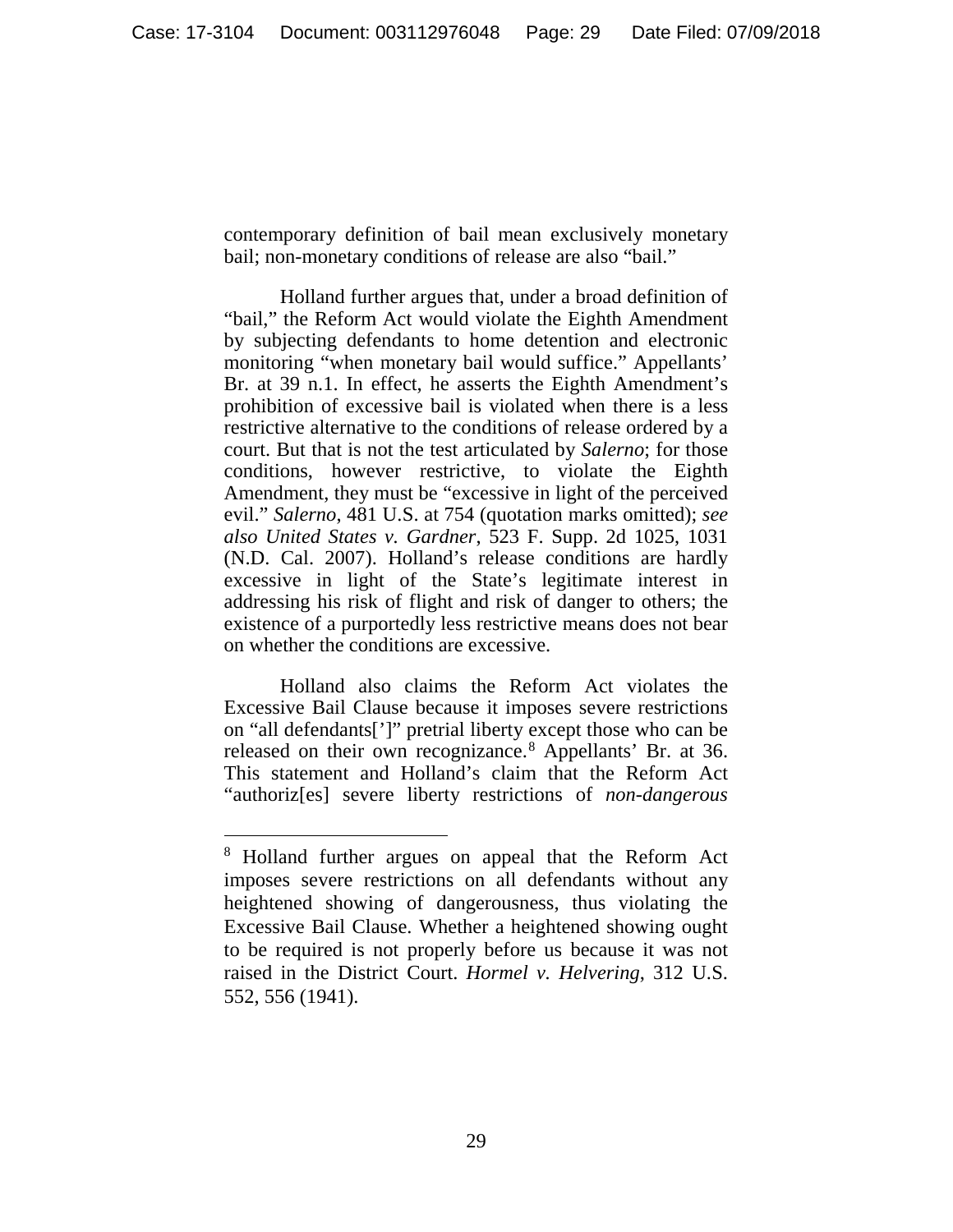defendants" misconstrue the Act's statutory requirements. *Id.* at 38 (emphasis in original). The conditions of release imposed on Holland may only be applied if they are the "least restrictive . . . conditions that the court determines will reasonably assure [his] appearance in court when required [and] the protection of the safety of any other person or the community . . . ." N.J. Stat. Ann. § 2A:162–16(b)(2)(b). In practice this has resulted in pretrial monitoring level 3+ home detention and electronic monitoring being ordered for 8.3% of eligible defendants, far from "all defendants." And if a court sought to impose home detention and electronic monitoring on a non-dangerous defendant who presents little risk of flight, it would have to contend with the Act's command that only the least restrictive conditions reasonably assuring the Act's goals may be imposed. If those conditions were excessive in light of the State's legitimate interests, it would also come up against the Eighth Amendment's proscription of excessive bail. This hypothetical scenario, we point out, does not concern Holland, who has not challenged his classification as a potentially dangerous defendant.

Finally, though he waived his statutory right to a pretrial detention hearing, Holland still has an opportunity to argue for a change in his release conditions and potentially request that monetary bail be set. This requires a material change in circumstances justifying a modification. N.J. Ct. R.  $3:26-2(c)(2)$ .

In this context, Holland has not demonstrated a likelihood of success on the merits of his argument that the Excessive Bail Clause guarantees a right to monetary bail. Regardless whether the Clause incorporates a right to bail, the latter is not limited to cash bail or corporate surety bonds; it is, to repeat, "release before trial . . . conditioned upon the accused's giving adequate assurance[s]." *Stack*, 342 U.S. at 4. The Clause does not dictate whether those assurances must be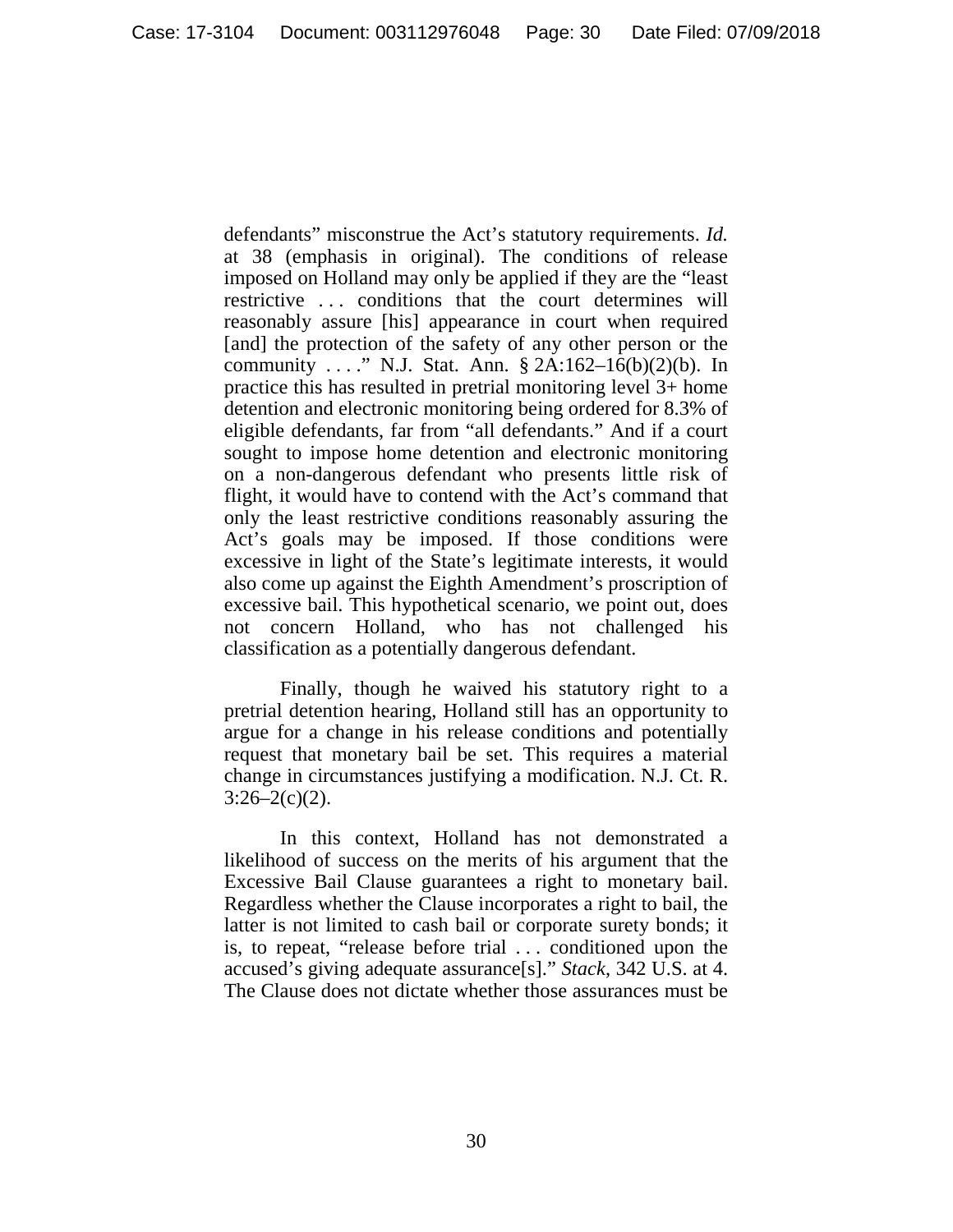based on monetary or non-monetary conditions. Hence the Eighth Amendment does not require a New Jersey court to consider monetary bail with the same priority as nonmonetary bail for a criminal defendant.

## **B. Fourteenth Amendment**

The Fourteenth Amendment of the Constitution forbids states from depriving "any person of life, liberty, or property, without due process of law . . . ." U.S. Const. amend. XIV. This provision contains both substantive and procedural components. *Steele v. Cicchi*, 855 F.3d 494, 501 (3d Cir. 2017). Holland claims the Reform Act's subordination of monetary bail violates both.

## **1. Substantive Due Process**

Substantive due process "limits what [the] government may do regardless of the fairness of [the] procedures that it employs," *id.* at 501 (citation omitted), to "guarantee protect[ion] against government power arbitrarily and oppressively exercised," *id.* (alteration in original) (quoting *Cty. of Sacramento v. Lewis*, 523 U.S. 833, 846 (1998)). To show a violation, Holland must first demonstrate that he has "been deprived of a particular interest that is protected by . . . substantive due process." *Id.* (citation omitted) (quotation marks omitted). This requires "a careful description of the asserted fundamental liberty interest . . . ; vague generalities . . . will not suffice." *Chavez v. Martinez*, 538 U.S. 760, 775– 76 (2003) (quotation marks omitted); *see also Washington v. Glucksberg*, 521 U.S. 702, 721 (1997).[9](#page-30-0)

<span id="page-30-0"></span><sup>&</sup>lt;sup>9</sup> The State argues we should not engage in a substantive due process analysis because Holland's claim is covered by the Eighth Amendment and/or the Fourth Amendment. For the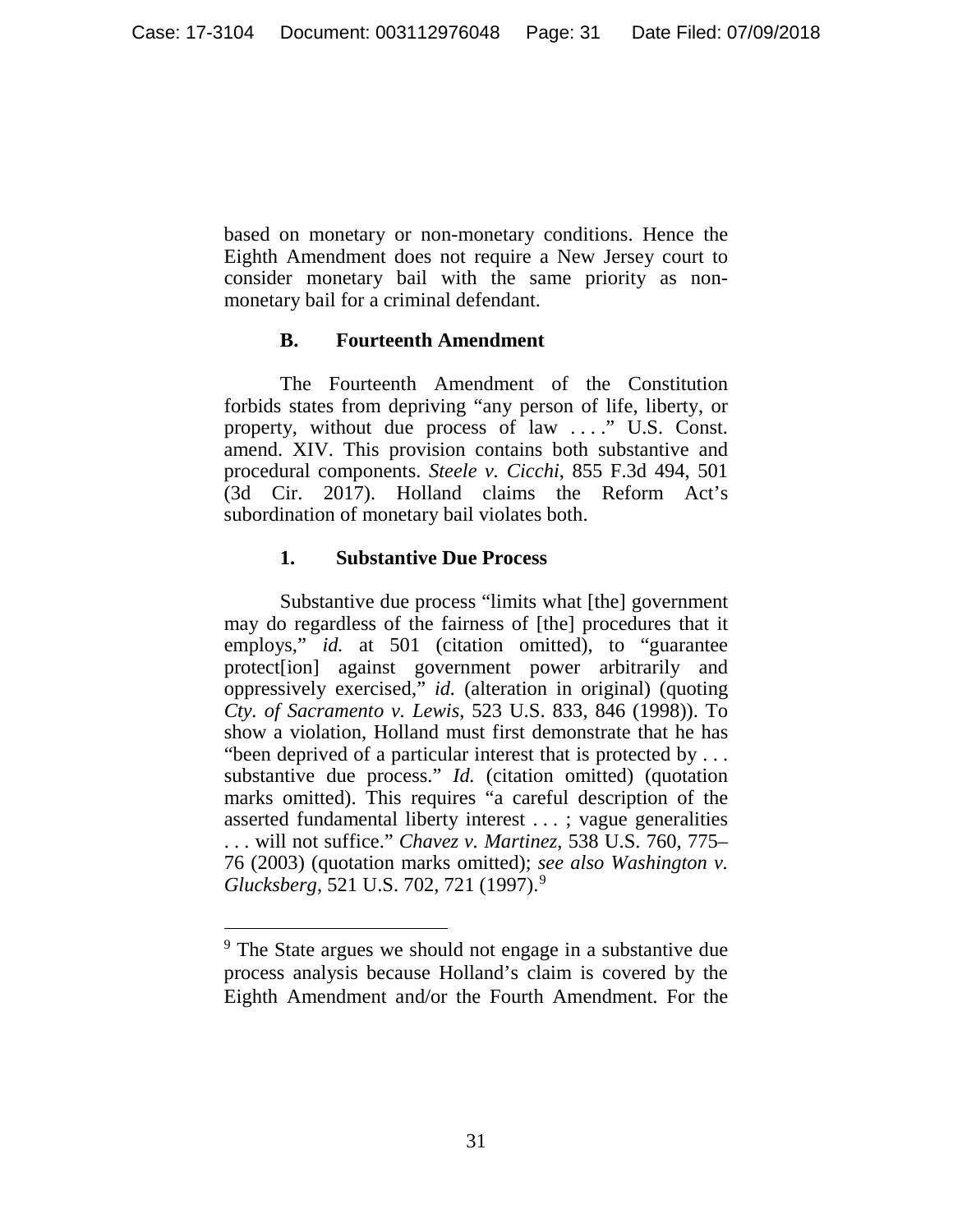For a putative right to be "fundamental" under the Due Process Clause, it must be "deeply rooted in this Nation's history and tradition," *Lutz v. City of York, Pa.*, 899 F.2d 255, 267 (3d Cir. 1990) (quoting *Moore v. City of E. Cleveland*, 431 U.S. 494, 503 (1977) (plurality opinion)), or "implicit in the concept of ordered liberty," *id.* (citation omitted); *see also Glucksberg*, 521 U.S. at 720–21. Both the Supreme Court and our Court have repeatedly warned that we cannot read these phrases too broadly to expand the concept of substantive due process, as "guideposts for responsible decisionmaking in this uncharted area are scarce and open-ended." *Collins v. City of Harker Heights*, 503 U.S. 115, 125 (1992). A court "is most vulnerable and comes nearest to illegitimacy when it deals with judge-made constitutional law having little or no cognizable roots in the language or design of the Constitution." *Lutz*, 899 F.2d at 267 (citation omitted).

If the right is fundamental, its infringement must be "narrowly tailored to serve a compelling state interest." *Chavez*, 538 U.S. at 775; *see also Glucksberg*, 521 U.S. at 721 (citation omitted). But where fundamental rights or interests are not implicated or infringed, we typically require only a "legitimate state interest that the legislature could rationally conclude was served by the statute." *Nicholas v. Pa. State Univ.*, 227 F.3d 133, 139 (3d Cir. 2000) (citation omitted).

We have previously held substantive due process protects freedom "from government custody, detention, or other forms of physical restraint prior to any determination of

 $\overline{a}$ 

reasons contained in this opinion, those constitutional provisions do not protect Holland's claim, and thus we proceed to our analysis of substantive due process. *See Lewis*, 523 U.S. at 843.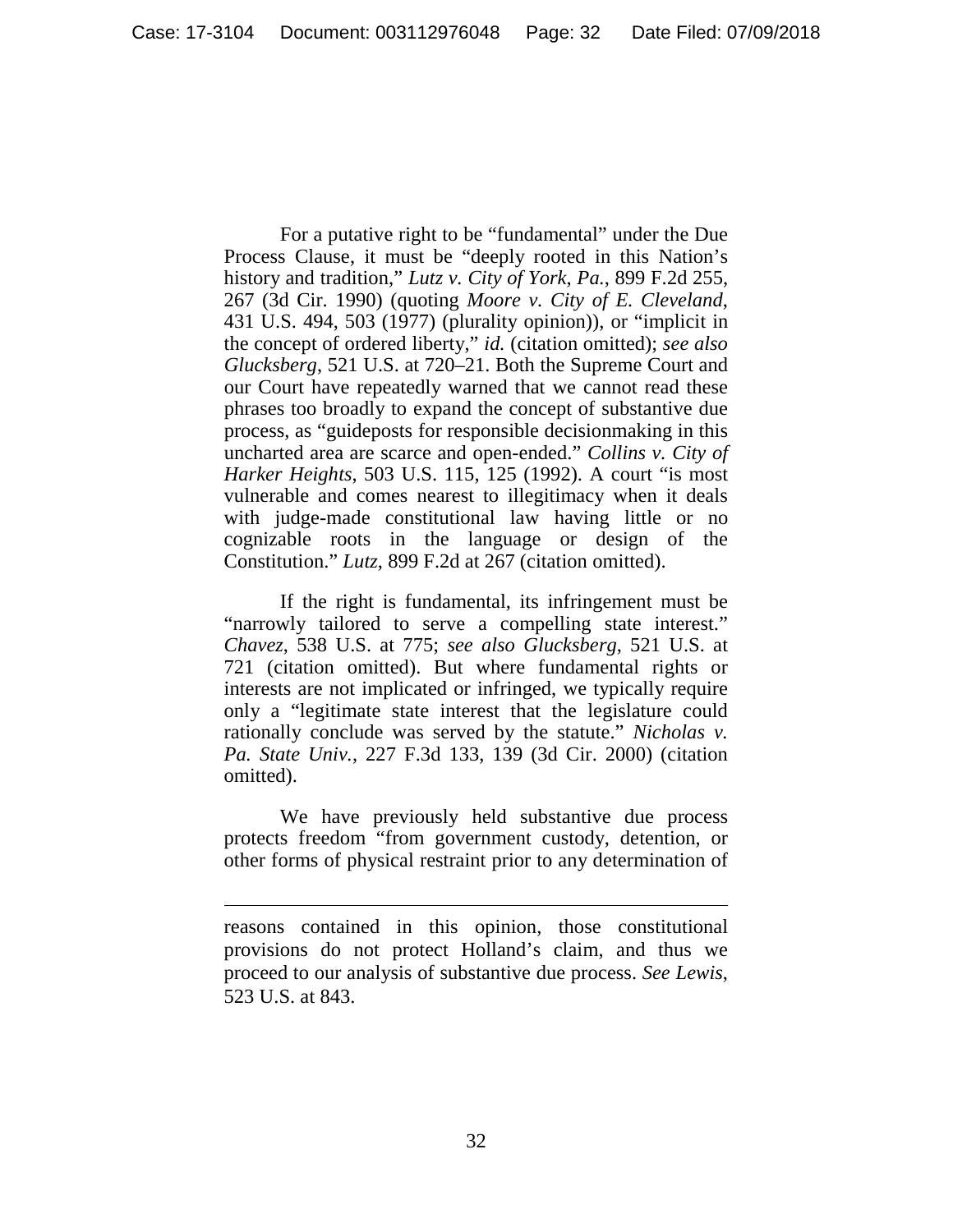guilt." *Steele*, 855 F.3d at 502 (quoting *Zadvydas v. Davis*, 533 U.S. 678, 690 (2001)) (quotation marks omitted); *see also Perry*, 788 F.2d at 112 ("[T]here is a substantive liberty interest in freedom from confinement."). Nevertheless, "an arrestee's right to freedom from pretrial detention is subordinated . . . where there has been an adjudication that detention is necessary because an arrestee presents an identified and articulable threat to an individual or the community . . . or to ensure [his or her] presence at trial . . . ." *Steele*, 855 F.3d at 502 (quoting *Salerno*, 481 U.S. at 750–51, and *Bell v. Wolfish*, 441 U.S. 520, 523 (1979)) (quotation marks omitted); *see also Perry*, 788 F.2d at 113 ("[A] demonstration of dangerousness justifies deprivation of liberty by civil commitment without offending the substantive due process limitation upon government.").

Holland, however, claims substantive due process protects his right to have the option to deposit money or obtain a corporate surety bond to secure his future appearance before he may be subjected to "severe deprivations of pretrial liberty." So "[w]e begin, as we do in all due process cases, by examining our Nation's history, legal traditions, and practices." *Glucksberg*, 521 U.S. at 710.

Holland has not pointed us to any evidence of cash bail or corporate surety bonds in early bail practice in the United States, nor did our search reveal any. Rather, both modern forms of bail appear to have emerged in the mid-to-late Nineteenth Century, largely as a product of the expansive frontier and urban areas in America diluting the personal relationships necessary for a personal surety system. Comment, *Bail: An Ancient Practice Reexamined*, 70 Yale L.J. 966, 967–68 (1961); Jonathan Drimmer, *When Man Hunts Man: The Rights and Duties of Bounty Hunters in the American Criminal Justice System*, 33 Hous. L. Rev. 731, 749 (1996). With respect to cash bail, some jurisdictions deemed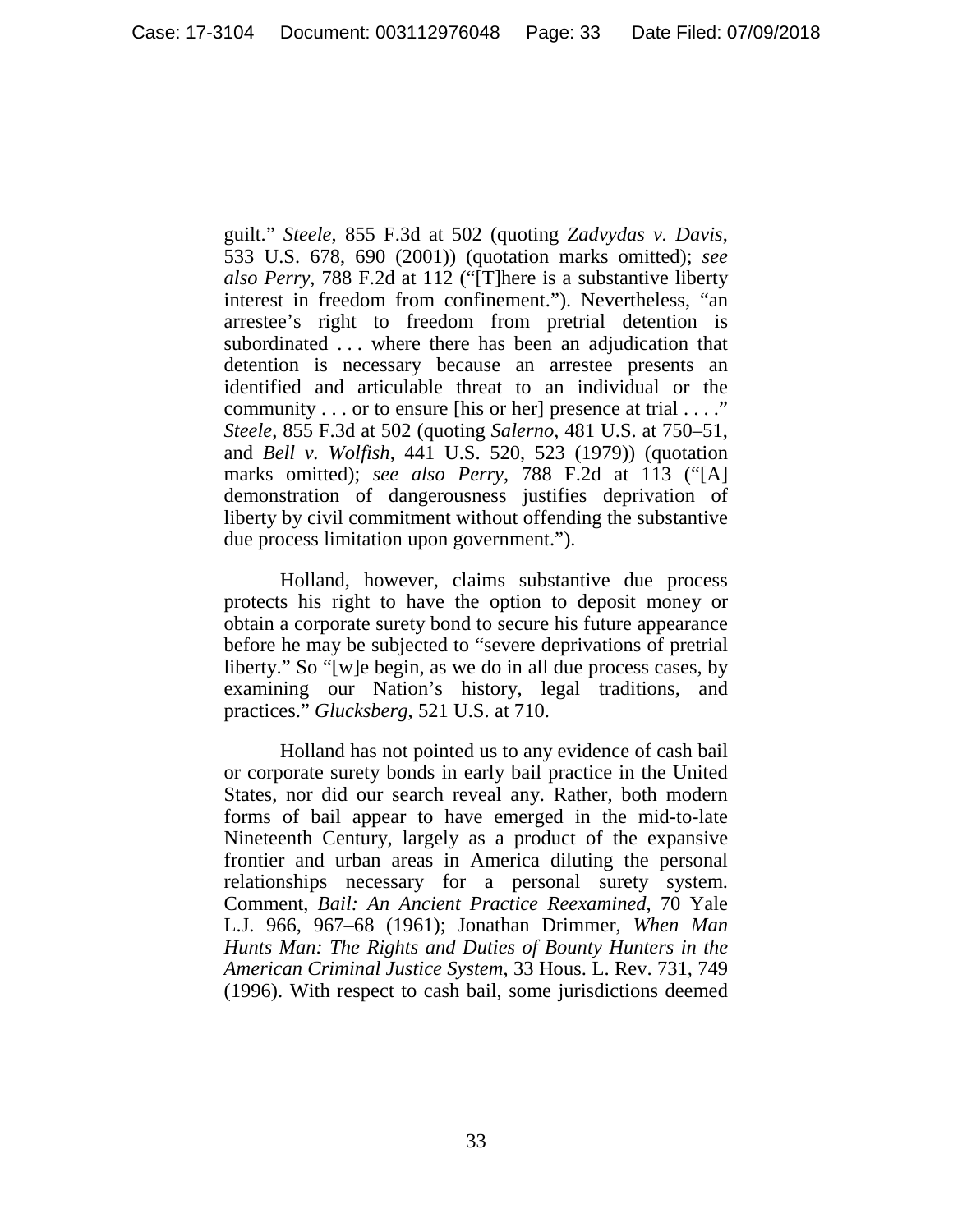the practice illegal because it would not secure the government's interest in the accused appearing at trial. [10](#page-33-0) But by the Twentieth Century many jurisdictions (even if not yet states) enacted statutes to allow it in certain circumstances,<sup>[11](#page-33-1)</sup>

<span id="page-33-1"></span><sup>11</sup> Alaska Crim. Proc. Code ch. 23,  $\S$  229 (1900) (adopting law of Oregon); Ariz. Rev. Stat. tit. 12, ch. 5, § 1981 (1887); Ark. Code Prac. Civ. & Crim. Cases tit. 5, ch. 3, § 84 (1869); Cal. Crim. Proc. Code ch. 119, pt. 4, tit. 3, ch. 7, § 151 (1850); Ind. Rev. Stat. ch. 4, art. 9, § 1706 (1881); Iowa Code pt. 4, tit. 25, ch. 196, § 3232 (1851); Kan. Stat. ch. 82, art. 9, § 145 (1868); Ky. Crim. Code tit. 5, ch. 3, § 84 (1867); Mass. Gen. Laws pt. 4, tit. 2, ch. 212, § 68 (1882); Mont. Rev. Stat. div. 3, ch. 11, § 249 (1879); Nev. Rev. Stat. ch. 53, tit. 4, pt. 10, § 2141 (1873); 1898 N.J. Laws 875; N.Y. Crim. Proc. Code pt. 4, tit. 11, ch, 1, art. 5, § 648 (1850); N.D. Rev. Crim. Proc. Code ch. 6, art. 5, § 7856 (1895); Okla. Stat. ch. 72, art. 5, § 67 (1890); Or. Crim. Code tit. 1, ch. 25, § 1483 (1887); Tenn. Code pt. 4, tit. 4, ch. 10, art. 4, § 5167 (1857); Utah Code Ann. tit. 76, ch. 16, § 4662 (1898); Wash. Rev. Code ch. 83, § 1036 (1881); Wisc. Stat. tit. 33, ch. 195, § 4816

<span id="page-33-0"></span> <sup>10</sup> *Butler v. Foster*, 14 Ala. 323, 325–26 (1848); *United States v. Faw*, 1 Cranch C.C. 486, 486 (D.C. Cir. 1808); *Smart v. Cason*, 50 Ill. 195, 197 (1869); *State v. Reiss*, 12 La. Ann. 166, 166–67 (1857) ("There is no law which authorizes a Sheriff to receive money as a security for the appearance of persons accused of crime. Where parties are admitted to bail under bonds and recognizances, they are not absolutely discharged, but are (as it were) transferred from the custody of the Sheriff to the friendly custody of the sureties in the bond or recognizance."); *People v. Rutan*, 3 Mich. 42, 50–51 (1853); *Reinhard v. Columbus*, 31 N.E. 35, 38 (Ohio 1892).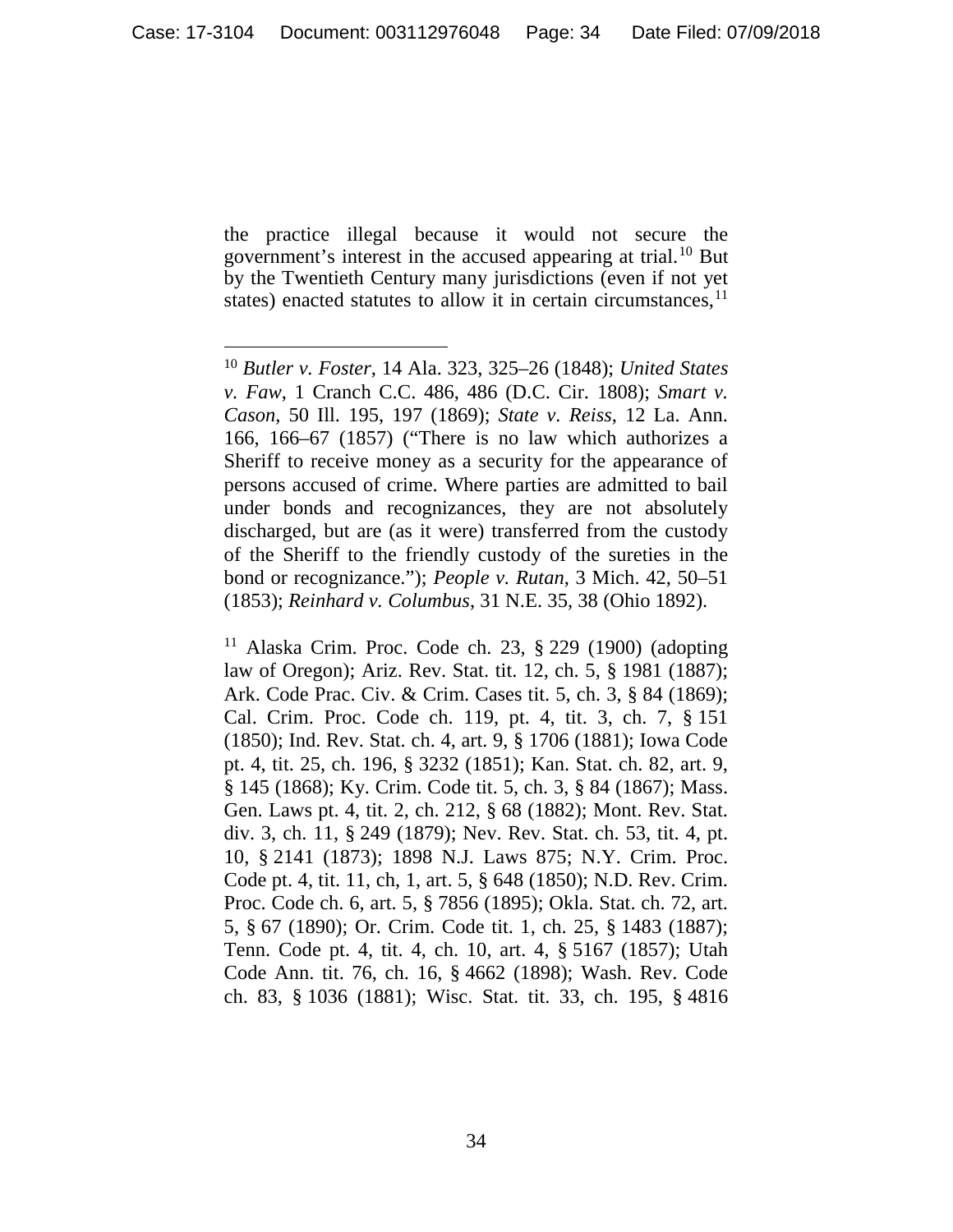and others followed in the early and mid-Twentieth Century (including some jurisdictions that had previously barred it).<sup>[12](#page-34-0)</sup>

 $\overline{a}$ 

(1898); *Cressey v. Gierman*, 7 Minn. 398, 404 (1862) (citing state statute that permits defendants to deposit money in lieu of bail); *Raisin Fertilizer Co. v. Grubbs*, 19 S.E. 597, 597 (N.C. 1894) (same).

<span id="page-34-0"></span><sup>12</sup> D.C. Code ch. 20, § 938 (1906); Idaho Penal Code tit. 23, ch. 235, § 5647 (1901); 37 Ill. Comp. Stat. ¶ 3363 (1920); La. Code Crim. Proc. Ann. art. 97 (1929); 1919 Mich. Pub. Acts 332 (1919); S.D. Codified Laws tit. 11, ch. 11, § 590 (1903); *Holcombe v. Pierce*, 43 So. 2d 640, 642–43 (Ala. 1949) (noting 1949 Act amended Alabama Code to permit cash bail); *Puchuneicz v. Chellis*, 27 Ohio N.P. (n.s.) 494, 495 (1929) (noting Chapter 14, Section 8 of new criminal code allows for deposit of cash in lieu of recognizance); *State ex rel. City of Beckley v. Roberts*, 40 S.E.2d 841, 845 (W. Va. 1946) (noting 1943 Act authorized cash bail). *Compare* Conn. Gen. Stat. tit. 20, ch. 13, pt. 3, § 1 (1875), *with* 1909 Conn. Pub. Acts ch. 72 (1909). *Compare* Fla Laws div. 5, pt. 2, tit. 2, ch. 1, art. 2, § 3926 (1906), *with* Fla. Laws div. 5, pt. 2, tit. 2, ch. 1, art. 2, § 3936a (1914). *Compare* Maine Rev. Stat. Ann. tit. 11, ch. 135, § 6 (1916), *with* Maine Rev. Stat. Ann. tit. 11, ch. 145, § 28 (1930). *Compare* R.I. Gen. Laws tit. 37, ch. 354, § 15 (1909), *with* R.I. Gen. Laws tit. 40, ch. 407, § 6323 (1923). *Compare* S.C. Crim. Code tit. 1, ch. 2, § 28 (1902), *with* S.C. Crim. Code tit. 1, ch. 2, § 37 (1912). *Compare* Va. Code. tit. 41, ch. 198, § 4972 (1918), *with* Va. Code tit. 41, ch. 198, § 4973a (1924). *Compare* Wyo. Stat. Ann. div. 5, tit. 2, ch. 2, § 5182 (1899), *with* Wyo. Stat. Ann. ch. 397, § 6087 (1910). *Compare Commonwealth v. Fortini*, 27 Pa. D. 521, 522 (1918) ("[W]e have no statute in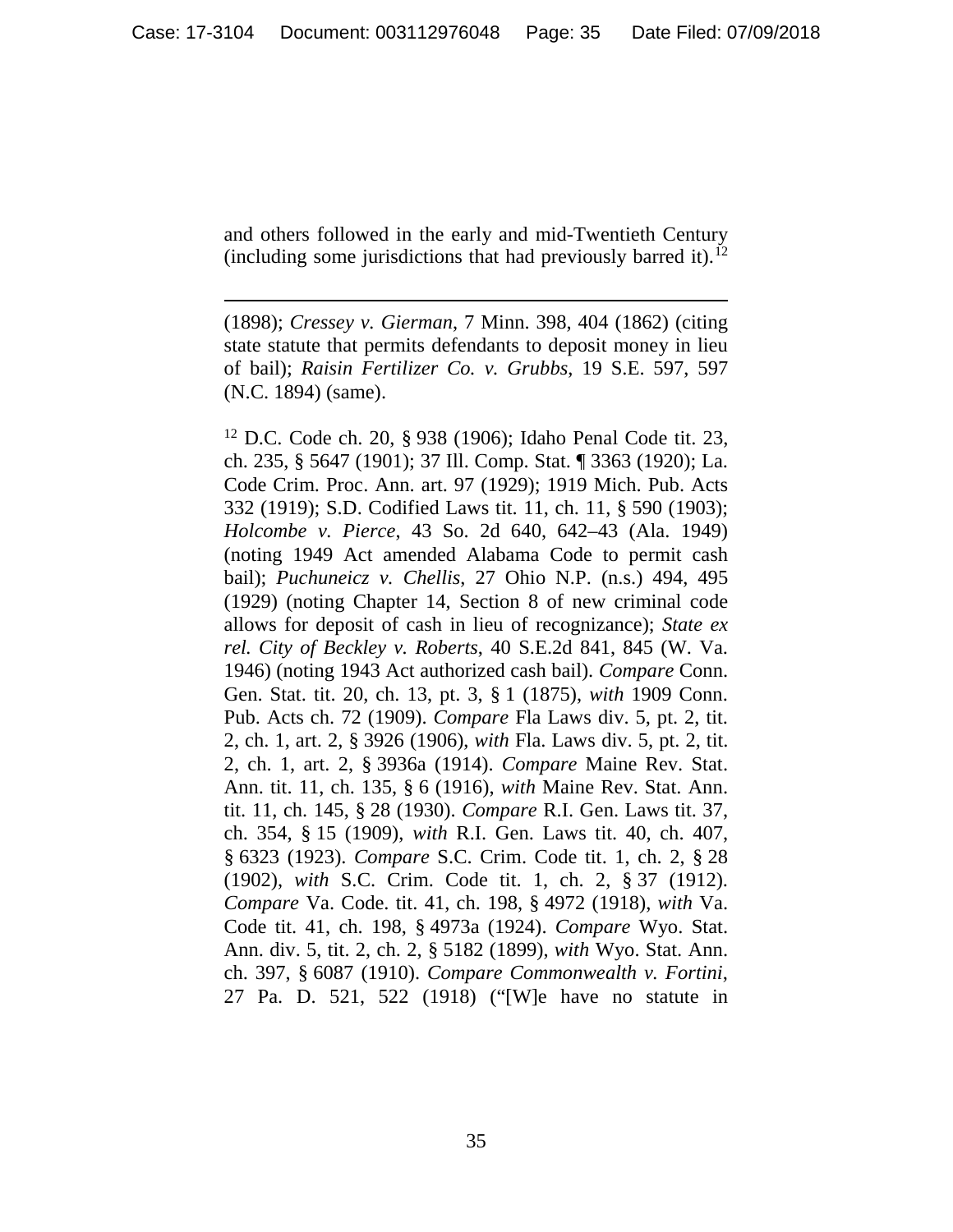Outside the statutes' circumscribed scope, however, numerous jurisdictions made clear that cash bail was not available in common law as an alternative to obtaining a personal surety.[13](#page-35-0) Even through the 1950s a few jurisdictions had no statutory provision for cash bail, and we see no

 $\overline{a}$ 

<span id="page-35-0"></span><sup>13</sup> *Paton v. Teeter*, 37 Cal. App. 2d 477, 479 (Dist. Ct. App. 1940) (holding cash bail may not be accepted in place of a surety absent a statutory provision authorizing such acceptance); *Palakiko v. Cty. of Maui*, 22 Haw. 759, 760 (1915) (same); *State v. Owens*, 84 N.W. 529, 530 (Iowa 1900) (same); *Applegate v. Young*, 61 P. 402, 402 (Kan. 1900) (same); *Badolato v. Molinari*, 174 N.Y.S. 512, 514 (Crim. Ct. 1919) (same); *Exchange Trust Co. v. Mann*, 269 P. 275, 276 (Okla. 1928) (same); *Brasfield v. Town of Milan*, 155 S.W. 926, 927 (Tenn. 1913) (same); *Kellogg v. Witte*, 182 P. 570, 571 (Wash. 1919) (same). *But see Rowan v. Randolph*, 268 F. 529, 530 (7th Cir. 1920) (holding a judge does not have the discretion to refuse to accept cash bail and require a surety in common law "where the penalty of the bond is payable in money" and the amount of the penalty was tendered upfront as security).

Pennsylvania that permits cash bail."), *with* 1919 Pa. Laws 102, § 2 (1919). Cash bail also became an option in Maryland and New Hampshire, but it is unclear whether its basis was statutory. *Outerbridge Horsey Co. v. Martin*, 120 A. 235, 235–36 (Md. 1923); *Rockingham Cty. v. Chase*, 71 A. 634, 635 (N.H. 1908). The same was true for the then-Territory of Hawaii. *See Territory v. Ah Sing*, 18 Haw. 470, 471 (1907).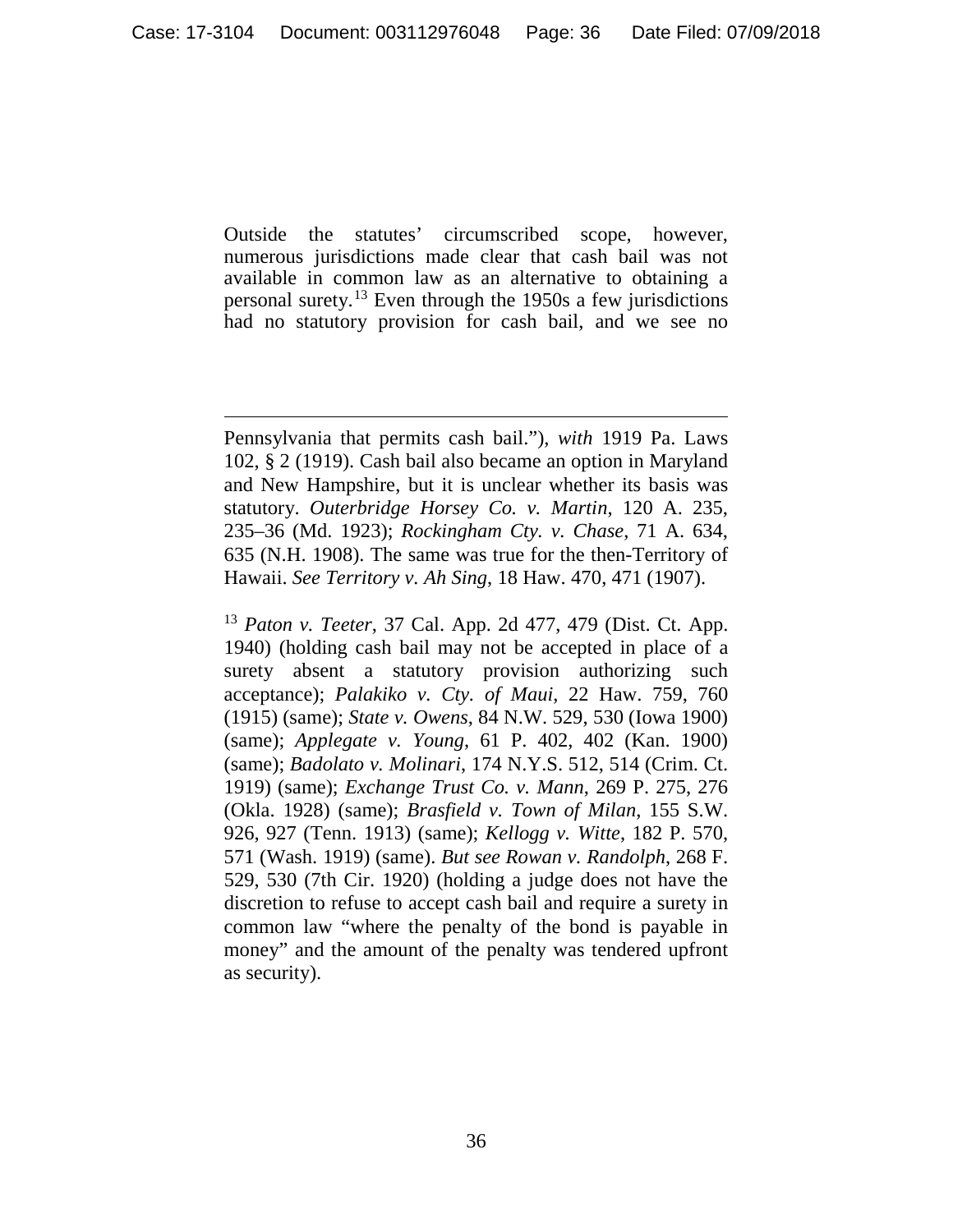evidence its practice was accepted based on prior decisions not overturned. [14](#page-36-0)

Rather than a product of statute, by contrast it appears commercial bail bonding was a product of economic opportunity presented by the eroding personal surety system. The first bail bond business in the United States is widely thought to have formed in 1898 in San Francisco. *The Old Lady Moves On*, Time Mag., Aug. 18, 1941. By 1912 the Supreme Court recognized the permissibility of commercial contracts for bail bonds. *Leary v. United States*, 224 U.S. 567, 575 (1912). But widespread criticism of the practice, leading to reform, shortly followed. A landmark study on the bail system in Chicago in the 1920s described rampant abuses in

<span id="page-36-0"></span> <sup>14</sup> *Lowrie v. Harvey*, 10 P.2d 335, 335–36 (Colo. 1932) (noting no statutory provision for the acceptance of cash or its equivalent in lieu of bond); *Scarboro v. State*, 62 S.E.2d 168, 170 (Ga. 1950) ("Indeed, even judicial or other officers who are empowered to admit persons accused of crime to bail[] have no right, in the absence of express statutory authority, to accept a deposit of money in lieu of bail or as a substitute for a recognizance, and the release upon the making of such a deposit, of a person held in custody under a criminal charge is illegal.") (citation omitted); *Cooper v. Rivers*, 48 So. 1024, 1025 (Miss. 1909) (noting no law authorizing sheriff to take money as a deposit in lieu of bail); *Snyder v. Gross*, 95 N.W. 636, 637 (Neb. 1903) ("[A] deposit of money instead of the usual bail was not authorized."). *Compare* Ga. Code Ann. § 27–418 (1933), *with* Ga. Code Ann. § 17–6–4(a) (1982). *Compare Dufek v. Harrison Cty.*, 289 S.W. 741, 742 (Tex. App. 1926) (noting cash bail not authorized), *with Smith v. Decker*, 312 S.W.2d 632, 634 (Tex. 1958) (noting option to deposit cash in 1957 Act).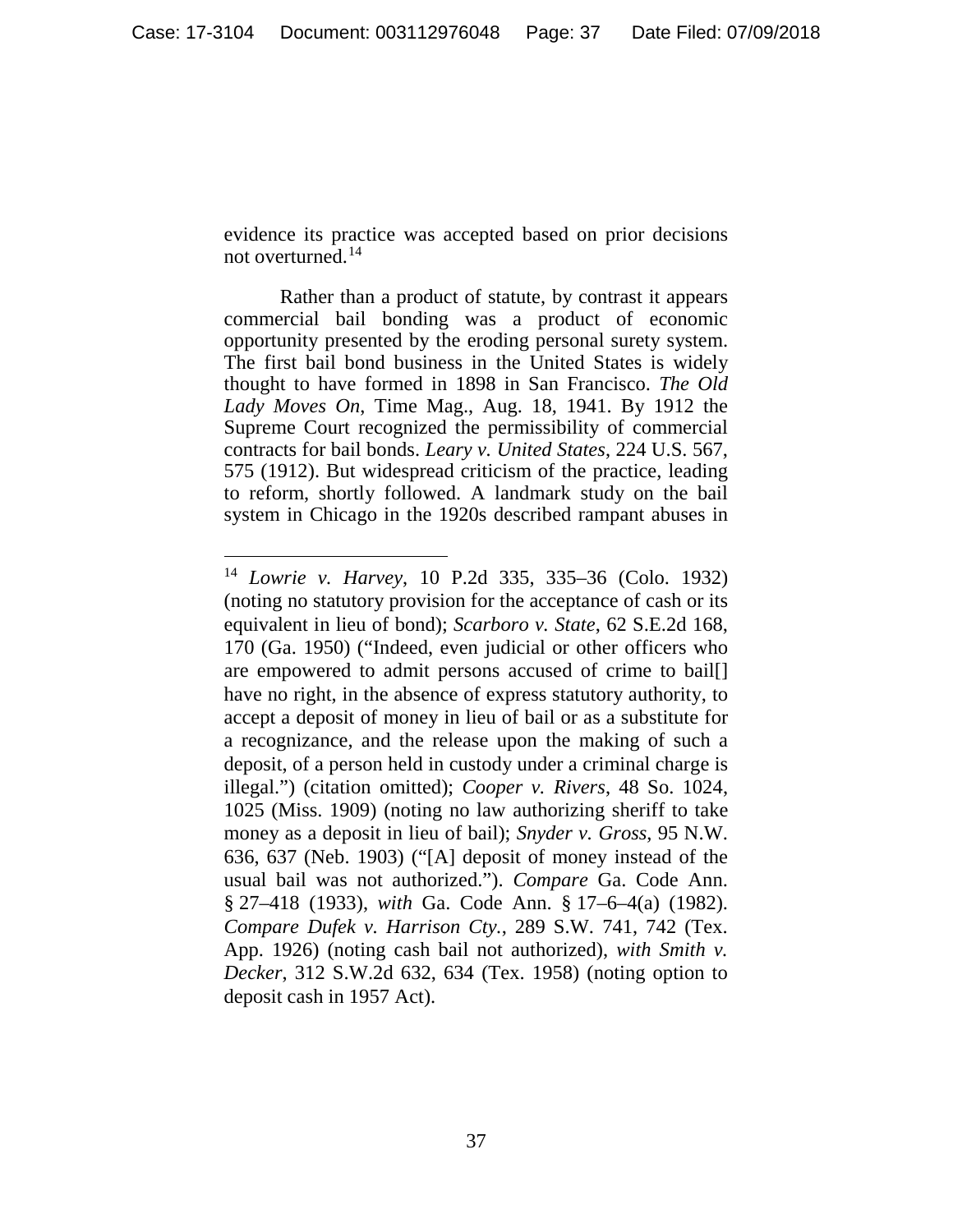professional bail bonding, including bondsmen's failure to pay on forfeited bonds. Arthur L. Beeley, *The Bail System in Chicago* 39–44 (1927). Criticism of reliance on monetary bail, of which commercial bail bonding was a key feature, continued through the 1950s. By that time scholars had criticized the monetary bail system as discriminatory, arbitrary, and ill-suited to ensuring a defendant's appearance in court. *See* Wayne H. Thomas, Jr., *Bail Reform in America* 14–15 (1976). Ultimately, these concerns motivated federal and state governments to reform their bail laws to deprioritize monetary bail (including corporate surety bonds) under nonmonetary conditions of release. *See* Bail Reform Act of 1966, Pub. L. No. 89–465, § 2, 80 Stat. 214 (1966); *see also* S. Rep. 98–225, at 5 n.7 (1983); Thomas at 181.

Historical practice informs whether the option to post cash or obtain a corporate surety bond for bail is fundamental. *Cf. Medina v. California*, 505 U.S. 437, 446 (1992). The "settled tradition" of cash bail we see in our nation's history is that it is only available as an alternative to obtaining a personal surety when a statute so permits, and, in the absence of statutory permission, it is generally unavailable. *Id.* Additionally, we see no historical basis for a right to obtain a corporate surety bond, as this relatively modern practice was quickly limited by reform. Nor have we found any historical authority supporting an option to deposit money or obtain a corporate surety bond in lieu of the release conditions to which Holland agreed, namely, home detention and electronic monitoring. In sum, to the extent Holland contends there is a history of a "right to bail," that right does not require cash bail or a corporate surety bond to be available as an alternative equal to other release conditions.

As we discern no historical basis for concluding substantive due process requires criminal defendants to have the option to post cash or obtain a corporate surety bond to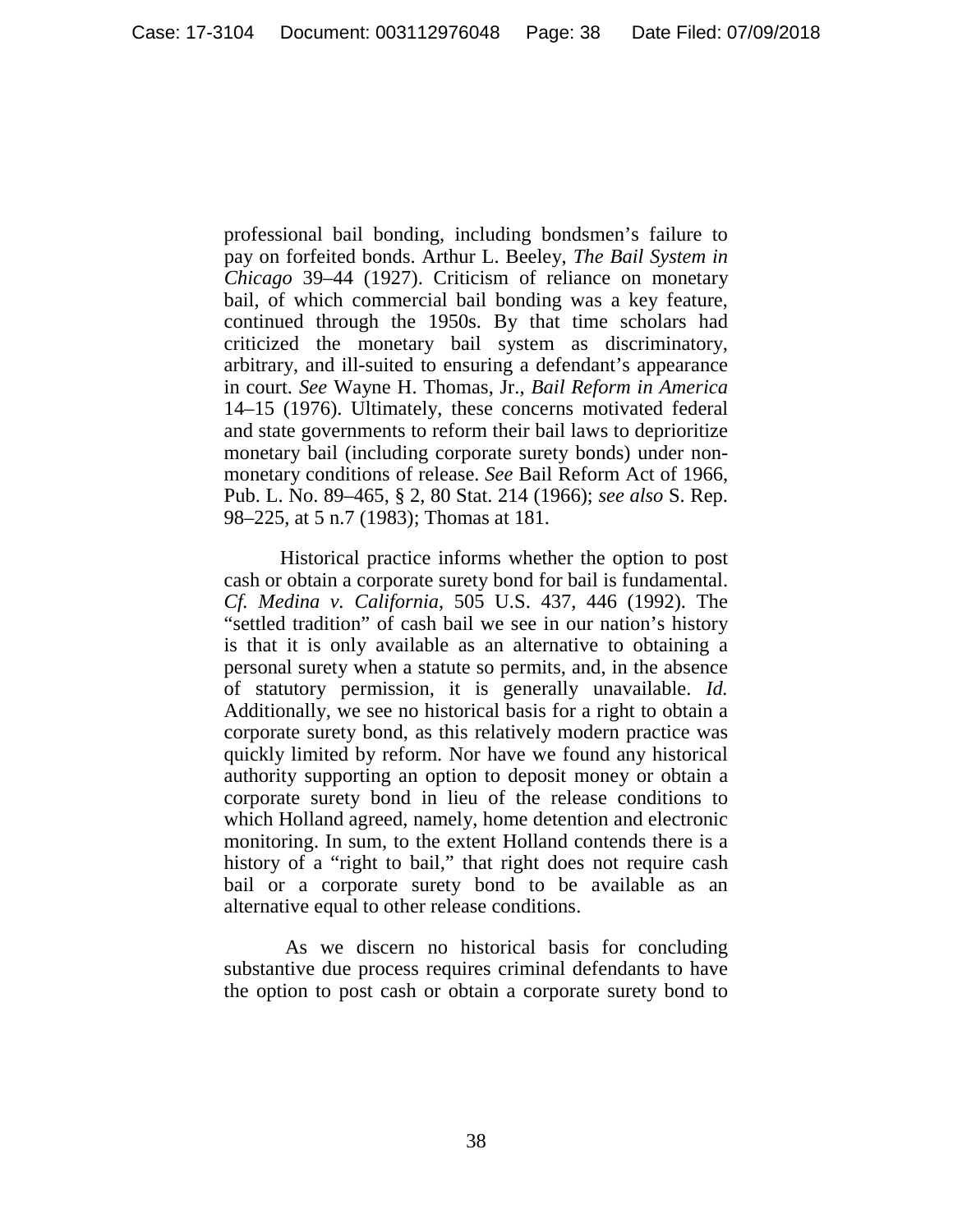ensure their future appearance in court, *id.* at 448, we turn to whether either practice is "implicit in the concept of ordered liberty." *Lutz*, 899 F.2d at 267 (citation omitted). Holland contends bail is fundamental to our scheme of ordered liberty because it ensures freedom before conviction for presumptively innocent defendants who pose little flight risk and no danger, and it enables them to prepare a more complete defense. To be sure, "bail constitutes a fundament of liberty underpinning our criminal proceedings," *Sistrunk*, 646 F.2d at 70, but we cannot say the same of Holland's requested forms of monetary bail.

Reliance on monetary bail, including cash bail and corporate surety bond, through the middle of the Twentieth Century came at a cost: criminal defendants who were unable to post or pay even modest sums to secure their release were kept in jail.

> The practice of admission to bail, as it has evolved in Anglo-American law, is not a device for keeping persons in jail upon mere accusation until it is found convenient to give them a trial. On the contrary, the spirit of the procedure is to enable them to stay out of jail until a trial has found them guilty.

*Stack*, 342 U.S. at 7–8 (Jackson, J., concurring). Monetary bail often deprived presumptively innocent defendants of their pretrial liberty, a result that surely cannot be fundamental to preserving ordered liberty.

As a result, we hold cash bail and corporate surety bond are not protected by substantive due process because they are neither sufficiently rooted historically nor implicit in the concept of ordered liberty. Hence the Reform Act's subordination of monetary bail to non-monetary conditions of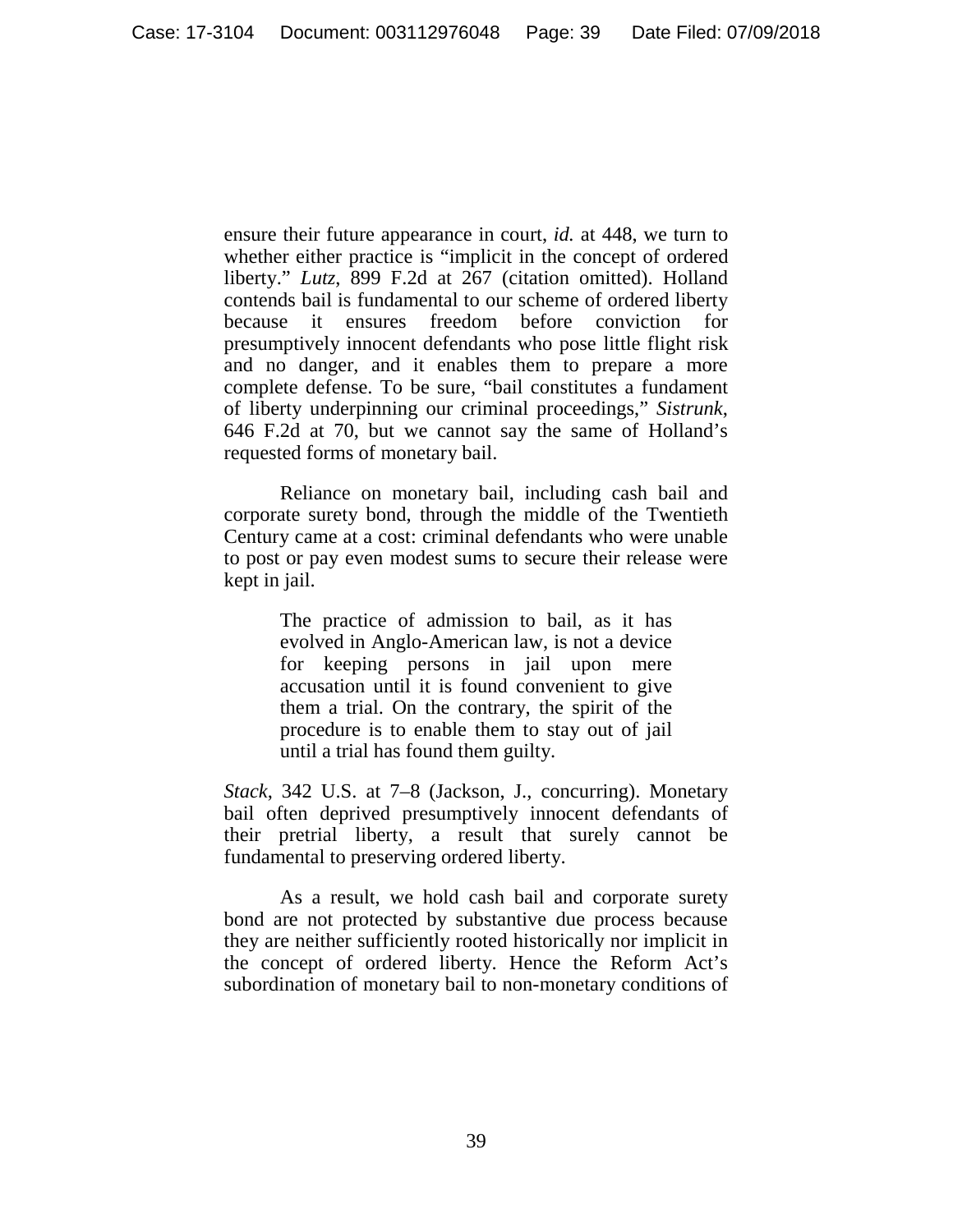release need only be rationally related to a legitimate State interest. And it is—New Jersey's interests in ensuring defendants appear in court, do not endanger the safety of any person or the community, or obstruct their criminal process, are no doubt legitimate. *See Salerno*, 481 U.S. at 750–51; *Bell*, 441 U.S. at 523; *Steele*, 855 F.3d at 502; *Perry*, 788 F.2d at 113. The State's shift away from monetary bail as a primary option was designed to serve those interests: it found the reliance on monetary bail resulted in the release of defendants who had the means to pay regardless of their flight risk or danger, and the pretrial detention of poorer defendants even if they were accused of less serious crimes and posed little risk. JCCJ Report at 1–2. Reliance on non-monetary conditions of release instead of monetary bail thus allows the State to release low-risk defendants, who may be unable to afford to post cash or pay a bondsman, while addressing riskier defendants' potential to flee, endanger the community or another person, or interfere with the judicial process that decrees their guilt or innocence. [15](#page-39-0)

# **2. Procedural Due Process**

 $\overline{a}$ 

Pretrial release and detention decisions implicate a liberty interest—conditional pretrial liberty—that is entitled

<span id="page-39-0"></span><sup>&</sup>lt;sup>15</sup> Though we do not apply strict scrutiny, it would appear that New Jersey's reliance on non-monetary release conditions is more narrowly tailored than the system in place before the Reform Act. Holland's argument to the contrary—that monetary bail is less restrictive of liberty than non-monetary bail—is belied by the early statistics on the Act. In its first year, New Jersey's pretrial jail population was reduced by 20%, whereas the non-monetary conditions to which Holland agreed were ordered for only 8.3% of eligible defendants.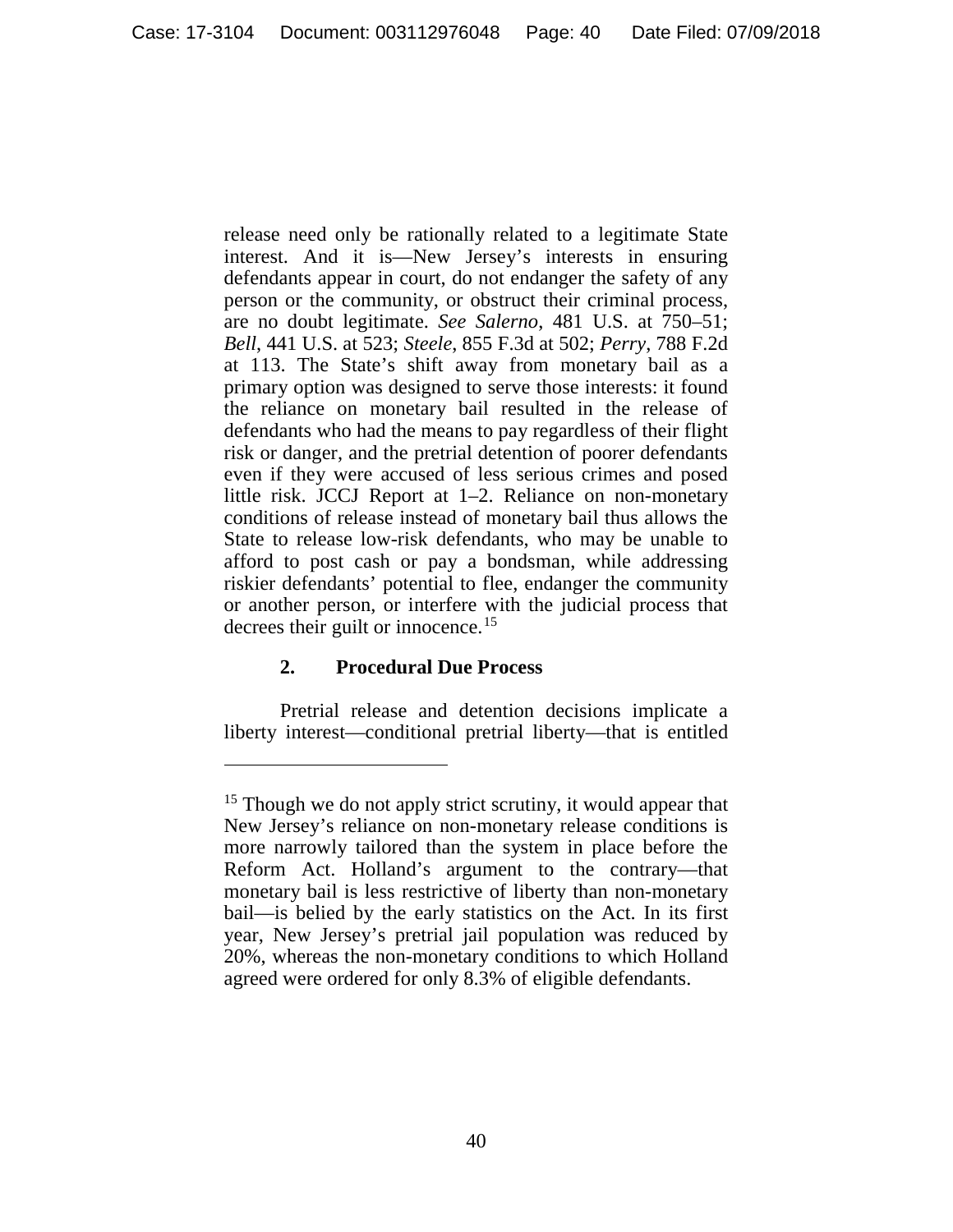to procedural due process protections. *See United States v. Delker*, 757 F.2d 1390, 1397 (3d Cir. 1985). But "not every potential loss of liberty requires the full panoply of procedural guarantees available at a criminal trial." *Id.* "[D]ue process is flexible and calls for such procedural protection as the particular situation demands." *Id.* (quoting *Morrissey v. Brewer*, 408 U.S. 471, 481 (1972)) (quotation marks omitted).

Procedural due process requires us to balance three factors:

> First, the private interest that will be affected by the official action; second, the risk of an erroneous deprivation of such interest through the procedures used, and the probable value, if any, of additional or substitute procedural safeguards; and finally, the Government's interest, including the function involved and the fiscal and administrative burdens that the additional or substitute procedural requirement would entail.

#### *Mathews v. Eldridge*, 424 U.S. 319, 335 (1976).

The State asserts Holland waived any procedural due process argument because he opted out of the pretrial detention hearing that was available to him. To be sure, "[i]n order to state a claim for failure to provide due process, a plaintiff must have taken advantage of the processes that are available to him or her, unless those processes are unavailable or patently inadequate." *Alvin v. Suzuki*, 227 F.3d 107, 116 (3d Cir. 2000). That did not happen because Holland chose to forgo his right to the available hearing. But, for the sake of completeness, we nonetheless address his process contentions.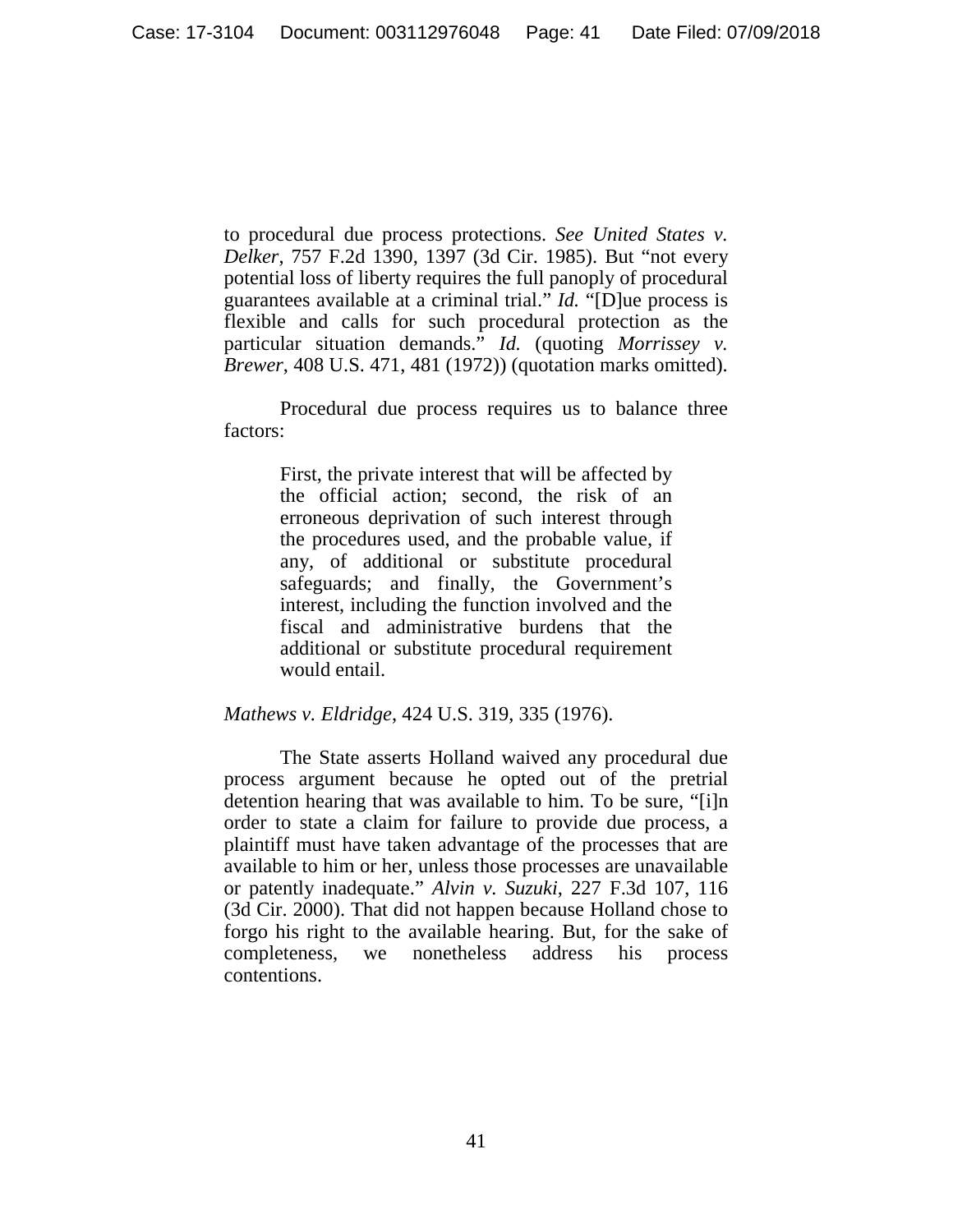Holland argues the Reform Act violates procedural due process because it enables the State court to impose on criminal defendants home detention and electronic monitoring without having the option to impose monetary bail together with or in place of these non-monetary conditions. We do not decide whether non-monetary conditions such as home detention and/or electronic monitoring restrict criminal defendants' pretrial liberty. Even assuming these conditions would satisfy the first balancing factor, the other two factors do not point to a violation of Holland's right to procedural due process.

We evaluate the deprivation risk to Holland's pretrial liberty interest by considering "the fairness and reliability of the existing . . . procedures[] and the probable value, if any, of additional procedural safeguards." *Mathews*, 424 U.S. at 343. Due to the prosecutor's pretrial detention motion, Holland had access to a pretrial detention hearing to determine whether he would be detained pretrial and, if not, what conditions of release would be imposed on him. The questions Holland poses are, first, whether the procedural protections supplied to him in this hearing were adequate given the Reform Act's restrictions on a State court's ability to set monetary bail, and, second, whether procedural due process requires the court to consider monetary bail in line with non-monetary conditions.

We briefly restate the Reform Act's existing procedures that applied to Holland had he taken advantage of them. Before the prosecutor brought a pretrial detention motion, Pretrial Services prepared a Public Safety Assessment and recommendation for release conditions that flagged him as a risk to commit new violent criminal activity. It recommended that he be detained pretrial. Following Pretrial Services' recommendation, the prosecutor moved for pretrial detention; hence Holland was entitled under the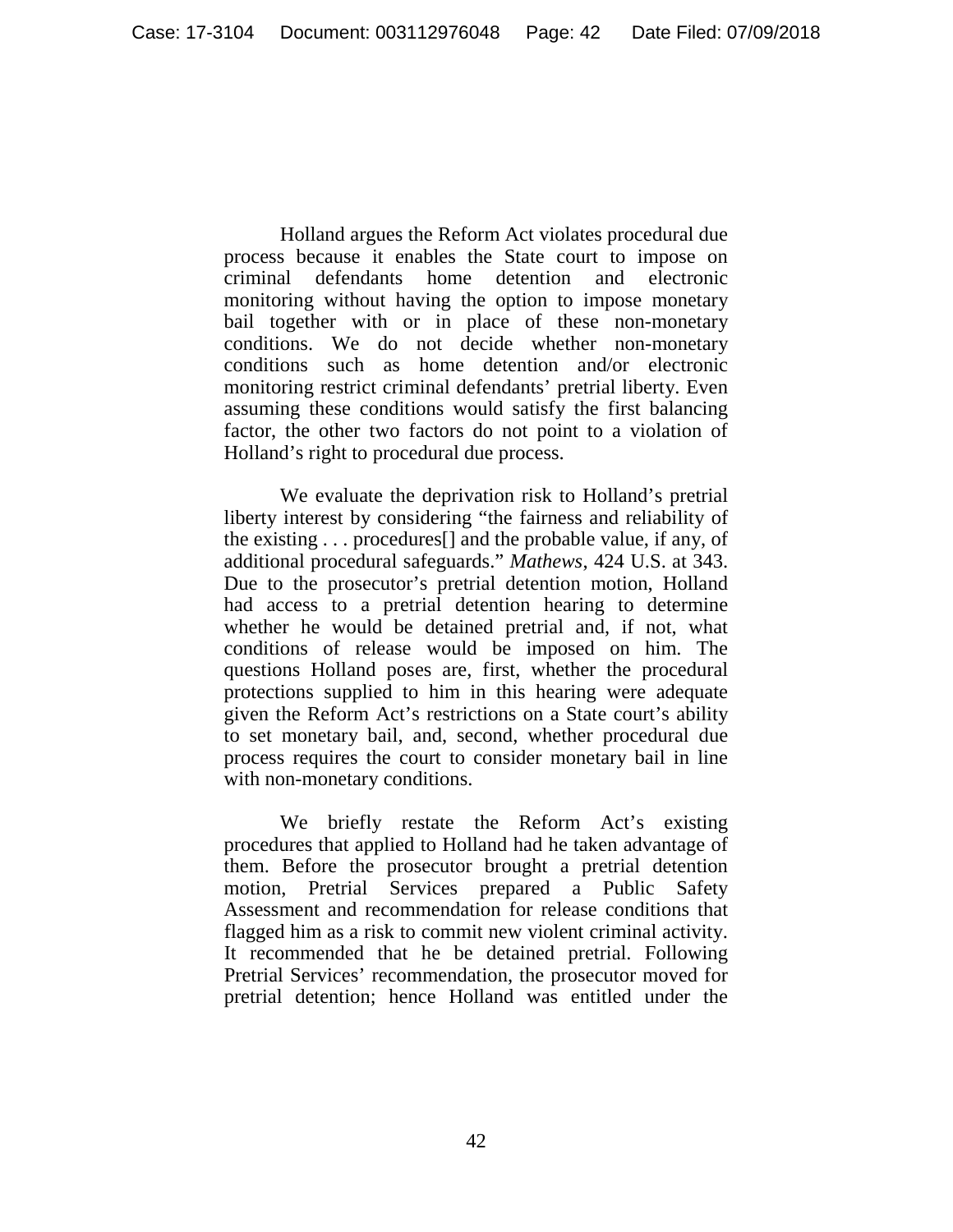Reform Act to a pretrial detention hearing. At the hearing he had the right to counsel or to have counsel appointed, the opportunity to testify, present witnesses, cross-examine witnesses, and present information. N.J. Stat. Ann. § 2A:162–  $19(e)(1)$ . He was also able to subpoena and call the State's witnesses. ACLU Pretrial Justice Manual at 42. Further, rules concerning the admissibility of evidence in criminal trials did not apply to this hearing, N.J. Stat. Ann.  $\S 2A:162-19(e)(1)$ , and Holland was entitled to receive significant discovery, including all exculpatory evidence, a copy of the charging documents, all statements and reports that relate to the affidavit of probable cause, plus any additional evidence the prosecutor relied on at the detention hearing to establish probable cause and to support any Public Safety Assessment. N.J. Ct. R. 3:4–2(c)(1); *see also Robinson*, 160 A.3d at 19.

The court could then take into account various factors to determine whether any monetary or non-monetary release conditions, or combination of conditions, would reasonably assure not only Holland's presence at trial but also the other goals of the Act. These factors include: the nature and circumstances of the offense charged; the weight of the evidence against Holland and the admissibility of any evidence sought to be excluded; his history and characteristics; the nature and seriousness of his dangerousness on pretrial release; and Pretrial Services' recommendation of release or detention. N.J. Stat. Ann. § 2A:162–20. If the court then decided against pretrial detention, it could have imposed only the least restrictive non-monetary condition or combination of conditions that would reasonably assure Holland's presence at trial and the safety of the community and other persons, provided release on personal recognizance or an unsecured appearance bond would not reasonably assure those goals. *Id.* §§ 2A:162– 16(b)(2), 2A:162–17(a)–(b). Monetary bail, other than unsecured appearance bond, was an option only if non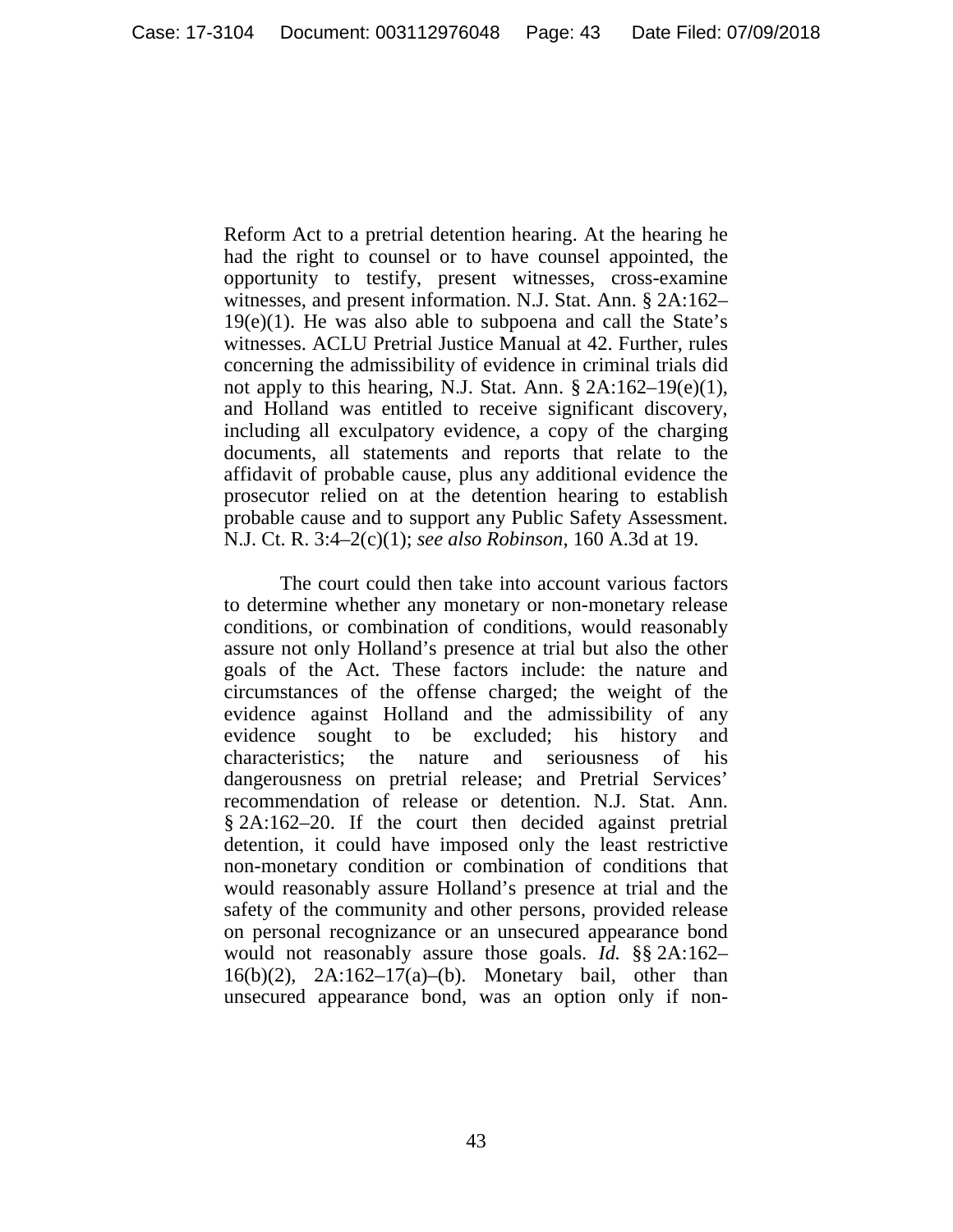monetary bail was found inadequate. *Id.* §§ 2A:162–  $16(b)(2)(c)$ ,  $2A:162-17(c)(1)$ ,  $(d)(1)$ ,  $2A:162-18(a)(2)$ .

The Reform Act's applicable procedures mirror those in the federal Bail Reform Act of 1984. In response to a facial challenge that the federal Bail Act failed to satisfy procedural due process before criminal defendants may be detained pretrial, the Supreme Court reviewed the Act's procedures and held the "extensive safeguards suffice to repel a facial challenge." *Salerno*, 481 U.S. at 752. It noted the Bail Act's protections were "more exacting than those . . . found sufficient in the juvenile context, ... and they far exceed[ed] what [the Court] found necessary to effect limited post[-]arrest detention . . . ." *Id.* (citing *Schall v. Martin*, 467 U.S. 253, 275–81 (1984); *Gerstein*, 420 U.S. 103).

*Salerno* informs our view that the risk of erroneously depriving Holland's pretrial liberty is low under the New Jersey Reform Act's procedures given its subordination of monetary bail. All of the procedures the Court held were "extensive safeguards" under the federal Act are included in the New Jersey Act's pretrial detention hearing. And the New Jersey Act adds the additional protection of extensive discovery.[16](#page-43-0) Beyond these extensive safeguards, the Reform Act allows only the least restrictive non-monetary condition, or combination of conditions, reasonably assuring the Act's goals. Considering all the protections available to Holland under the Reform Act, the risk of erroneous deprivation of his

<span id="page-43-0"></span><sup>&</sup>lt;sup>16</sup> Though Holland argues on appeal that procedural due process requires a heightened showing before a State court may order home detention and electronic monitoring, as required for pretrial detention, he did not raise this argument in the District Court, and thus it is not properly before us. *See Hormel*, 312 U.S. at 556.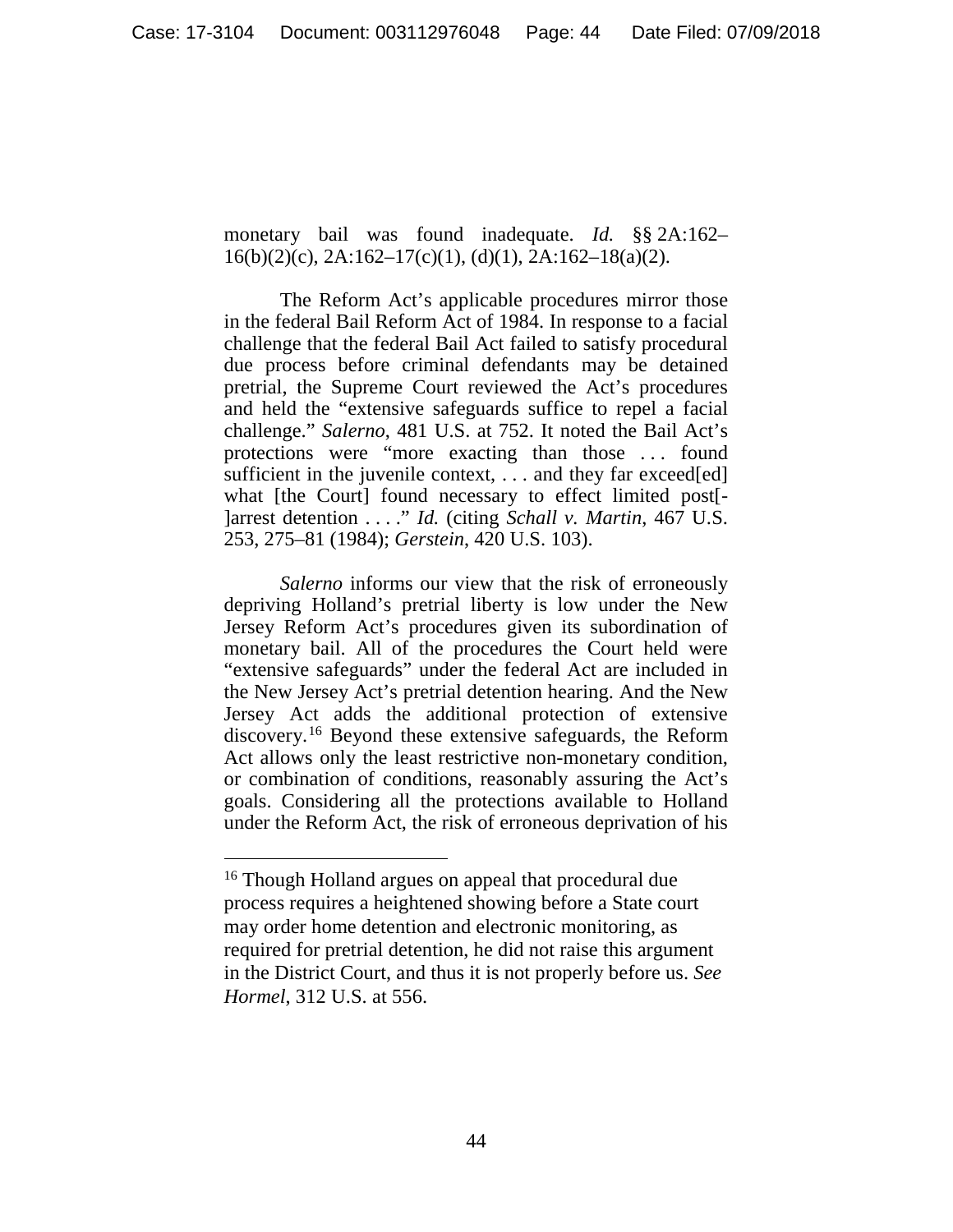pretrial liberty—ostensibly through the imposition of home detention and electronic monitoring—is low even if the court were unable to consider monetary bail.

The probable value of requiring the court to consider monetary bail in line with home detention and electronic monitoring is also low. Holland contends that monetary bail preserves liberty, whereas home detention and electronic monitoring encumber it. Thus, the argument goes, giving the court the option to release criminal defendants on monetary bail in lieu of home detention and electronic monitoring would necessarily reduce the risk of an erroneous deprivation. His counsel also suggested during oral argument that the court should set monetary bail to account for any flight risk but still have the option to set restrictive non-monetary conditions to account for potential danger. Or. Arg. Tr. at 27.

The first argument is refuted by the actual effect of the Reform Act; the second is hypothetical. New Jersey decided to shift from its prior monetary bail system because it resulted in more criminal defendants being detained in jail pretrial, and "civil detention . . . results in the deprivation of the most fundamental of all personal liberties." *Perry*, 788 F.2d at 113. As noted above, in the year since the Act took effect New Jersey's pretrial jail population was reduced significantly while home detention and/or electronic monitoring was ordered for few eligible defendants. CJR Report 2017, at 4; *see* Initial Release Decisions 2017. Monetary bail, as it existed in New Jersey prior to the Reform Act, resulted in more restrictions of criminal defendants' pretrial liberty, not fewer. Additionally, the notion the court should set monetary bail to account for Holland's flight risk, while also having the ability to set restrictive non-monetary conditions to account for his danger to others, would result in more than the nonmonetary bail conditions Holland accepted. Perhaps what he proposes is that using monetary bail to mitigate flight would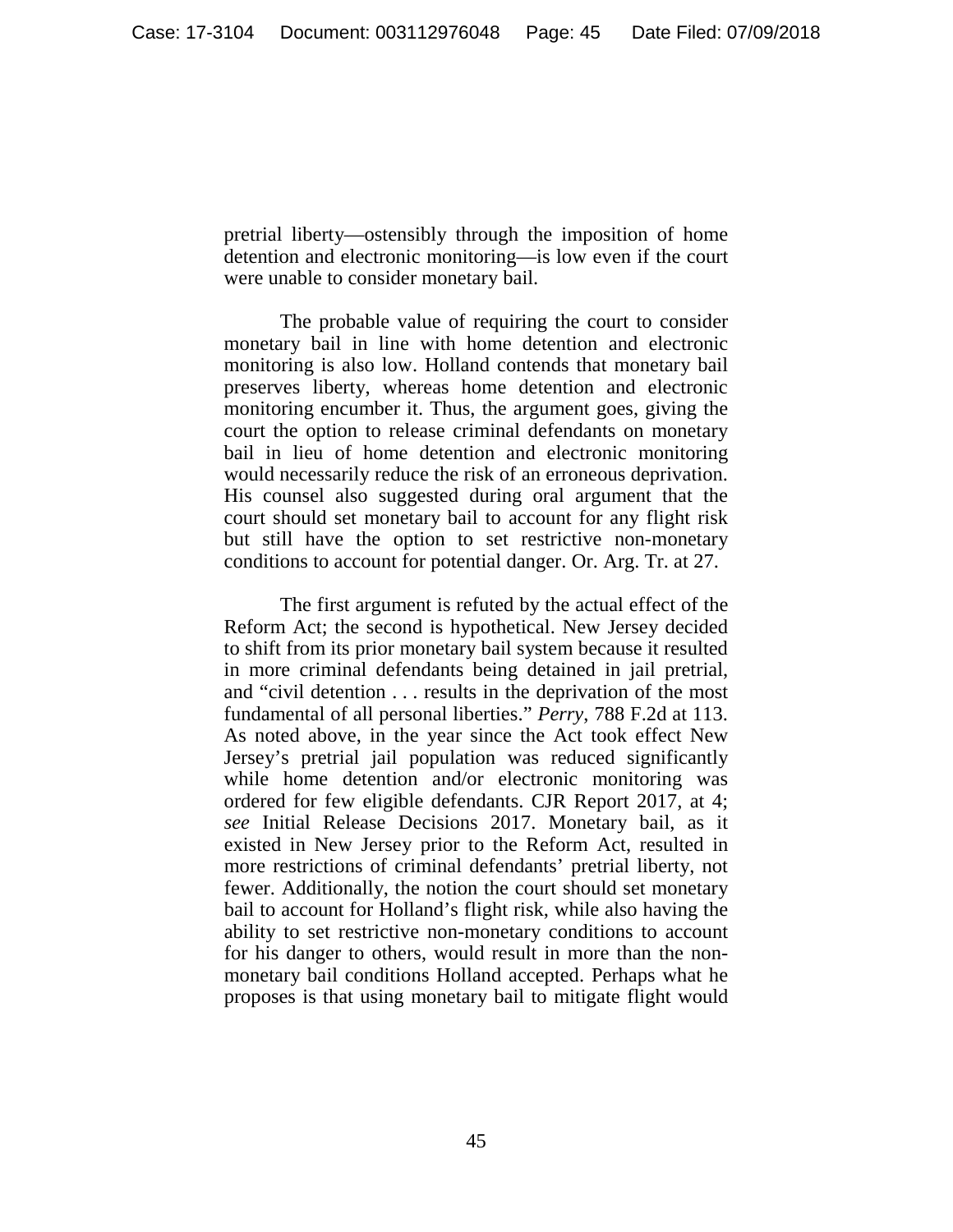reduce the restrictiveness of the non-monetary conditions the court sets, thus reducing the risk of erroneous deprivation of liberty. If so, he provides no support for this hypothetical outcome.

The final *Mathews* factor, the State's interest, also indicates the Reform Act's procedures, which subordinate monetary bail to non-monetary conditions of release, do not violate procedural due process. This factor includes the public interest, "the administrative burden and other societal costs that would be associated with [the additional] requir[ement]" along with financial costs to the State. *Mathews*, 424 U.S. at 347. The Reform Act's goals include not only the reasonable assurance of eligible defendants' appearance at trial, but also the safety of the community and other persons, and the integrity of the criminal justice process. Holland does not contest that monetary bail fails to address his risk of danger. Thus the State's strong and legitimate interest is not served by placing consideration of monetary bail in line with conditions designed to mitigate danger to other persons and the community. Moreover, the public interest also includes, broadly, pretrial liberty. As explained above, studies have revealed reliance on monetary bail results in greater encumbrance of pretrial liberty, as many pretrial detainees are kept in custody because of their inability to post even modest monetary bail. And the Reform Act has thus far been effective in reducing the pretrial detention population. Even if home detention and electronic monitoring may be considered restrictions on pretrial liberty, they may only be imposed if they are the least restrictive conditions that reasonably assure the Reform Act's goals. Also of marginal note is the administrative burden of imposing an additional procedural requirement. The State posits that the burden of requiring the court to consider monetary bail in line with non-monetary conditions would include retraining court personnel, prosecutors, public defenders, and private defense attorneys,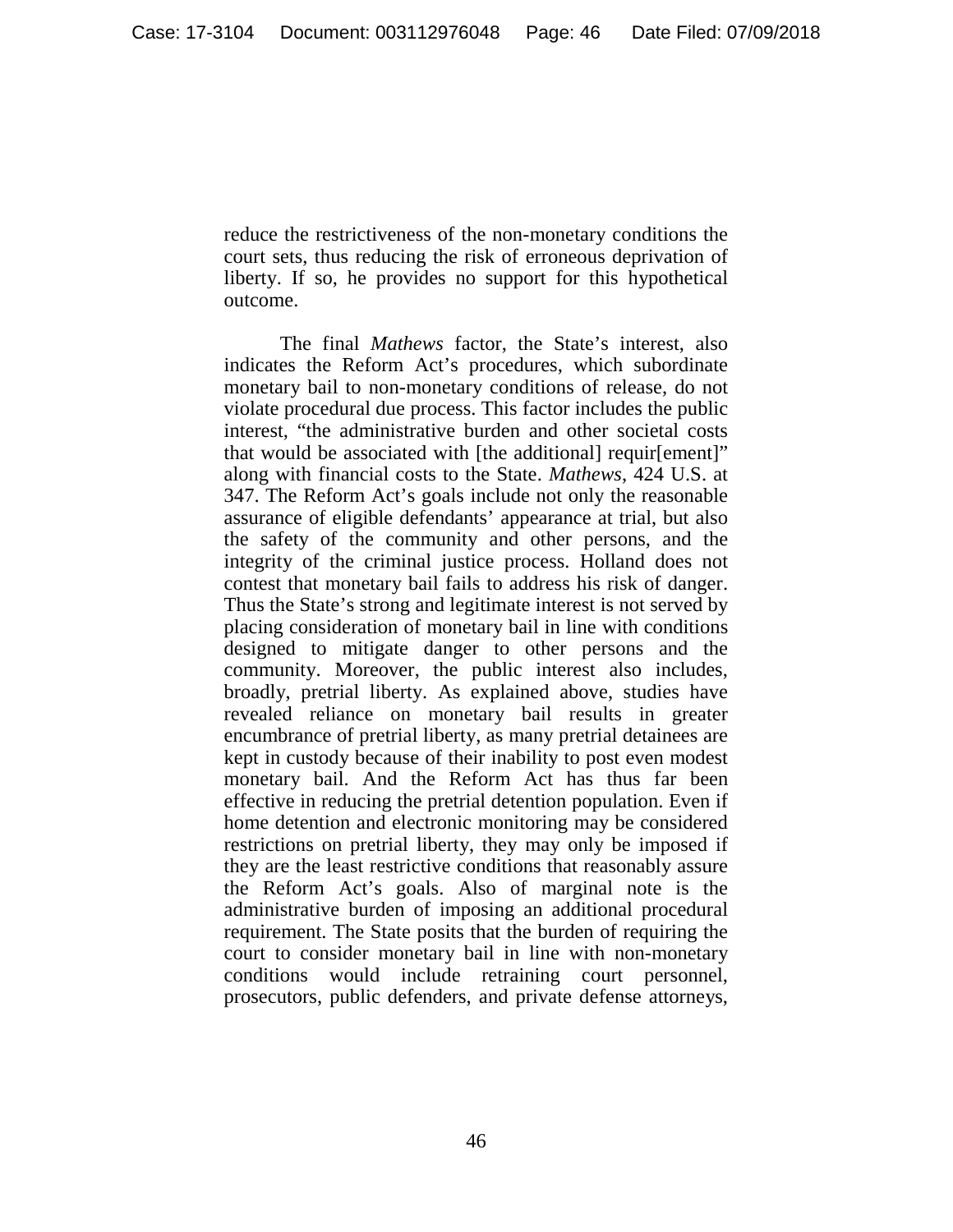and promulgating one or more new court rules, which would be financially and human-resource intensive. In any event, the State's interest weighs against finding a violation of procedural due process.

Though we reach no holding on whether home detention and electronic monitoring impinge Holland's pretrial liberty, we assume they do. Even so, we hold the lower priority of monetary bail to non-monetary bail conditions does not make constitutionally inadequate the extensive safeguards available to Holland under the Reform Act. Those procedures—together with the low probable value of requiring the court to consider monetary bail alongside home detention and electronic monitoring, and the State's interest—indicate the subordination of monetary bail does not violate procedural due process, especially when Holland retains the option of seeking a modification of his bail conditions should circumstances change.

\* \* \* \* \*

In sum, we hold the Reform Act's subordination of monetary bail to non-monetary bail conditions does not violate either component of the Due Process Clause. Substantive due process does not provide a right to monetary bail. It is neither historically rooted to the time of our Bill of Rights nor implicit in the concept of ordered liberty, and the Reform Act's subordination of it to non-monetary release conditions is rationally related to the State's legitimate interests in assuring defendants appear at trial, the safety of the community and other persons, and the integrity of the criminal justice process. As for procedural due process, the extensive safeguards provided by the Reform Act are not made inadequate by its subordination of monetary bail. Moreover, Holland still may move the State court to modify his bail based on a change of circumstances, wherein he may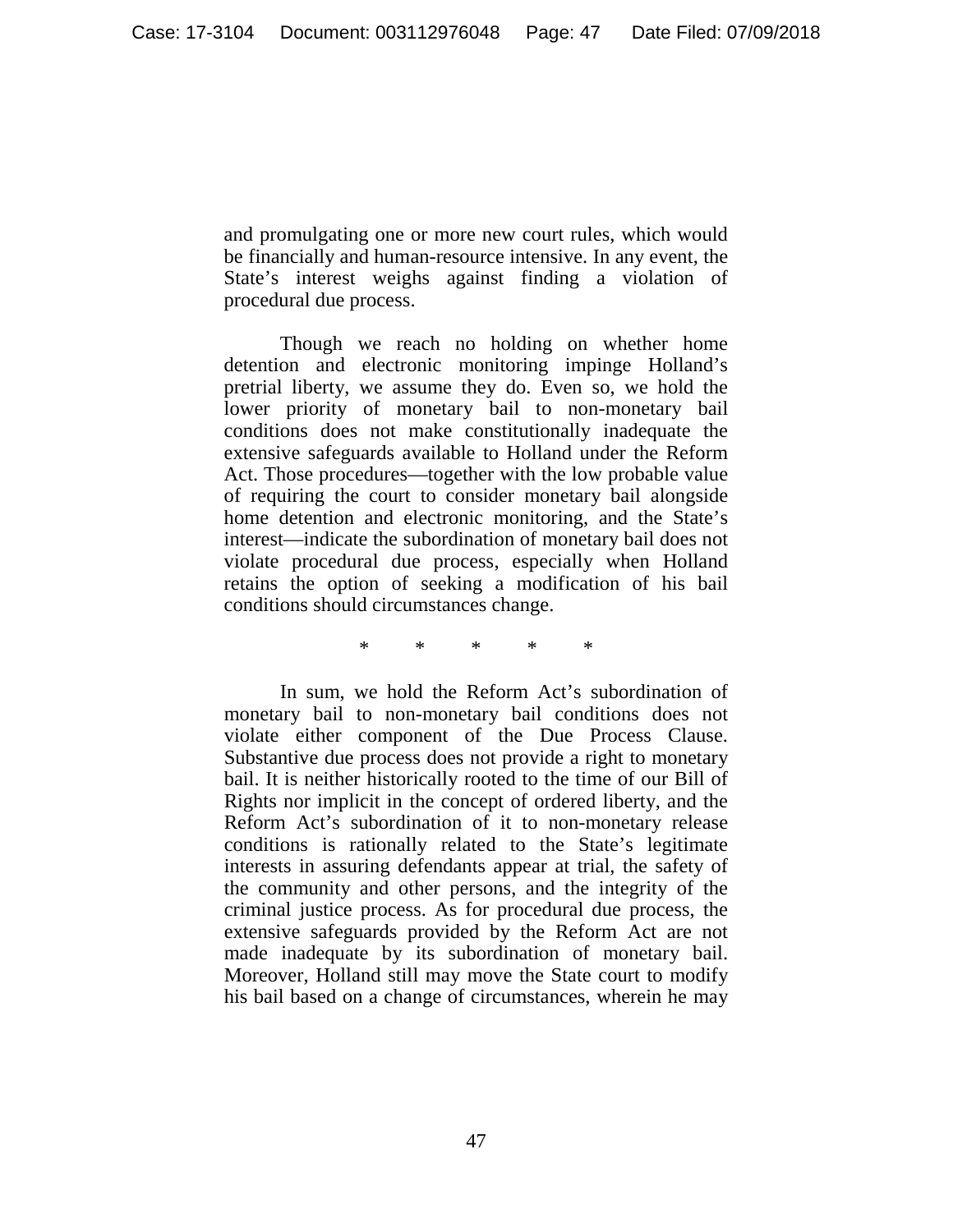be able to argue he no longer presents a danger and thus the conditions of release imposed on him should be less restrictive. *See* N.J. Ct. R. 3:26–2(c)(2).

## **C. Fourth Amendment**

Unlike his Eighth Amendment and Due Process arguments, Holland does not argue the Fourth Amendment provides a right to monetary bail. Rather, he asserts the Reform Act violates the Fourth Amendment's prohibition of "unreasonable searches and seizures" because the conditions to which he agreed, *i.e.*, home detention and electronic monitoring, are "unreasonable" inasmuch as they involve significant intrusions on his privacy and are not needed to promote the State's legitimate interest when monetary bail would serve the same interest less intrusively.<sup>[17](#page-47-0)</sup>

The Fourth Amendment provides, in relevant part, that "[t]he right of the people to be secure in their persons, houses, papers, and effects, against unreasonable searches and seizures, shall not be violated . . . ." U.S. Const. amend. IV. It is binding on the states by the Fourteenth Amendment. *Maryland v. King*, 569 U.S. 435, 446 (2013). But not all

<span id="page-47-0"></span><sup>&</sup>lt;sup>17</sup> Holland cursorily contends his release conditions were not based on reasonable suspicion or probable cause that he will commit a crime, but makes no argument to support this claim. Thus we do not address it on appeal. *See Free Speech Coalition, Inc. v. Att'y Gen.*, 677 F.3d 519, 545 (3d Cir. 2012). We also refrain from considering his argument that the State's interest in home detention and electronic monitoring is unreasonable absent a heightened showing of dangerousness because it was not raised to the District Court. *Hormel*, 312 U.S. at 556.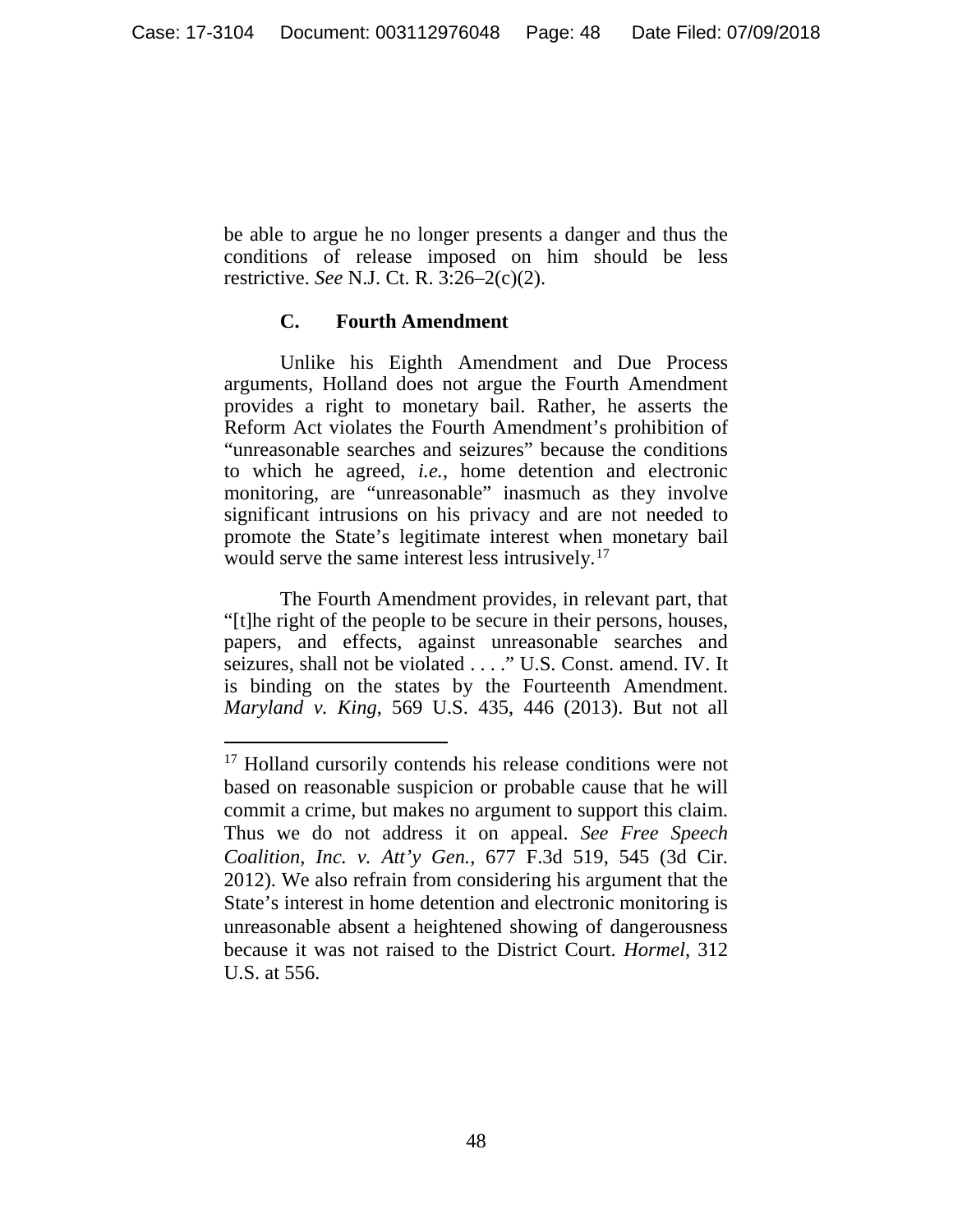searches and seizures run afoul of it. "The touchstone of the Fourth Amendment is reasonableness." *Florida v. Jimeno*, 500 U.S. 248, 250 (1991). To determine whether a seizure is reasonable, we examine the totality of circumstances and balance "the nature and quality of the intrusion on the individual's Fourth Amendment interests against the importance of the governmental interests alleged to justify the intrusion." *Schneyder v. Smith*, 653 F.3d 313, 325 (3d Cir. 2011) (quoting *Tennessee v. Garner*, 471 U.S. 1, 8 (1985) (internal citation omitted)). Likewise, to assess whether a search is reasonable, we balance "the degree to which [it] intrudes upon an individual's privacy and, on the other hand, the degree to which [it] is needed for the promotion of legitimate governmental interests." *United States v. Sczubelek*, 402 F.3d 175, 182 (3d Cir. 2005) (quoting *United States v. Knights*, 534 U.S. 112, 119 (2001)).

We do not accept as given that placing an electronic monitor on an individual and then tracking his whereabouts always constitute a search and seizure, and that home detention is a seizure. In *Grady v. North Carolina*, 135 S. Ct. 1368 (2015), the Supreme Court held that "a State . . . conducts a search when it attaches a device to a person's body, *without consent*, for the purpose of tracking that individual's movements." *Id.* at 1370 (emphasis added). Holland does not challenge on appeal the District Court's finding that he consented to the conditions imposed on him. We are aware of no binding authority that holds consented-to tracking and consented-to home detention are a search and a seizure.

Even assuming they are, we cannot estimate the extent to which they intrude on Holland's privacy. Holland alleges the ankle bracelet he wears for monitoring purposes requires him to stay near a power outlet for several hours a day while the device charges, precludes him from traveling on a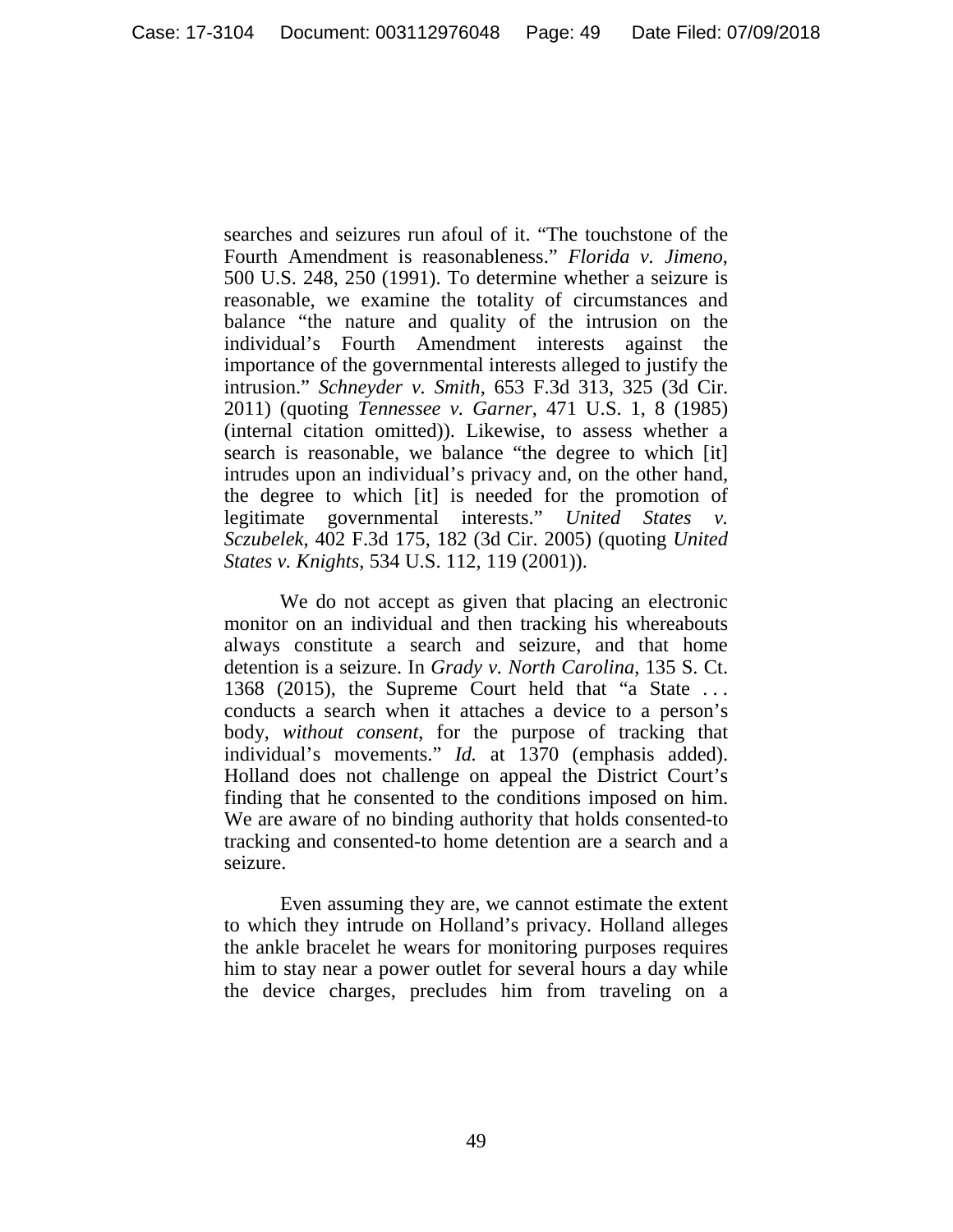commercial airplane, and discloses "a massive amount of private information about [his] life to the state." Appellants' Br. at 50. But the District Court did not find any facts that support an intrusion on privacy; rather, it assumed these practices are intrusive. We too assume without deciding they are at least somewhat intrusive.

That intrusiveness, however, is lessened by Holland's reduced expectation of privacy. "Once an individual has been arrested on probable cause for a dangerous offense that may require detention before trial, . . . his or her expectations of privacy and freedom from police scrutiny are reduced." *King*, 569 U.S. at 463. Holland does not challenge that he was arrested on probable cause for a dangerous offense, and thus we consider his expectation of privacy to be reduced.

Against Holland's reduced privacy interest we balance the State's interest. The Supreme Court has held "the Government has a substantial interest in ensuring that persons accused of crimes are available for trials" and a "legitimate and compelling" interest in preventing crime by arrestees. *Id.*  at 452–53 (citations omitted). These mirror the goals espoused by the State in the Reform Act, and Holland does not challenge the legitimacy of them. Rather, he argues the conditions are not reasonable because monetary bail could serve the same legitimate interests in a less intrusive manner. We repeat the State found monetary bail did not adequately address flight risk and could not, by its nature, address risk of danger.

In any event, Holland's argument fails as a matter of law because the Supreme Court "has repeatedly stated that reasonableness under the Fourth Amendment does not require employing the least intrusive means . . . ." *Bd. of Educ. of Indep. Sch. Dist. No. 92 of Pottawotomie Cty. v. Earls*, 536 U.S. 822, 837 (2002); *see also Illinois v. Lafayette*, 462 U.S.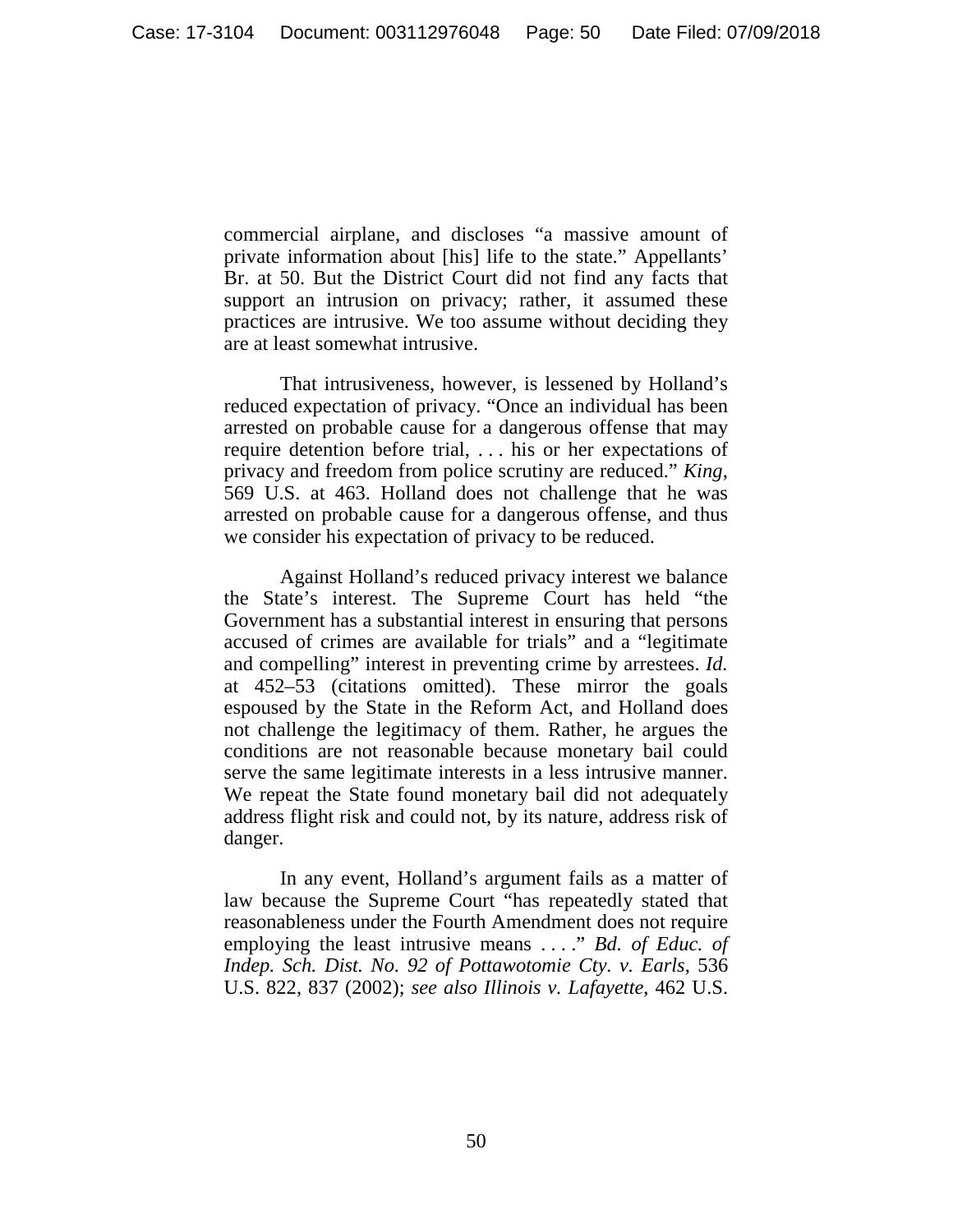640, 647 (1983). The existence of a less intrusive means does not itself render a search or seizure unreasonable. Whether the conditions to which Holland agreed are in themselves unreasonable, regardless of the availability or unavailability of monetary bail, is beyond the scope of our inquiry and in any event can be revisited if circumstances change.

We hold Holland is unlikely to succeed on the merits of his argument that the Reform Act violates the Fourth Amendment because monetary bail could serve the same legitimate government interest in a less intrusive manner than the conditions to which he agreed. The Supreme Court has repeatedly disavowed a "less intrusive means" standard for determinations of reasonableness under the Fourth Amendment, *see Lafayette*, 462 U.S. at 647, and we will not adopt one here.

## **V. Conclusion**

Holland has standing to bring his claims that the Reform Act violates the Eighth, Fourteenth, and Fourth Amendments of the United States Constitution, but Lexington does not. He has not, however, made a threshold showing of the first two factors required to prevail on a motion for a preliminary injunction. He has not demonstrated a sufficient likelihood of success on the merits of his argument that the Reform Act violates a constitutional right to cash bail or corporate surety bonds. We find no right to these forms of monetary bail in the Eighth Amendment's proscription of excessive bail nor in the Fourteenth Amendment's substantive and procedural due process components. We also reject Holland's "less intrusive means" theory of a Fourth Amendment violation, and so we hold he has not made a sufficient showing of a violation of that constitutional amendment. Without a constitutional right violated, and with reconsideration of current release conditions an option if